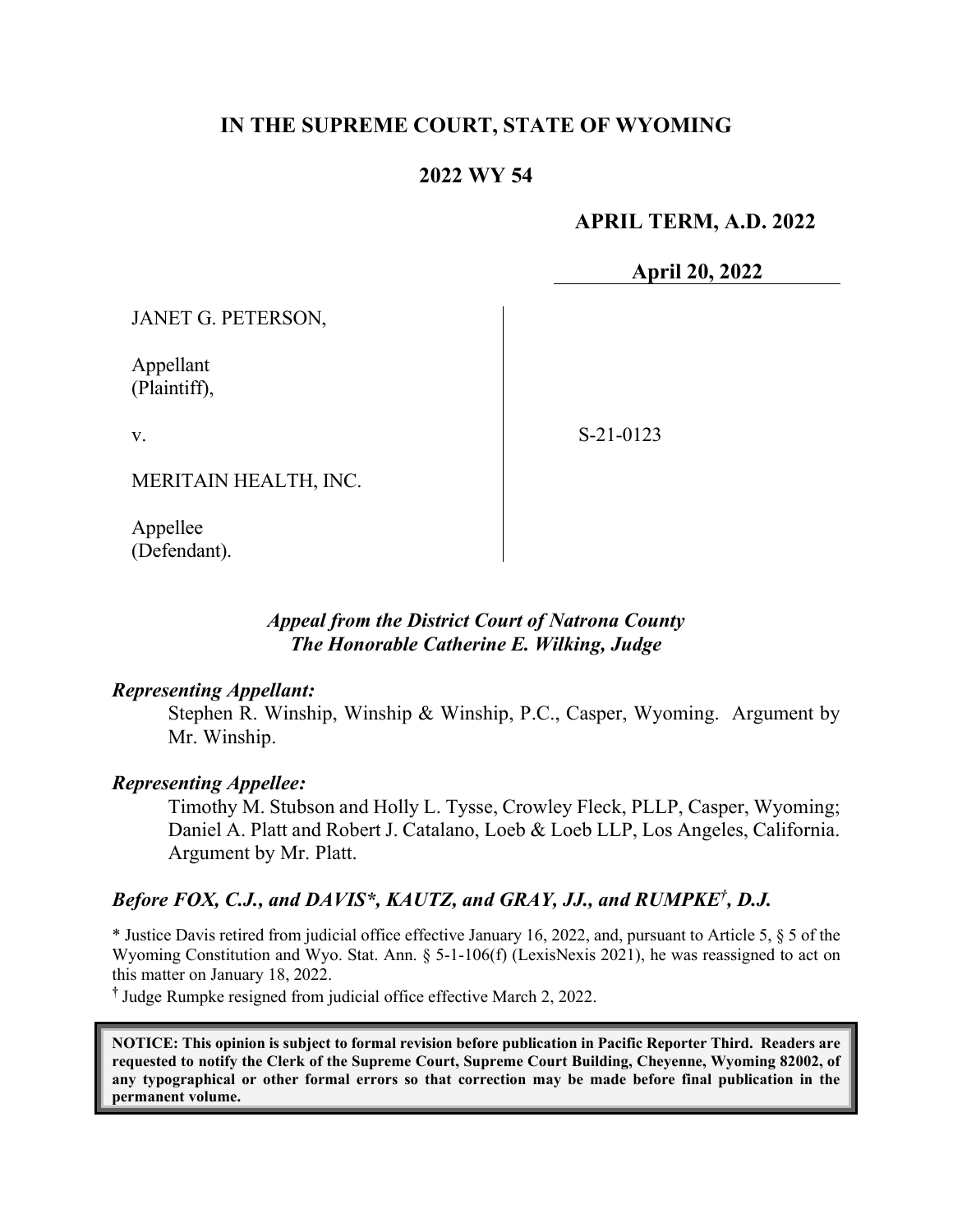### **GRAY, Justice.**

[¶[1](#page-1-0)] After his claims for health insurance coverage were denied, David Peterson,<sup>1</sup> an insured under Memorial Hospital of Converse County's (Hospital) Health Benefit Plan (Plan), brought this action against the Hospital[2](#page-1-1) and Meritain Health, Inc. (Meritain), the third-party administrator of the Plan. He sought to recover under theories of breach of the Plan contract, breach of the Administrative Services Agreement (ASA) between the Hospital and Meritain, and breach of the covenant of good faith and fair dealing. After Mr. Peterson filed a third amended complaint, Meritain moved for summary judgment on all claims.

[¶2] The district court granted summary judgment to Meritain, holding that, lacking privity of contract, Mr. Peterson had no cause of action for breach of contract against a third-party administrator. Mr. Peterson had no cognizable claim under the ASA as he was not an intended third-party beneficiary as a matter of law. Without a contract, Mr. Peterson could not assert a cause of action for bad faith against Meritain. The district court also denied Mr. Peterson's motion for sanctions against Meritain on its discovery conduct and his motion to compel production of Meritain's personnel files. Mr. Peterson appeals the summary judgment and discovery rulings. There are genuine issues of material fact regarding Mr. Peterson's breach of contract claim, his third-party beneficiary claim, and his claim for breach of the covenant of good faith and fair dealing. We reverse in part, affirm in part, and remand for further proceedings.

### *ISSUES*

[¶3] The issues are:

- I. Does New York law apply?
- II. Is Meritain entitled to summary judgment on Mr. Peterson's claim for breach of the Plan?
	- A. Can plan participants sue third-party administrators for breach of the insurance contract?

<span id="page-1-0"></span><sup>&</sup>lt;sup>1</sup> Mr. Peterson died on March 30, 2018, and Janet G. Peterson, his wife, as the personal representative for his estate, is the remaining plaintiff and appellant in this lawsuit. We continue to refer to Mr. Peterson throughout this opinion.

<span id="page-1-1"></span><sup>&</sup>lt;sup>2</sup> Not long after, the Hospital was dismissed. Nothing in the record reveals the reason for its dismissal.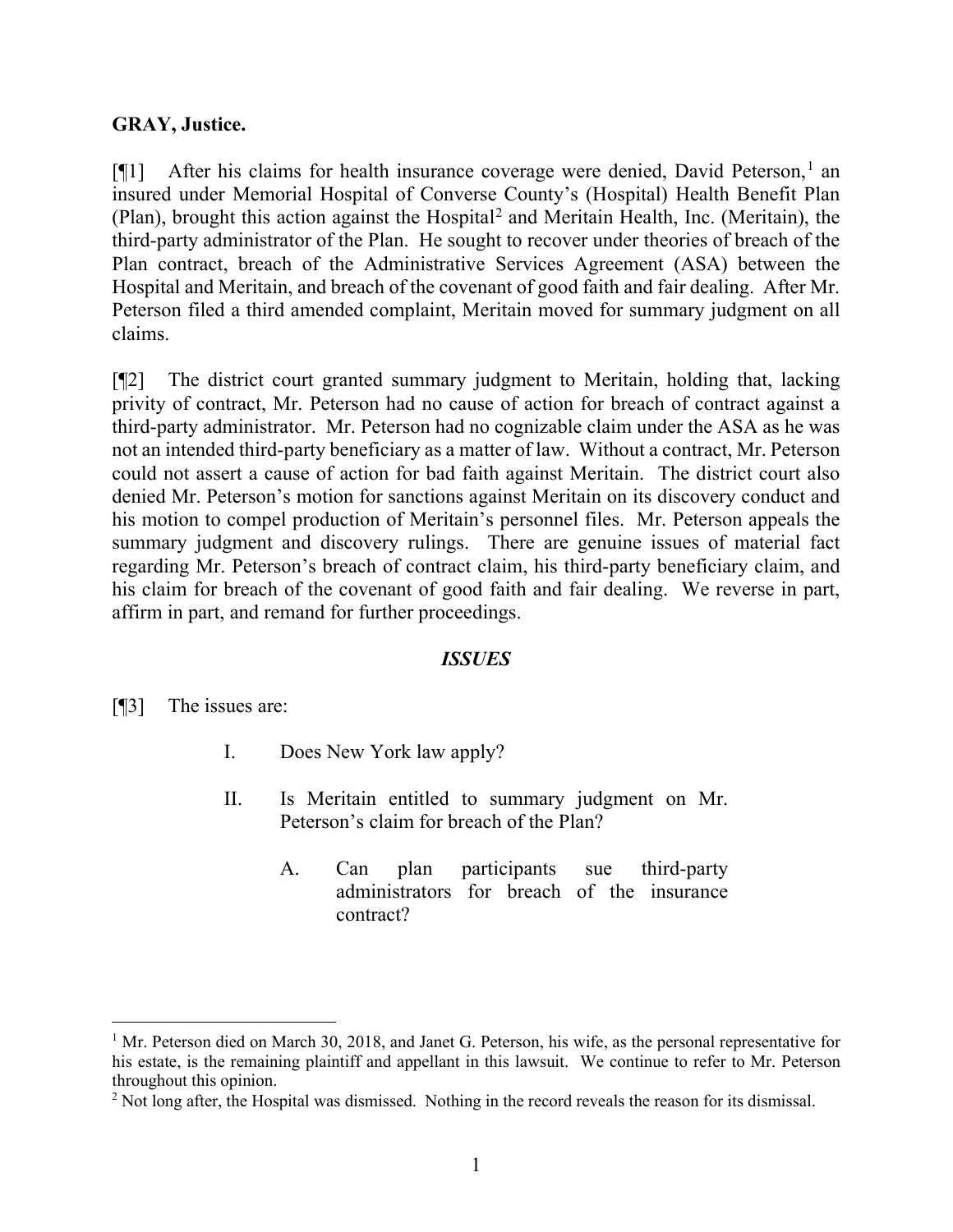- B. Does the Plan's use of ERISA language give Mr. Peterson the right to sue Meritain for breach of the Plan?
- C. If Meritain was acting as the Hospital's agent, can Mr. Peterson assert a claim against it for breach of the Plan?
- D. If Meritain was the Hospital's agent and acted without authority, can it be liable to Mr. Peterson under the Plan?
- III. Is Meritain entitled to summary judgment on Mr. Peterson's third-party beneficiary claim for breach of the ASA?
	- A. Are there questions of fact as to whether Mr. Peterson was a third-party beneficiary of the ASA?
	- B. Did Meritain's and the Hospital's course of conduct modify the terms of the ASA?
- IV. Is Meritain entitled to summary judgment on Mr. Peterson's claim for breach of the covenant of good faith and fair dealing?
	- A. Can insurance plan participants sue third-party administrators in bad faith, when there is no contract between the participants and the thirdparty administrator?
	- B. Are there genuine issues of material fact precluding summary judgment on Mr. Peterson's claim for breach of the covenant of good faith and fair dealing?
- V. Can Mr. Peterson recover punitive damages or attorney fees?
- VI. Did the district court abuse its discretion when it did not impose sanctions for Meritain's conduct during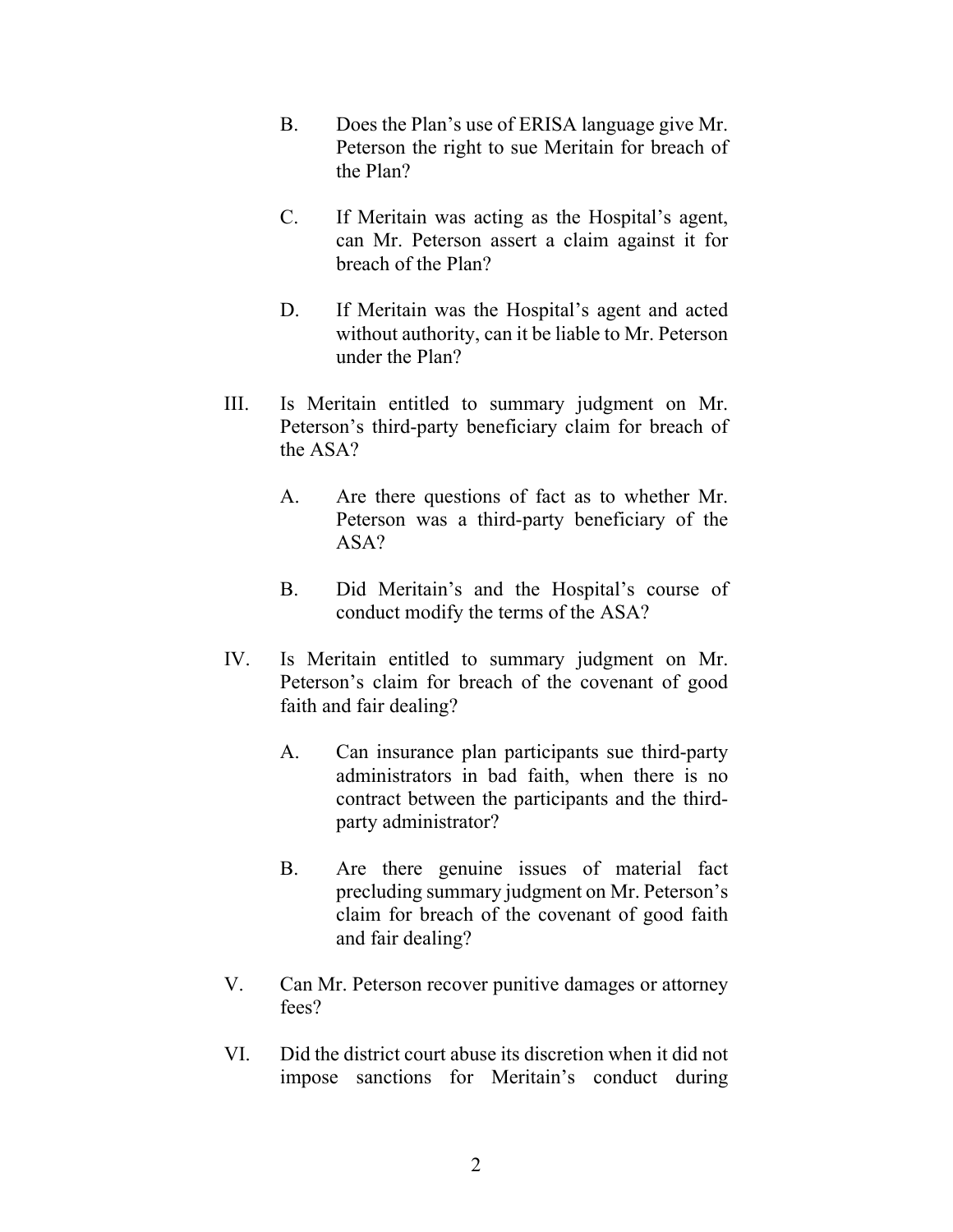discovery or when it denied Mr. Peterson's request for personnel files?

# *FACTS*

# **The Hospital's Health Benefit Plan**

[¶4] The Hospital provided a self-funded health insurance plan for its employees. The Plan was drafted by Meritain, and Meritain's name appears on its cover.

[¶5] The Plan was established "for [the] benefit [of the Hospital's employees and dependents]." It defines the Hospital as the "Plan Administrator" and the "Plan Sponsor." It identifies Meritain as the "Third Party Administrator." It states that the Hospital "is a named fiduciary of the Plan with full discretionary authority for the control and management of the operation and administration of the Plan." Finally, the Plan states that it "is administered by" the Hospital and the Hospital "has retained the services of the Third Party Administrator [Meritain] to provide certain claims processing and other ministerial services."

# **The Administrative Services Agreement**

[¶6] Meritain contracted to administer the Plan pursuant to an Administrative Services Agreement (ASA) between Meritain and the Hospital. The ASA was drafted by Meritain and states that "Meritain shall have no discretionary authority to interpret the Plan or to adjudicate Claims." The ASA requires Meritain to "[r]efer to [the Hospital], for its exclusive and final resolution, any questions concerning the meaning of any part of [the Plan]" and "the validity of questionable or disputed Claims." It also requires Meritain to "[r]efer to [the Hospital], for its exclusive and final resolution, any appeals from any denial of any of the Claims."

# **Mr. Peterson and His Claims for Insurance Coverage**

[¶7] Mr. Peterson began working for the Hospital in February 2013 and became insured under the Plan on August 1, 2013. In 2012, prior to his employment with the Hospital, Mr. Peterson had been prescribed medication for "probable viral myocarditis,"[3](#page-3-0) and he received two coronary artery stents to treat blockages in his artery. In October 2013, Mr. Peterson was diagnosed with congestive heart failure and cardiomyopathy. In November 2013, Mr.

<span id="page-3-0"></span><sup>&</sup>lt;sup>3</sup> "Myocarditis is an inflammation of the heart muscle" which can "reduce the heart's ability to pump and cause rapid or irregular heart rhythms (arrhythmias)." Mayo Clinic, *Myocarditis*, https://www.mayoclinic.org/diseases-conditions/myocarditis/symptoms-causes/syc-20352539 (last visited Apr. 8, 2022).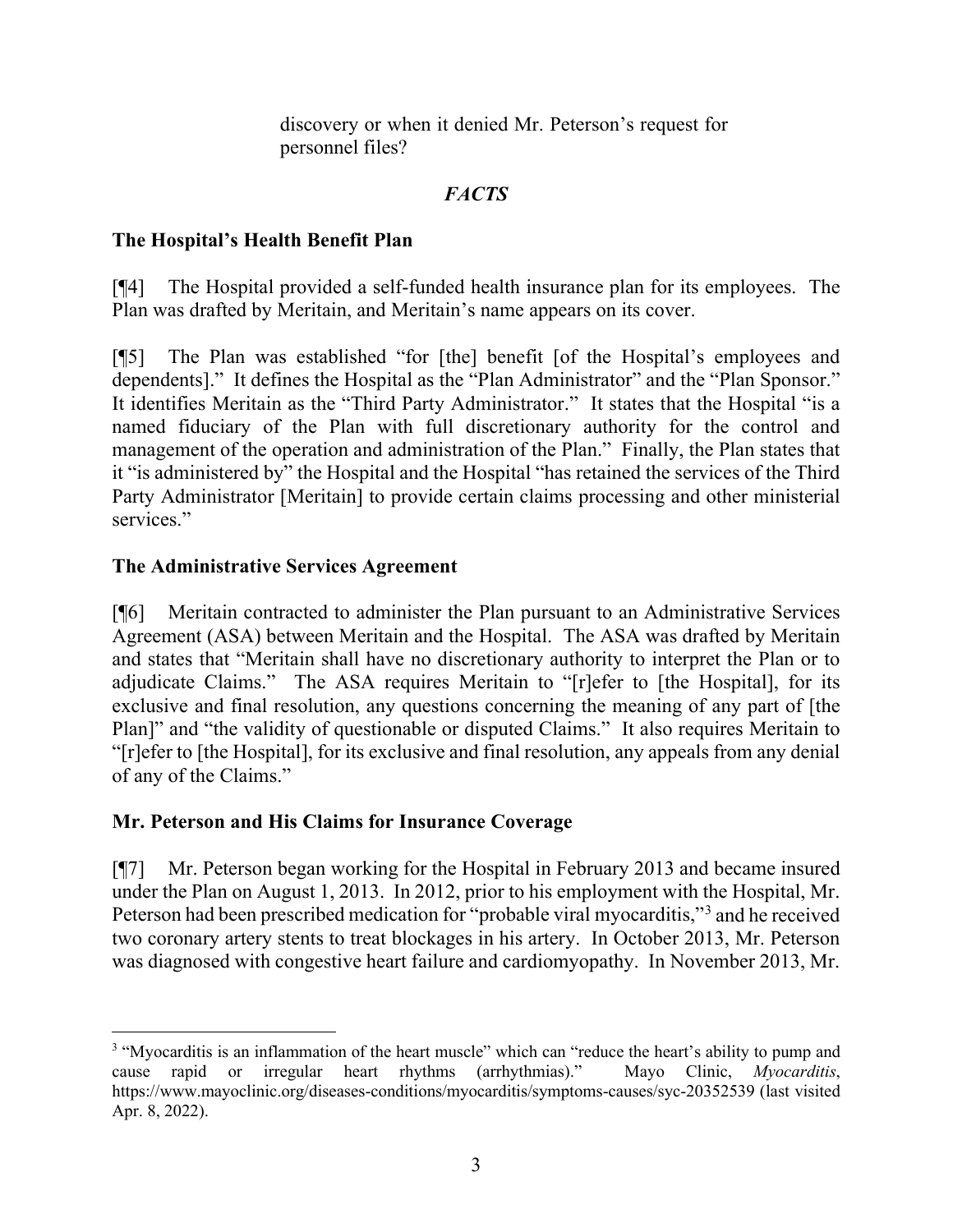Peterson was hospitalized and received treatment, including an implanted defibrillator. Mr. Peterson incurred \$247,934.74 in medical bills.

[¶8] Mr. Peterson submitted his medical bills to Meritain. Meritain paid some of the bills but denied coverage for \$207,423.67 determining these charges related to a preexisting condition, which the Plan excludes from coverage. Mr. Peterson appealed Meritain's decision. Meritain reviewed and denied his appeal. The Plan allowed a second appeal, which Mr. Peterson pursued. Meritain reviewed and denied his second appeal. The Hospital was not involved in any of his claims or appeals.

## **This Lawsuit**

[¶9] On March 13, 2017, Mr. Peterson sued the Hospital and Meritain.[4](#page-4-0) Not long after the suit was filed, the Hospital was dismissed. On September 17, 2020, after a series of trial continuances, discovery disputes, and deadline extensions, Mr. Peterson filed a Third Amended Complaint, alleging breach of the Plan contract, breach of the ASA contract as a third-party beneficiary, breach of the implied covenant of good faith and fair dealing, and seeking punitive damages and attorney fees. Mr. Peterson contends that his claims should have been covered by the Plan. He asserts that Meritain, when it administered his claims, stepped into the shoes of the Hospital and improperly denied coverage, thereby breaching the Plan and the ASA. He also contends that the way Meritain investigated and denied his claims constituted bad faith.

### **Facts in Dispute**

[¶10] Meritain filed a motion for summary judgment arguing that because the Plan was an agreement between the Hospital and Mr. Peterson, Mr. Peterson had no privity with Meritain and could not sue for breach of the Plan; Mr. Peterson as a nonparty could not sue for breach of the ASA; Mr. Peterson was not a third-party beneficiary of the ASA; Mr. Peterson could not assert a bad faith claim absent a contract with Meritain; and Meritain could not have acted in bad faith because it had only ministerial functions under the Plan and ASA. In opposition to Meritain's motion for summary judgment, Mr. Peterson's expert, James M. Deren, attested that, as a third-party administrator, and contrary to the terms of the ASA, "Meritain exercised discretionary control in the manner in which it administered Mr. Peterson's claims and appeals." He also testified that Meritain did not obtain Mr. Peterson's past medical records to determine whether his prior medication and treatment were in fact pre-existing conditions. He said,

> [b]ecause Mr. Peterson was taking Carvedilol in the six months prior [to his enrollment in the Plan], Meritain assumed

<span id="page-4-0"></span><sup>&</sup>lt;sup>4</sup> On October 3, 2016, a collection agency sued Mr. and Mrs. Peterson to recover \$188,328.85 for the defibrillator surgery.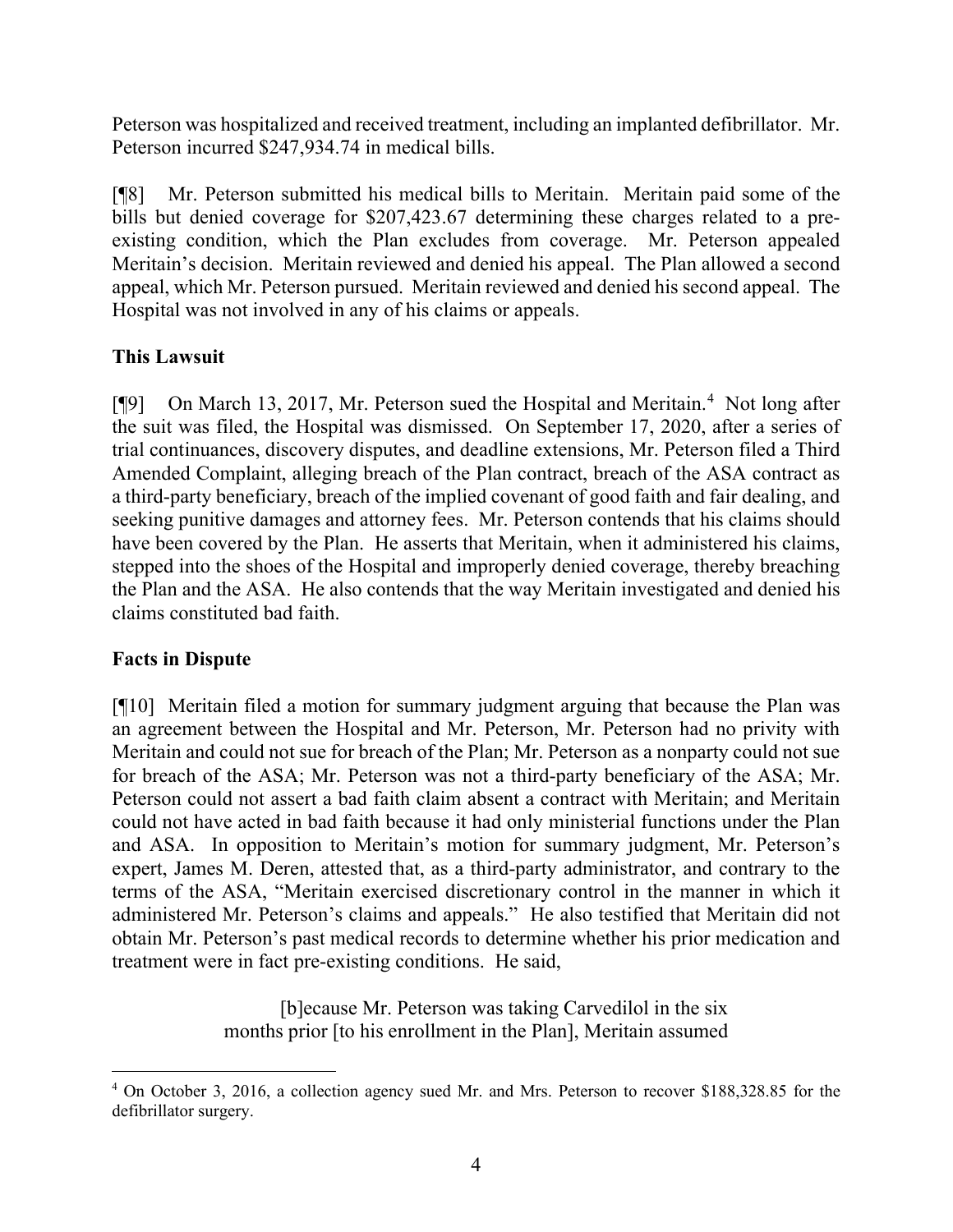that he was being "treated" for congestive heart failure and cardiomyopathy. Mr. Peterson's medical records . . . indicate that in early 2012, Mr. Peterson was diagnosed . . . as having "probable viral myocarditis" . . . . This condition was successfully treated by the placement of cardiac stents. Mr. Peterson also had a history of hypertension. A claim should not be denied based on speculation or insufficient information.

[¶11] He opined that Meritain did not follow industry guidelines, and, if it had, it would have conducted a more thorough investigation and would have concluded that Mr. Peterson's claims were covered by the Plan.<sup>[5](#page-5-0)</sup>

[¶12] He explained that Meritain's internal policies "instruct[] the claim[] examiner to not review any further records" if "there is any indication of a pre-existing condition." In his opinion, this "policy defeat[ed] a full and fair review of a claim." He asserted that Meritain did not request "additional information to fully complete or perfect the claim" and it did not "indicate[] the specific medical treatment that gave rise to the determination that it was a pre-existing condition . . . ." Mr. Deren concluded, "It was improper to deny the claims as pre-existing because . . . a full investigation of the claims . . . would have disclosed that Mr. Peterson had not been previously treated for congestive heart failure or cardiomyopathy." Further, it was his conclusion that Meritain determined Mr. Peterson's claims in an untimely manner. He also explained that "Meritain approved payment of many of Mr. Peterson's claims that were related to the claims that it denied. . . . In other words, Meritain was inconsistent in its application of the pre-existing condition exclusion." Finally, he pointed out that "[e]ven though the ASA [states that the Hospital] is to decide the appeals, there is nothing in the records [he] reviewed to indicate that [the Hospital] was even aware of Mr. Peterson's appeal much less having decided it. Mr. Peterson's second level appeal was never decided on its merits."

### **The District Court's Decision**

<span id="page-5-0"></span><sup>&</sup>lt;sup>5</sup> The Plan provides that "[t]he length of the Pre-Existing Condition Limitation may be reduced or eliminated if a Covered Person has Creditable Coverage, provided there was not a Significant Break in Coverage." Mr. Deren explained, the third-party administration "industry follows the International Claim Association's guidelines, which . . . state[] that '[e]very claimant is entitled to a *prompt* investigation of *all pertinent facts*, and the equitable settlement of his claim as soon as liability has come reasonably clear.""

An investigation following these guidelines would have included an investigation of Mr. Peterson's insurance coverage prior to becoming a Plan Member [and] would have disclosed that Mr. Peterson had "Creditable Coverage" for . . . times relevant to this matter such that the claims in question were not subject to the Plan's exclusion for pre-existing conditions[.]

Mr. Deren explained: Mr. Peterson's age of 66 years "alone should have triggered an inquiry by the Meritain claim examiner as to any possibility of other or prior insurance . . . coverage for Mr. Peterson." "Meritain did little to nothing to investigate whether Mr. Peterson had creditable coverage."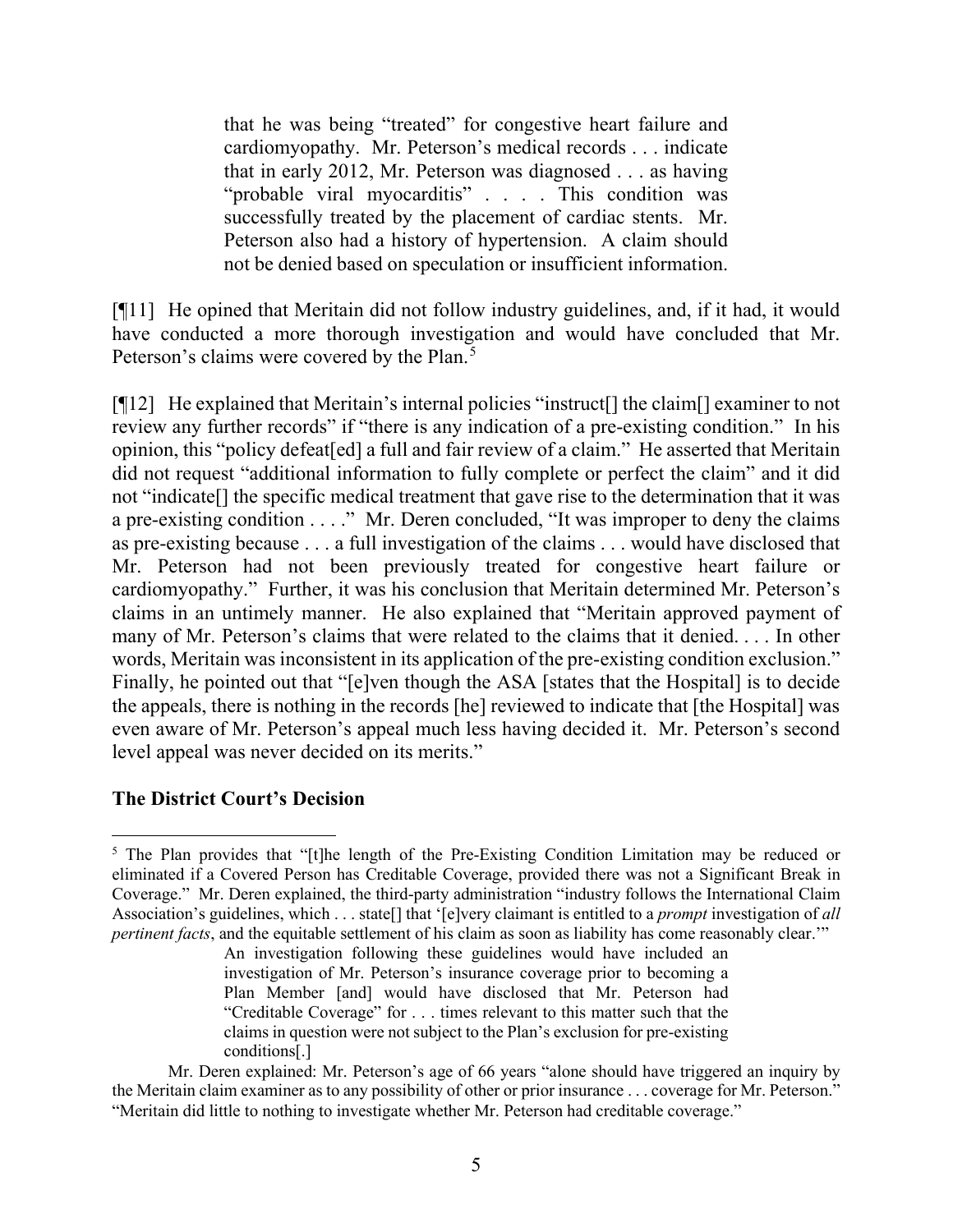[¶13] The district court granted Meritain's motion for summary judgment, concluding that Mr. Peterson could not assert a breach of contract claim against Meritain because it was not a party to the Plan, that Mr. Peterson was not an intended third-party beneficiary of the ASA, and that because he had no contractual claims, he could not assert a claim for bad faith. Mr. Peterson appeals.

### *STANDARD OF REVIEW*

### **A. Summary Judgment**

[¶14] A grant of summary judgment is appropriate when "the movant shows that there is no genuine dispute as to any material fact and the movant is entitled to judgment as a matter of law." W.R.C.P. 56(a).

[¶15] This Court reviews a district court's order granting summary judgment de novo and may affirm on any basis in the record. *Bergantino v. State Farm Mut. Auto. Ins. Co.*, 2021 WY 138, ¶ 7, 500 P.3d 249, 253 (Wyo. 2021) (citing *Gowdy v. Cook*, 2020 WY 3, ¶ 21, 455 P.3d 1201, 1206–07 (Wyo. 2020) (citing *Bear Peak Res., LLC v. Peak Powder River Res., LLC*, 2017 WY 124, ¶ 10, 403 P.3d 1033, 1040 (Wyo. 2017)); *King v. Cowboy Dodge, Inc.*, 2015 WY 129, ¶ 16, 357 P.3d 755, 759 (Wyo. 2015)).

> [W]e review a summary judgment in the same light as the district court, using the same materials and following the same standards. We examine the record from the vantage point most favorable to the party opposing the motion, and we give that party the benefit of all favorable inferences that may fairly be drawn from the record. A material fact is one which, if proved, would have the effect of establishing or refuting an essential element of the cause of action or defense asserted by the parties.

*Sullivan v. Pike & Susan Sullivan Found.*, 2018 WY 19, ¶ 15, 412 P.3d 306, 310 (Wyo. 2018) (internal citations omitted) (quoting *Rogers v. Wright*, 2016 WY 10, ¶ 7, 366 P.3d 1264, 1269 (Wyo. 2016)).

[¶16] The movant "'bears the initial burden of establishing a prima facie case for summary judgment' using admissible evidence." *Bergantino*, ¶ 8, 500 P.3d at 253 (quoting *Gowdy*, ¶ 22, 455 P.3d at 1207). "If the movant establishes a prima facie case for summary judgment, the burden shifts to the opposing party to present admissible evidence demonstrating a genuine dispute of material fact for trial." *Id.* (citing *Gowdy*, ¶ 23, 455 P.3d at 1207). *See also* W.R.C.P. 56(c) (requiring evidence supporting and opposing summary judgment to be admissible).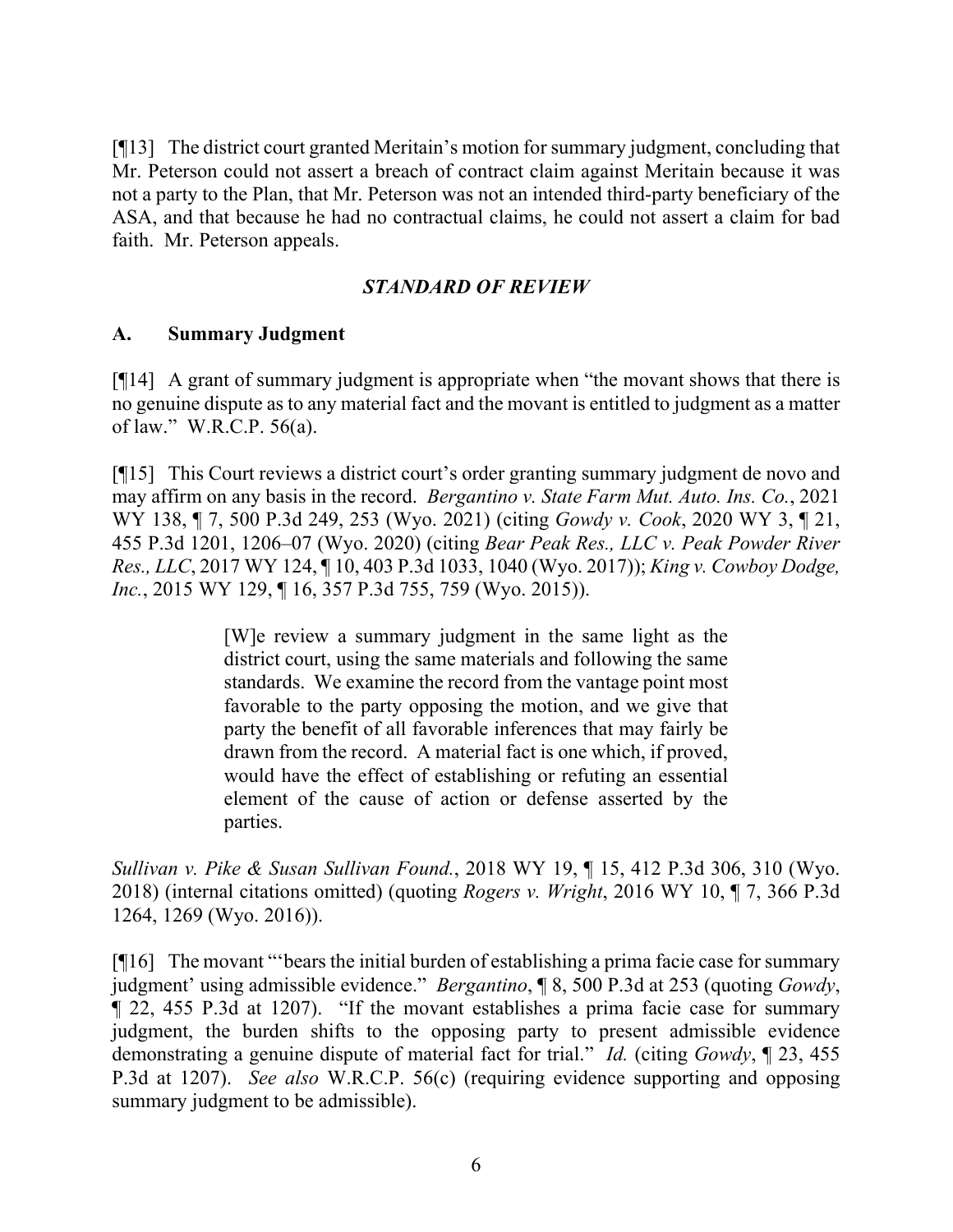### **B. Discovery Rulings**

[¶17] District courts are "generally afforded broad discretion, both in the mechanisms adopted to control discovery and in its selection of appropriate sanctions for violations of discovery." *Black Diamond Energy, Inc. v. Encana Oil & Gas (USA) Inc.*, 2014 WY 64, ¶ 43, 326 P.3d 904, 915 (Wyo. 2014) (citing *Roemmich v. Roemmich*, 2010 WY 115, ¶ 22, 238 P.3d 89, 95 (Wyo. 2010)); *see also Windham v. Windham*, 2015 WY 61, ¶ 16, 348 P.3d 836, 841 (Wyo. 2015). This Court reviews a district court's rulings on discovery, including the issuance of sanctions, for an abuse of discretion. *Herrick v. Jackson Hole Airport Bd.*, 2019 WY 118, ¶ 11, 452 P.3d 1276, 1280 (Wyo. 2019). "The appellant carries the burden of proof to demonstrate an abuse of discretion, and the ultimate issue is whether the court could have reasonably concluded as it did." *Groskop as Tr. of Black Diamond Liquidating Litig. Tr. v. S&T Bank*, 2020 WY 113, ¶ 25, 471 P.3d 274, 282 (Wyo. 2020). "As long as there exists a legitimate basis for the trial court's ruling, that ruling will not be disturbed on appeal." *Rammell v. Mountainaire Animal Clinic, P.C.*, 2019 WY 53, ¶ 29, 442 P.3d 41, 49 (Wyo. 2019) (quoting *Downs v. Homax Oil Sales, Inc.*, 2018 WY 71, ¶ 19, 421 P.3d 518, 523 (Wyo. 2018)).

[¶18] When a district court imposes sanctions following discovery violations, "[w]e apply a *de novo* standard of review to the question whether the district court correctly interpreted W.R.C.P. 37." *Windham*, ¶ 12, 348 P.3d at 840 (citing *Harmon v. Star Valley Med. Ctr.*, 2014 WY 90, ¶ 17, 331 P.3d 1174, 1178 (Wyo. 2014)). We review a district court's factual determinations for clear error. *Davis v. Harmony Dev., LLC*, 2020 WY 39, ¶ 18, 460 P.3d 230, 237 (Wyo. 2020); *Sharpe v. Timchula, Tr. of the Judith Timchula Living Tr. dated Oct. 19, 2000*, 2019 WY 121, ¶ 19, 453 P.3d 761, 766 (Wyo. 2019); *Groskop*, ¶ 26, 471 P.3d at 282.

### *DISCUSSION*

### *I. Does New York law apply?*

[¶19] Meritain raises the application of New York law for the first time on appeal. Meritain asserts that the ASA provides, it "shall be construed and enforced in accordance with the laws of the State of New York, to the extent such laws are not preempted by ERISA." Generally, this Court will "enforce a contract's choice-of-law provision and apply foreign law when doing so is not contrary to the law, public policy, or the general interests of Wyoming's citizens." *Denbury Onshore, LLC v. APMTG Helium LLC*, 2020 WY 146, 124, 476 P.3d 1098, 1105 (Wyo. 2020) (citations and internal quotation marks omitted) (applying New York law when interpreting the contract but applying Wyoming law to procedural matters).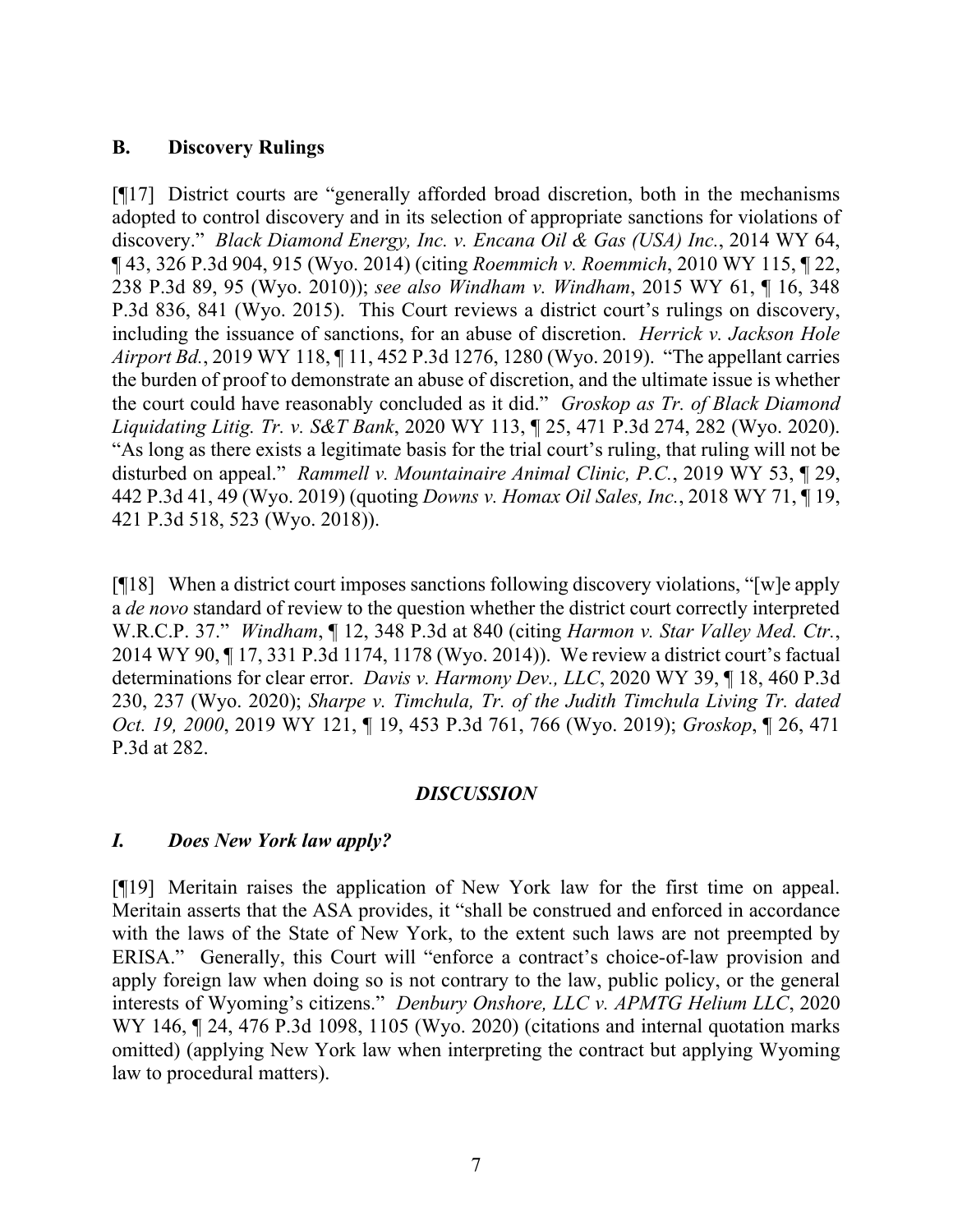[¶20] At the same time, we "adhere to '[o]ur general rule . . . that we will not consider issues not raised in the court below.'" *Williams v. Tharp*, 2017 WY 8, ¶ 10, 388 P.3d 513, 517 (Wyo. 2017) (quoting *Rock Springs Land & Timber, Inc. v. Lore*, 2003 WY 100, ¶ 35, 75 P.3d 614, 627 (Wyo. 2003)). An exception to this rule is when the issues raised "are jurisdictional or are fundamental in nature." *Amoco Prod. Co. v. Dep't of Revenue, State of Wyo.*, 2004 WY 89, ¶ 53, 94 P.3d 430, 449 (Wyo. 2004) (quoting *Yates v. Yates*, 2003 WY 161, ¶ 13, 81 P.3d 184, 188 (Wyo. 2003)). Choice of law questions are neither jurisdictional nor fundamental. Meritain waived this argument by failing to raise it below. Wyoming law applies.

### *II. Is Meritain entitled to summary judgment on Mr. Peterson's claim for breach of the Plan?*

## **A. Can plan participants sue third-party administrators for breach of the insurance contract?**

[¶21] Meritain argued below that it cannot be liable for breach of contract because it is not a party to Mr. Peterson's insurance contract with the Hospital. The district court agreed, holding that "an essential element of a breach of contract claim is the existence of a lawfully enforceable contract," and because "there is no lawfully enforceable contract between Meritain and [Mr.] Peterson," it granted summary judgment for Meritain on Mr. Peterson's breach of contract claim.

[¶22] The elements of a breach of contract claim are "a lawfully enforceable contract, an unjustified failure to timely perform all or any part of what is promised . . . , and entitlement of [the] injured party to damages." *Halling v. Yovanovich*, 2017 WY 28, ¶ 13, 391 P.3d 611, 616–17 (Wyo. 2017) (quoting *Schlinger v. McGhee*, 2012 WY 7, ¶ 12, 268 P.3d 264, 268 (Wyo. 2012), *as amended on reh'g* (Feb. 7, 2012)); *see also Mantle v. N. Star Energy & Constr. LLC*, 2019 WY 29, ¶ 69, 437 P.3d 758, 784 (Wyo. 2019) ("elements of a contract are offer, acceptance and consideration" (quoting *McLean v. Hyland Enterprises, Inc.*, 2001 WY 111, ¶ 42, 34 P.3d 1262, 1272 (Wyo. 2001))). It is well-settled that a non-party to a contract cannot be sued for breach of that contract. *See Rogers*, ¶ 30, 366 P.3d at 1275 (contract law "is designed to protect expectations bargained for in a contract"); *Cent. Contractors Co. v. Paradise Valley Util. Co.*, 634 P.2d 346, 348 (Wyo. 1981) ("privity of contract is an essential element [for] a cause of action on a contract"); *Larsen v. Sjogren*, 67 Wyo. 447, 472, 226 P.2d 177, 186 (1951) ("[t]he parties to a contract are the ones to complain of a breach") (quoting *Williams v. Eggleston*, 170 U.S. 304, 309, 18 S.Ct. 617, 619, 42 L.Ed. 1047 (1898)).

[¶23] The Plan was a contract between the Hospital and its employees, in this case, Mr. Peterson. The Plan states that the Hospital, the "Plan Sponsor":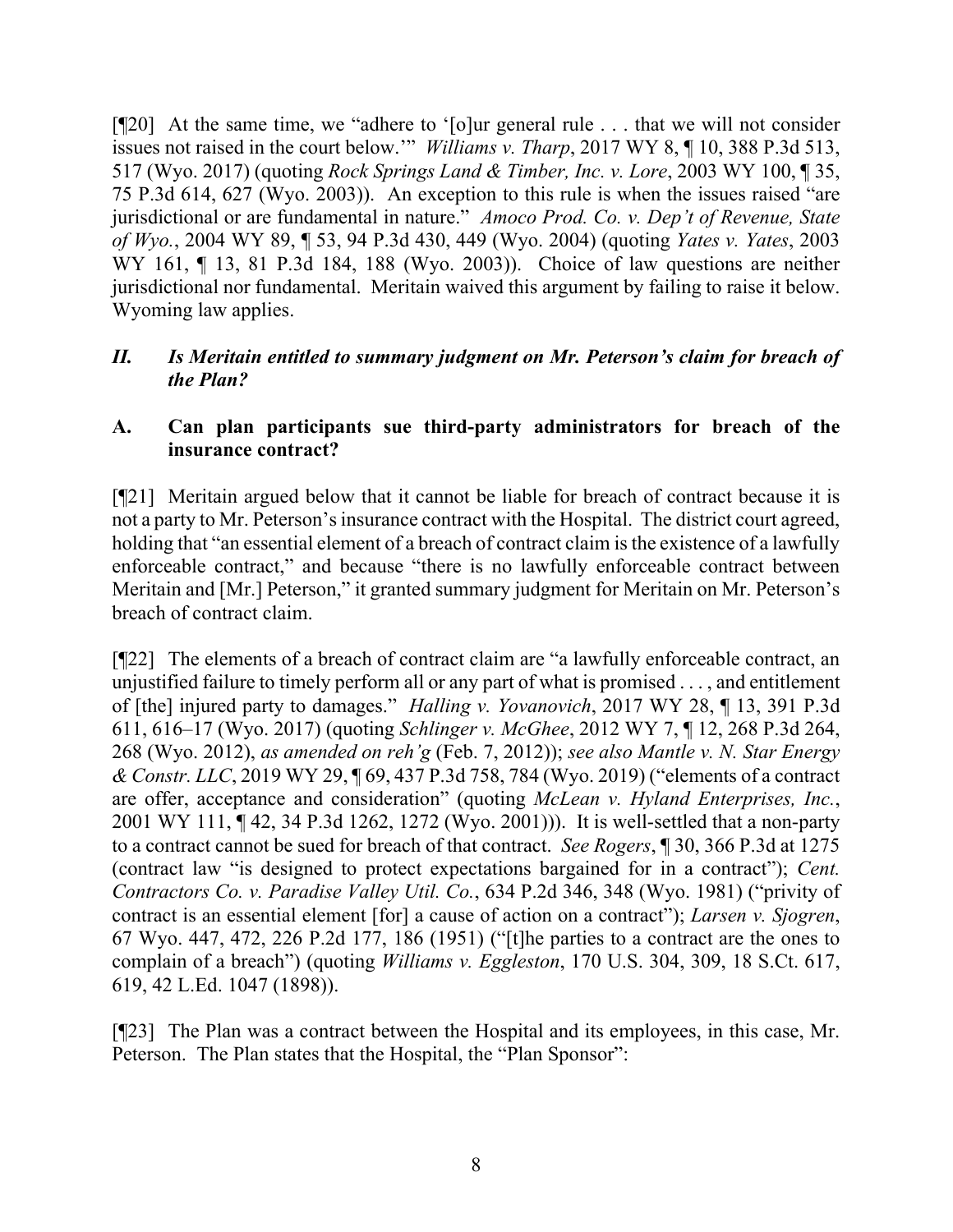[H]as adopted this amended and restated Plan Document and Summary Plan Description effective as of August 1, 2011, for the Memorial Hospital of Converse County Health Benefit Plan (hereinafter referred to as the "Plan" or "Summary Plan Description"), as set forth herein for the exclusive benefit of its Employees and their eligible Dependents.

While our inquiry does not stop here, under this general rule, Meritain, a nonparty to the Plan, could not be sued for an alleged breach of the Plan.

### **B. Does the Plan's use of ERISA language give Mr. Peterson the right to sue Meritain for breach of the Plan?**

[¶24] Mr. Peterson argues that the Plan incorporated the Employee Retirement Income Security Act of 1974 (ERISA), and under ERISA, an insured (Mr. Peterson) can sue a third-party administrator (Meritain) for breach of contract.<sup>[6](#page-9-0)</sup>

### **1. ERISA**

[¶25] ERISA allows claims against third-party administrators acting as fiduciaries. 29 U.S.C. § 1109(a). A third-party administrator will be considered a fiduciary under ERISA if it "uses its own discretion in allowing and denying claims and does not follow any procedures or guidelines established by another party . . . regardless of [terms describing] the third-party administrator's status under the administration agreement." Paul J. Routh, *Welfare Benefits Guide*, *Definition of fiduciary* § 5:3 (Jan. 2022 Update). 29 U.S.C. § 1110(a) ("any provision in an agreement . . . which purports to relieve a fiduciary from responsibility or liability . . . shall be void against public policy").

[ $[$ 26] ERISA provides that it "shall not apply to any employee benefit plan if . . . such plan is a governmental plan." 29 U.S.C. § 1003(b)(1). A "governmental plan" is a "plan established or maintained for its employees . . . by the government of any State or political subdivision thereof, or by any agency or instrumentality of any of the foregoing." 29 U.S.C. § 1002(32). Courts have held that a governmental employer cannot "opt in" to ERISA. *See, e.g.*, *Hall v. Maine Mun. Emps. Health Tr.*, 93 F. Supp. 2d 73, 75 (D. Me.

<span id="page-9-0"></span><sup>&</sup>lt;sup>6</sup> There is no dispute that the Plan and the ASA contain language referring to ERISA and incorporating ERISA definitions. For example, the ASA states that the Plan was to be operated and maintained according to ERISA. ERISA is a defined term in the ASA. Both the Plan and the ASA utilize ERISA terminology such as "discretionary authority." (Under ERISA, a third-party administrator with "discretionary authority" is deemed a "fiduciary." 29 U.S.C. § 1002(21)(A)(iii)). The Plan provides that its "claim procedures are intended to reflect the Department of Labor's claims procedures[and] regulations, and should be interpreted accordingly." *See infra* ¶ 29.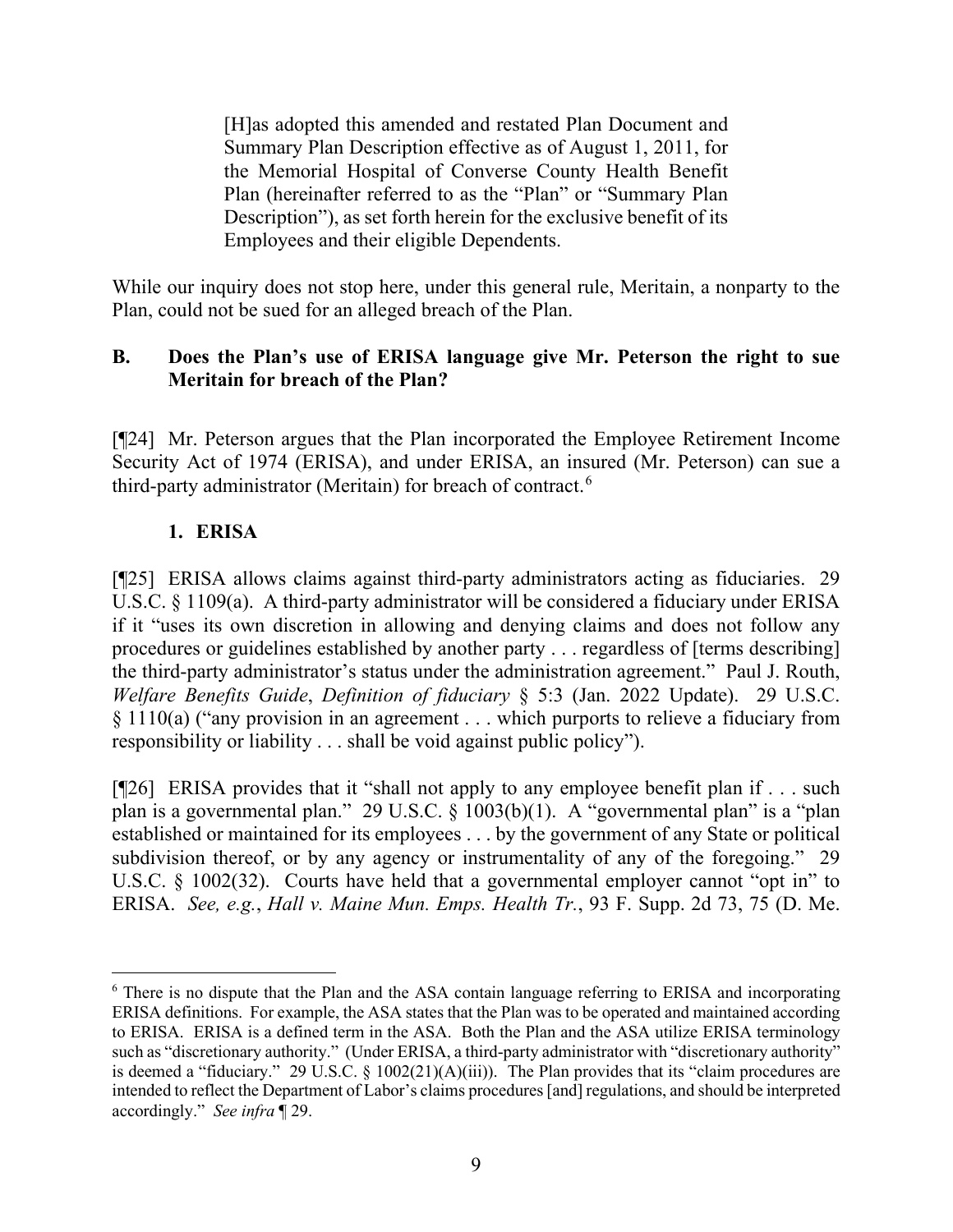2000); *Michel v. United Healthcare of Louisiana, Inc.*, No. CIV.A. 03-0649, 2003 WL 1790846 (E.D. La. Apr. 2, 2003).

# **2. Application of ERISA Here**

[¶27] The district court found that ERISA does not apply because the Hospital is a government entity, and the Plan is a governmental plan. There is no dispute the Plan is a governmental plan, and the Hospital could not opt into ERISA. ERISA does not confer upon Mr. Peterson the right to sue Meritain. But it is well established in Wyoming that "parties to a contract are free to incorporate within their agreement whatever lawful terms they desire." *City of Gillette v. Hladky Const., Inc.*, 2008 WY 134, ¶ 46, 196 P.3d 184, 200 (Wyo. 2008).

[¶28] While the Hospital could not opt into ERISA, the parties were free to include ERISA terms and conditions in their contract.

> An insurance policy constitutes a contract between the insurer and the insured. As with other types of contracts, our basic purpose in construing or interpreting an insurance contract is to determine the parties' true intent. We must determine intent, if possible, from the language used in the policy, viewing it in light of what the parties must reasonably have intended. The nature of our inquiry depends upon how clearly the parties have memorialized their intent. Where the contract is clear and unambiguous, our inquiry is limited to the four corners of the document.

> We interpret an unambiguous contract in accordance with the ordinary and usual meaning of its terms. The parties to an insurance contract are free to incorporate within the policy whatever lawful terms they desire, and the courts are not at liberty, under the guise of judicial construction, to rewrite the policy. It is only when a contract is ambiguous that we construe the document by resorting to rules of construction. Whether a contract is ambiguous is a question for the court to decide as a matter of law.

*Bergantino*, ¶ 9, 500 P.3d at 253 (quoting *Cathcart v. State Farm Mut. Auto. Ins. Co.*, 2005 WY 154, ¶ 18, 123 P.3d 579, 587–88 (Wyo. 2005)). To the extent ERISA terms and conditions were incorporated into the Plan, the parties' intent to be governed by those provisions will not be read out of the agreement. *See Arnold v. Mountain W. Farm Bureau Mut. Ins. Co.*, 707 P.2d 161, 166 (Wyo. 1985) ("We are not free to rewrite contracts under the guise of interpretation."); *Pope v. Rosenberg*, 2015 WY 142, ¶ 20, 361 P.3d 824, 830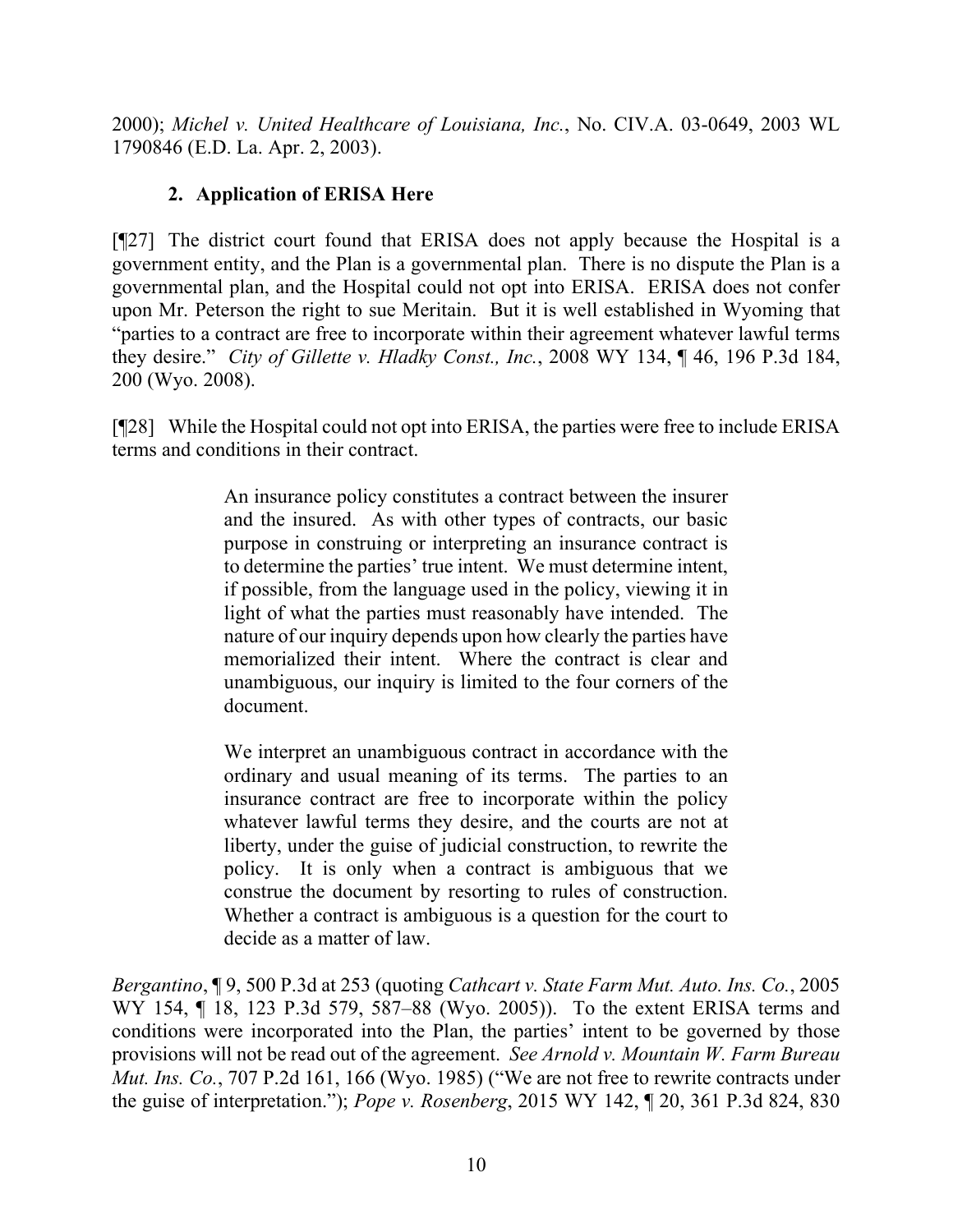(Wyo. 2015) ("we avoid interpreting a contract . . . so as to render any provision meaningless" (quoting *Wallop Canyon Ranch, LLC v. Goodwyn*, 2015 WY 81, ¶ 35, 351 P.3d 943, 953 (Wyo. 2015))).

[¶29] The Plan, referring to ERISA, states, its "claim procedures are intended to reflect the Department of Labor's claims procedures [and] regulations, and should be interpreted accordingly." The Plan also uses ERISA language, stating that the Plan Administrator (Hospital) "will have maximum legal discretionary authority to construe and interpret the terms and provisions of the Plan, to make determinations regarding [benefit eligibility], to decide disputes . . . , and to decide questions of Plan interpretation[.]" It states the Plan Administrator (Hospital) has "discretion" to perform certain tasks such as paying different entities, deciding whether and from whom to recover excess payments, and denying future benefits if excess payments are not recovered. The Plan also provides that the "Plan Administrator [Hospital] retains sole, full and final discretionary authority to construe and interpret" subrogation rights "to determine all questions of fact and law" arising with respect to those rights. It also states, "to the extent this Plan is not governed by ERISA, the Plan's right to subrogation and reimbursement may be subject to applicable State subrogation laws." In the definitions section, the Plan defines ERISA.

[¶30] While the Plan states that its "claims procedures" should be interpreted in accordance with ERISA and contains references and terminology used in ERISA, the Plan does not adopt ERISA provisions that allow plan participants to sue third-party administrators in general, or Meritain, specifically. It does not adopt 29 U.S.C. § 1109(a), the ERISA provision that allows claims against third-party administrators acting as fiduciaries. The Plan's general references to ERISA are insufficient to provide an ERISA cause of action against Meritain for breach of the Plan.

## **C. If Meritain was acting as the Hospital's agent, can Mr. Peterson assert a claim against it for breach of the Plan?**

[¶31] Mr. Peterson argues whether Meritain acted as an independent contractor or the Hospital's agent are questions of fact, and if Meritain acted in either of these capacities, it assumed liability for its actions. Meritain does not address this argument, except as it relates to Mr. Peterson's claim for breach of the covenant of good faith and fair dealing.<sup>[7](#page-11-0)</sup> Meritain contends that its status as an agent or independent contractor has no relevance to Mr. Peterson's claims for breach of contract. After a careful reading of Mr. Peterson's brief, we agree with Meritain's interpretation of Mr. Peterson's argument as to Meritain's

<span id="page-11-0"></span> $<sup>7</sup>$  In that context. Meritain contends in a footnote:</sup>

Plaintiff does not appear to contend that Meritain's status as an agent or independent contractor has any relevance to the claims against it for breach of contract (Counts I and II), nor can Plaintiff make such an argument. A claim for breach of contract is asserted against the party to the contract, not its agents or independent contractors.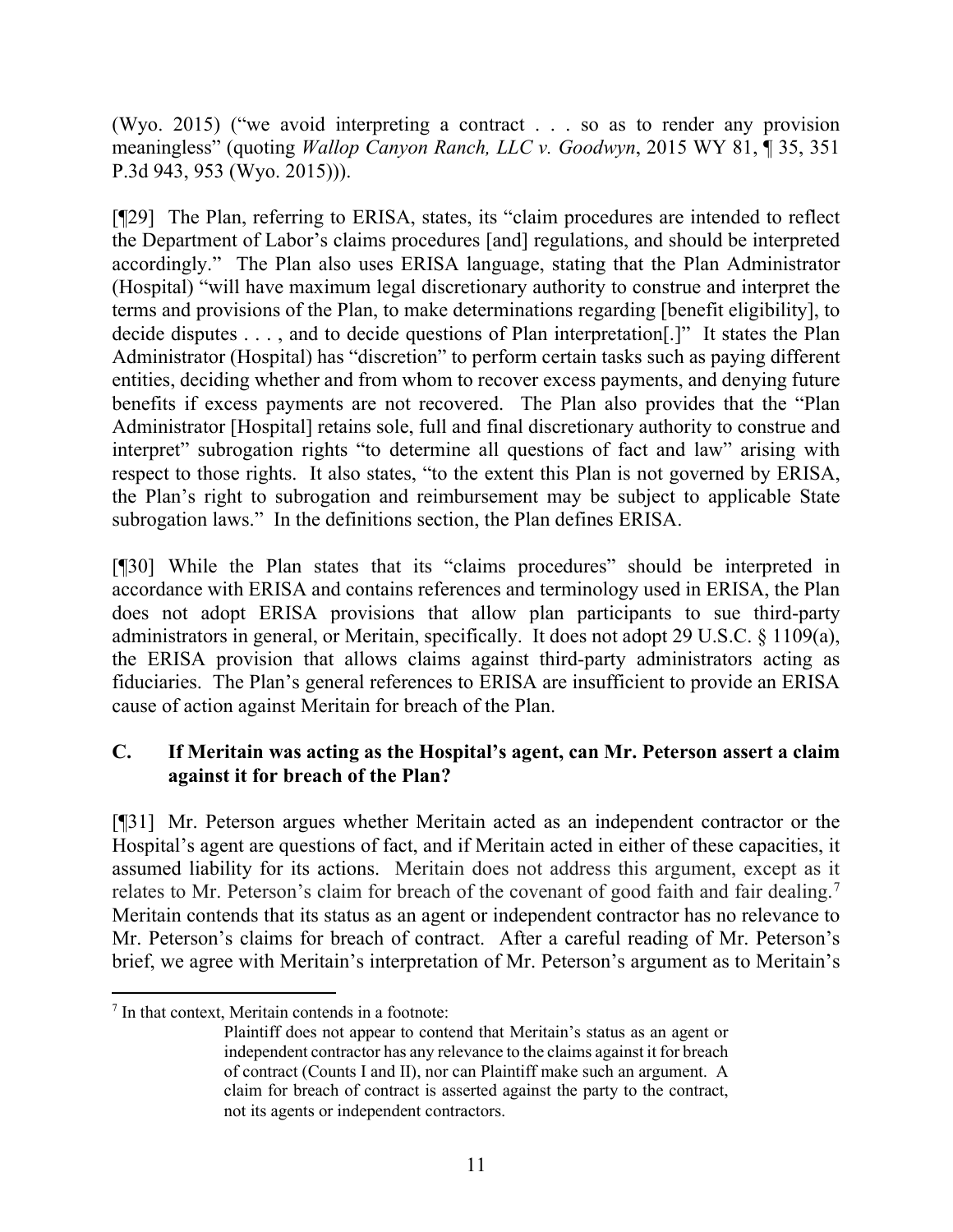status as an independent contractor but conclude that Meritain misconstrued Mr. Peterson's argument as to its agency status. Mr. Peterson claims that Meritain's status as an agent is a separate ground for contractual liability. We address the agency argument here and consider the independent contractor argument in our analysis of a duty of good faith and fair dealing as it applies to third-party administrators.

### **1. Agency**

[¶32] Mr. Peterson can assert a claim for breach of the Plan against Meritain if Meritain was acting as the Hospital's agent, and if Meritain acted beyond its scope of authority. If, on the other hand, Meritain was not acting as the Hospital's agent, or if Meritain acted within its agency authority, Mr. Peterson's claim for breach of the Plan lies against the Hospital, not Meritain.

[¶33] A principal-agent relationship "results from the manifestation of consent by one person to another that the other shall act on his behalf and subject to his control and consent." *Austin v. Kaness*, 950 P.2d 561, 564 (Wyo. 1997) (quoting *Holliday v. Bannister*, 741 P.2d [8](#page-12-0)9, 95 (Wyo. 1987)).<sup>8</sup> "Whether an agency relationship exists and the scope of the agent's authority are questions of fact." *Hamilton v. Natrona Cnty. Educ. Ass'n*, 901 P.2d 381, 386 (Wyo. 1995) (quoting *Cargill, Inc. v. Mountain Cement Co.*, 891 P.2d 57, 62 (Wyo. 1995)). However, when evidence is not presented creating a question of fact, the determinations can be made as a matter of law. *Id.*

<span id="page-12-0"></span><sup>&</sup>lt;sup>8</sup> "The overriding consideration in distinguishing between [agency] relationships and employerindependent contractor relationships is the employer's right to control the means and manner of the work." *Singer v. New Tech Eng'g L.P.*, 2010 WY 31, ¶ 9, 227 P.3d 305, 309 (Wyo. 2010) (quoting *Kruckenberg v. Ding Masters, Inc.*, 2008 WY 40, ¶ 21, 180 P.3d 895, 901–02 (Wyo. 2008) (citing *Stratman v. Admiral Beverage Corp.*, 760 P.2d 974, 980 (Wyo. 1988); *Cline v. State, Dep't of Family Servs.*, 927 P.2d 261, 263 (Wyo. 1996); *Noonan v. Texaco, Inc.*, 713 P.2d 160, 164 (Wyo. 1986))).

Such a right to control is a prerequisite of the master-servant relationship. Conversely, the absence of such a right of control is a prerequisite of an independent contractor relationship. Masterservant and independent contractor are thus opposite sides of the same coin; one cannot be both at the same time with respect to the same activity; the one necessarily negatives the other, each depending on opposite answers to the same right of control inquiry.

*Coates v. Anderson*, 2004 WY 11, ¶ 7, 84 P.3d 953, 957 (Wyo. 2004). When a worker is an independent contractor, the employer is typically interested only in the results of the work and does not direct the details of . . . how the work is performed. *Noonan*, 713 P.2d at 166; *Natural Gas Processing Co. v. Hull*, 886 P.2d 1181, 1186 (Wyo. 1994).

When an express contract exists between the parties, it is important evidence in defining the relationship, although it is not conclusive of the issue. *Coates*, ¶ 14; *Noonan*, 713 P.2d at 164.

*Singer*, ¶ 9, 227 P.3d at 309 (quoting *Kruckenberg*, ¶ 21, 180 P.3d at 901–02).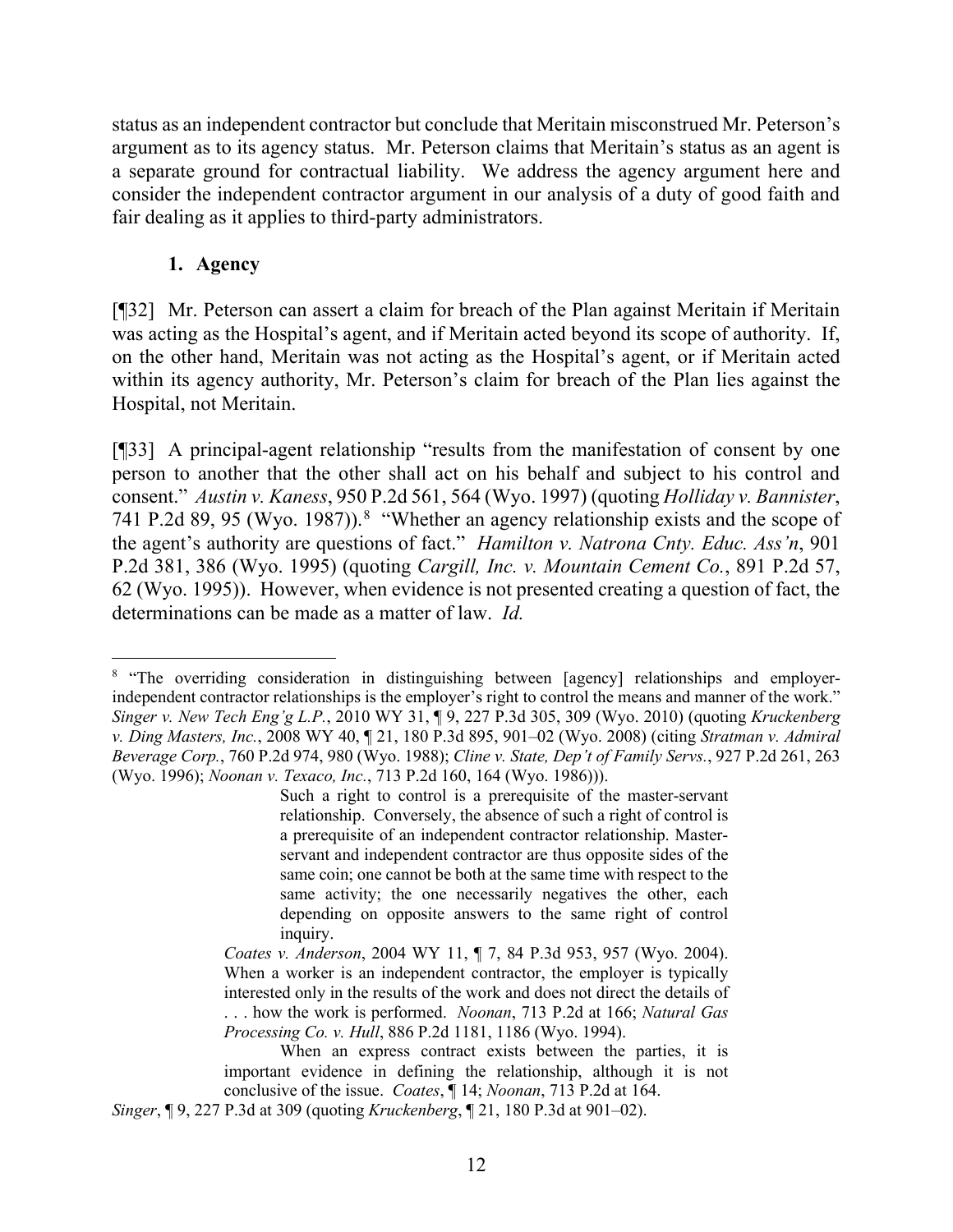[¶34] Mr. Peterson has presented evidence of an agency relationship between Meritain and the Hospital. This evidence includes Meritain's name on the cover of the Plan and Meritain's assumption of all claims functions, including processing, investigation, approval, denial, consideration of appeals, payment, and final decisions. He also presents evidence of the Hospital's complete absence from the claims process.

[¶35] There are questions of fact as to whether Meritain acted as the Hospital's agent when it decided Mr. Peterson's claims and appeals.

# **2. Implication of Agency Status**

[¶36] Assuming Meritain did act as the Hospital's agent when it decided Mr. Peterson's claims and appeals, such conduct would not generally give rise to a claim against Meritain. When an agent breaches a contract between a third party and a principal, the third party may recover against the principal, not the agent. *See* Restatement (Third) of Agency § 6.01 (Am. L. Inst. 2006).

[¶37] An agent for a disclosed principal does not become a party to the contract because of their agent status. Restatement (Second) of Agency § 320 (Am. L. Inst. 1958) ("Unless otherwise agreed, a person making or purporting to make a contract with another as agent for a disclosed principal does not become a party to the contract."); Restatement (Third) of Agency § 6.01 ("When an agent acting with actual or apparent authority makes a contract on behalf of a disclosed principal, (1) the principal and the third party are parties to the contract; and (2) the agent is not a party to the contract unless the agent and third party agree otherwise.").

[¶38] In *Excel Constr., Inc. v. HKM Eng'g, Inc.*, Excel Construction (Excel) contracted with the Town of Lovell to replace and improve water and sewer lines. HKM Engineering (HKM) contracted with the town to act as the project engineer for the project. *Excel Constr., Inc. v. HKM Eng'g, Inc.*, 2010 WY 34, ¶¶ 3–4, 228 P.3d 40, 42–43 (Wyo. 2010). Disputes arose between HKM and Excel as to HKM's approval of change orders, HKM's certification of the work, and other issues. Excel sued the town and subsequently joined HKM as a defendant. *Id.*  $\P\P$  8–9, 228 P.3d at 43–44. We held that the proper remedy for an agent's breach is a suit against the principal:

> HKM was charged with determining compliance with the contract, approving change orders, and otherwise serving as decision-maker for the Town of Lovell by the express terms of its agreement. HKM therefore acted not only as an agent, but as an agent with the power to make decisions on behalf of the town. Its actions, if they breached the contract, may entitle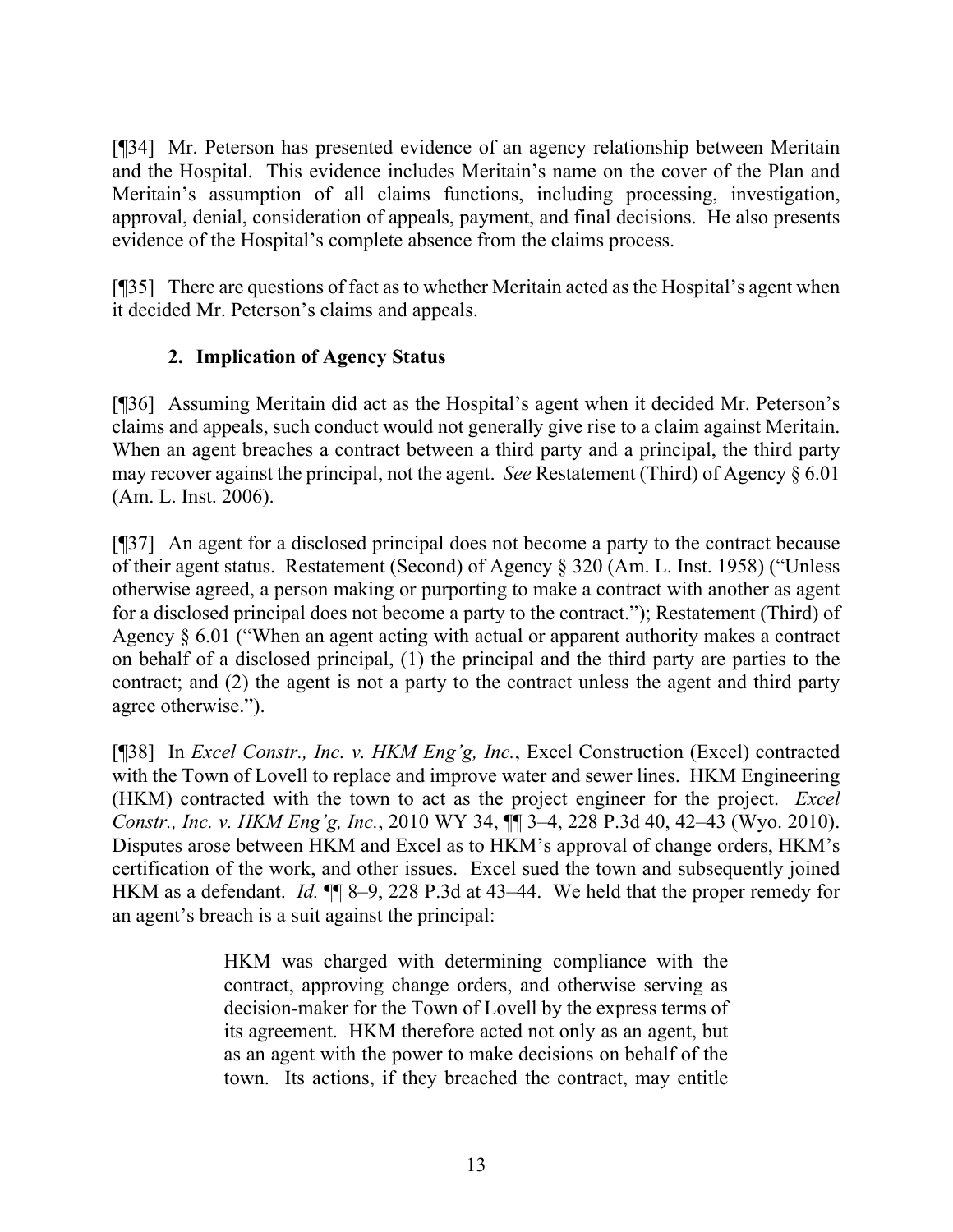Excel to recover against the town for that breach, but Excel may not recover from HKM . . . .

*Id.* ¶ 23, 228 P.3d at 47.

[¶39] If Meritain was the Hospital's agent, *so long as Meritain was acting with authority*, Mr. Peterson's cause of action is against the Hospital, not Meritain. We must then address the flip side of this question which is, if Meritain was an agent acting without authority, can it be liable in contract?

### **D. If Meritain was the Hospital's agent and acted without authority, can it be liable to Mr. Peterson under the Plan?**

[¶40] Mr. Peterson contends that if Meritain undertook discretionary duties beyond those provided for in the Plan and the ASA, he can assert his breach of contract claim against Meritain under the Plan.

[¶41] When an agent is acting without authority on behalf of a disclosed principal, it can be held liable for its conduct in some circumstances. *See, e.g.*, *Brown v. Grady*, 16 Wyo. 151, 92 P. 622, 624 (1907) ("the agent clearly exceeded his authority in executing [the contract and] not having been ratified by [the principal, the principal] was not bound thereby"); *Wilson v. Rogers*, 1 Wyo. 51, 56 (1872) ("if an agent transcends his agency, or departs from its provisions, or conducts himself so as to render his principal inaccessible or irresponsible, or if he acts in bad faith, he makes himself personally liable"); *see also Nero v. LA Indep. Ins. Agencies, Inc., Unitrin Specialty Lines Ins.*, No. Civ.A. 02-3317, 2003 WL 203145, at \*2 (E.D. La. Jan. 29, 2003) ("an agent for a known principal cannot be held personally liable for breach of contract unless the agent personally binds itself or exceeds its authority").

> The general rule that only the principal has rights and liabilities under the contract is subject to several exceptions. Most importantly, the agent's freedom from liability on the contract is normally conditioned on disclosure to the party contracting with the agent of the fact of the agency and the identity of the principal, and **an agent who acts in excess of its authority is generally liable on the contract.** Also, an agent may expressly assume obligations under the contract . . . .

12 Samuel Williston, *Treatise on the Law of Contracts* § 35:34, at 503–04 (Richard A. Lord ed., 4th ed. 2012) (emphasis added) (footnotes omitted); *see Snyder v. Lovercheck*, 992 P.2d 1079, 1089 (Wyo. 1999); *see also Halliday v. Great Lakes Ins. SE*, No. 3:18-CV-00072, 2019 WL 3500913, at \*15 (D.V.I. Aug. 1, 2019) ("an agent may be personally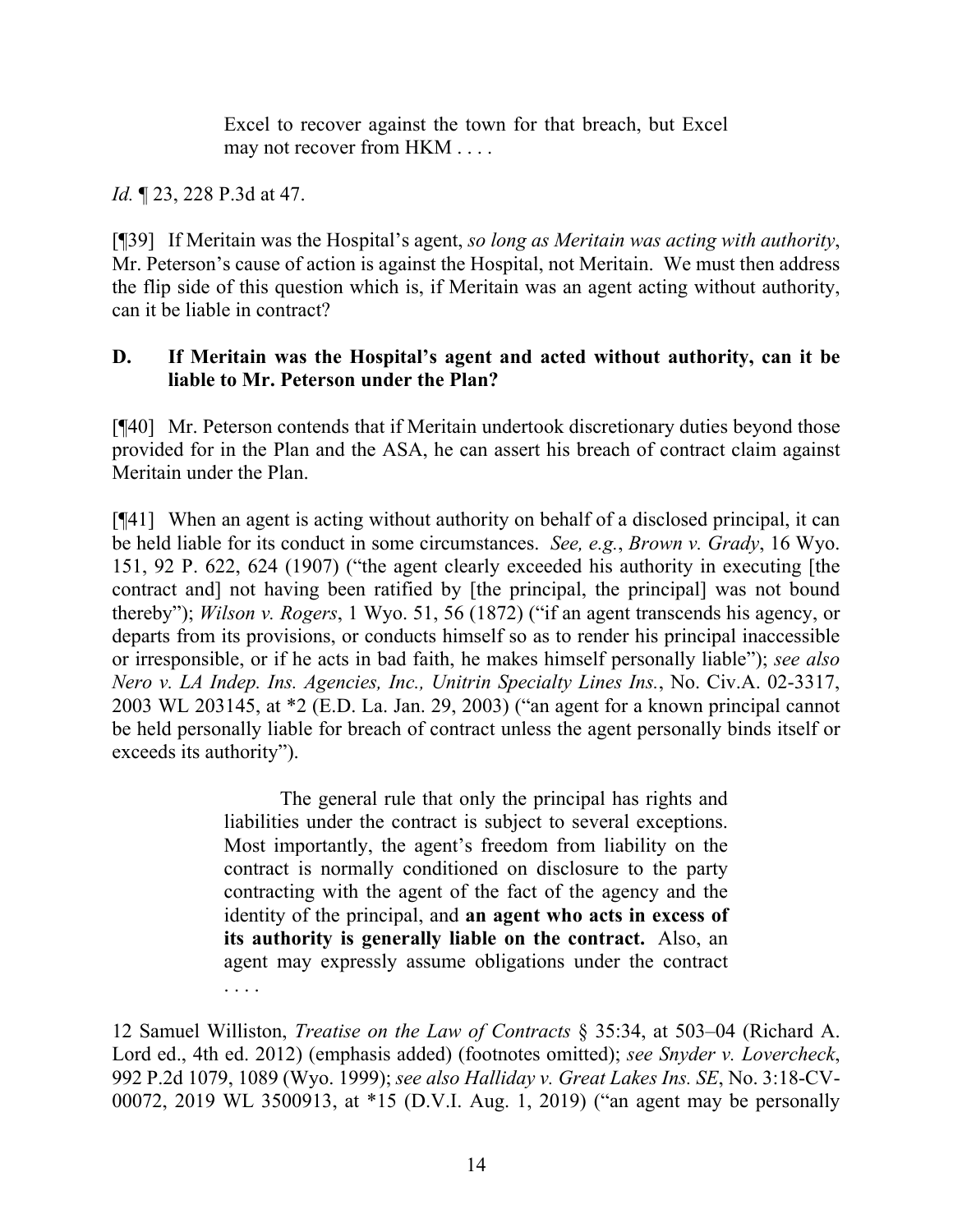liable in contract when he . . . *exceeds the scope of his authority*" (quoting *Francis v. Miller*, 26 V.I. 184, 186 (Terr. V.I. Sept. 6, 1991))); Restatement (Second) of Agency § 322 cmt. b; *United States v. Webber*, 396 F.2d 381, 389 n.18 (3d Cir. 1968).[9](#page-15-0)

[¶42] The court in *Halliday* held that an insurance adjuster (and agent of the insurer) "may be personally liable in contract when he acts on behalf of an undisclosed principal or **exceeds the scope of his authority**." *Halliday*, 2019 WL 3500913, at \*15 (emphasis added) (quoting *Francis*, 26 V.I. at 186). In *Halliday*, the plaintiff had insured his boat with Great Lakes Insurance SE (Great Lakes). *Id.* at \*2. The boat was damaged by Hurricane Irma. *Id.* Great Lakes engaged Wager & Associates, Inc. (Wager), a Florida corporation "engaged in the business of Yacht Surveying, Insurance Claim Adjusting, and Insurance Claim Management," to adjust the plaintiff's claim for damage on the vessel. *Id.*  at \*1–2. The plaintiff provided Davis Marine Surveying and Adjusting's (Davis) repair estimate of \$320,000 to \$350,000 to repair the boat. Davis was the original estimator of the boat's value for insurance coverage. Great Lakes established the premiums based on that estimate. *Id.* at \*2. Wager informed Great Lakes that the "Plaintiff falsely claimed that . . . the vessel had been damaged by the storm when in fact the damage was the result of poor maintenance" and that "in its view, Davis' [original] survey . . . 'was misleading and contained false information . . . ' because Wager's research indicated that the vessel's selling prices were far below the [Davis' original value] estimates." *Id.* When it became apparent that Great Lakes would not cover his costs to repair the vessel, the plaintiff sued Great Lakes, Wager, and the underwriter for his insurance policy. *Id.* at \*1.

[¶43] The plaintiff asserted a claim of gross negligence against Wager and alleged that the plaintiff was a third-party beneficiary of the adjustment of the claim contract between Great

<span id="page-15-0"></span><sup>&</sup>lt;sup>9</sup> Most commonly, this rule has been applied when an agent purports to enter a contract on behalf of a principal, not when the agent's acts breach a contract between the principal and a third party. *See, e.g.*, *Brown*, 92 P. at 624; *see also Hauff v. Petterson*, 755 F. Supp. 2d 1138, 1150 (D.N.M. 2010) ("[I]t is well established that an agent acting within his authority for a disclosed principal is not personally liable unless he was expressly made a party to the contract or unless he conducts himself in such a manner as to indicate an intent to be bound." (quoting *Barnes v. Sadler Assocs., Inc.*, 1981-NMSC-004, ¶ 5, 622 P.2d 239, 240)); *Precision Mech., Inc. v. Empyrean Hosp.*, No. CV075002281, 2007 WL 3011010, at \*3 (Conn. Super. Ct. Sept. 26, 2007) ("A person who purports to make a contract . . . with a third party on behalf of another person, lacking power to bind that person, gives an implied warranty of authority to the third party and is subject to liability to the third party for damages caused by breach of that warranty." (quoting Restatement (Third) of Agency § 6.10 (2006))); *Cytacki v. AP Parts Mfg. Co.*, 74 F.3d 1240, at \*4 (6th Cir. 1996) ("Michigan law holds that where an agent executes a contract on behalf of his principal, he may not be held personally liable on the contract unless he acts outside the scope of his authority."); *Tapper v. Lumbermens Mut. Cas. Co.*, 662 F. Supp. 599, 602 n.4 (S.D. Miss. 1987) ("[A]lthough an insurance agent acting on behalf of a disclosed carrier principal in procuring insurance policies for a client does not become a party to the insurance contract and thus may not be held liable for damages caused by breach of the contract by the insurer, *Patton v. Aetna Ins. Co.*, 595 F. Supp. 533 (N.D. Miss. 1984), certain actions or omissions attributable to the agent while having undertaken to procure a client's requested coverage may subject the agent to tortious and, in some instances, contractual liability. *Southside, Inc. v. Clark*, 460 So. 2d 113 (Miss. 1984).").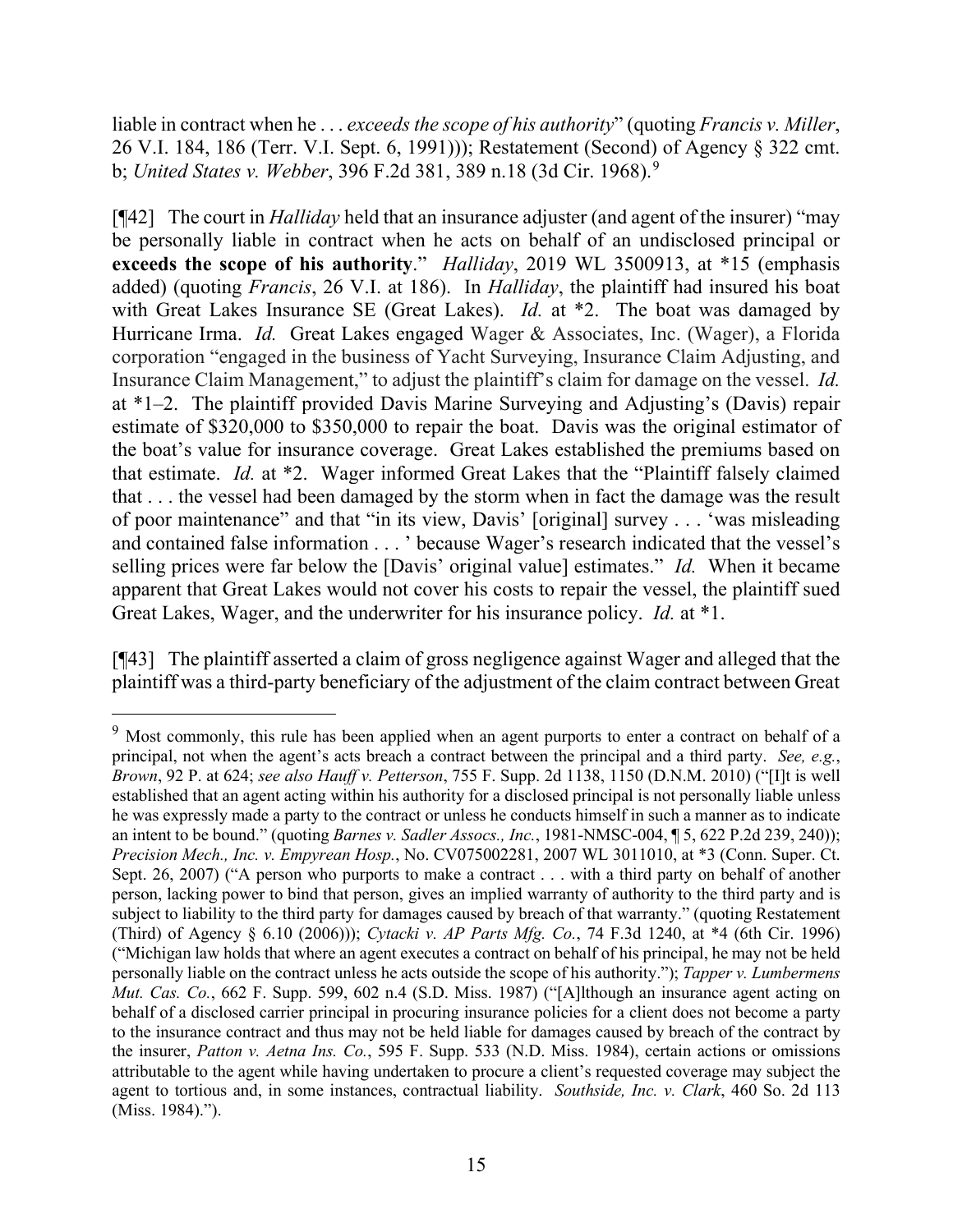Lakes and Wager. *Id.* at \*2. The district court held that "insurance claimants have a common law cause of action against insurance adjusters for gross negligence but are categorically barred from bringing claims against adjusters for ordinary negligence." *Id.*  at \*9. The court reasoned:

> "[J]urisprudence should not be in the position of approving a deliberate wrong," *Bass* [*v. California Life Ins. Co.*], 581 So. 2d [1087,] 1090 [(Miss. 1991)], and a claimant should have recourse against an adjuster who operates in a manner that undermines the integrity of an insurance claim adjustment or sabotages what otherwise might be a legitimate claim. Indeed, the type of conduct that could constitute gross negligence on the part of the adjuster might not even create liability for the insurance company. An adjuster should not be able to cloak itself as an agent of the insurer for such behavior. To do so could potentially erode the public's faith in the private insurance process.

*Halliday*, 2019 WL 3500913, at \*12.

[¶44] The court also concluded that the plaintiff could assert a third-party beneficiary claim against Wager. *Id.* at \*15. It explained that "an agent may be personally liable in contract when he acts on behalf of an undisclosed principal or *exceeds the scope of his authority*" and noted that the "[p]laintiff was aware of the principal—Great Lakes—the allegations within the [amended complaint] are consistent with the notion that Wager acted well beyond what Great Lakes authorized it to do." *Id.* (quoting *Francis*, 26 V.I. at 186).

[¶45] Here, the Plan and the ASA limit Meritain's scope of authority. The Plan provides that the Hospital has "maximum legal discretionary authority to construe and interpret the terms and provisions of the Plan, to make determinations regarding . . . eligibility for benefits . . . , to decide disputes . . . , and to decide questions of Plan interpretation." The Plan also states that "The Plan is administered by the Plan Administrator [defined as the Hospital]. The Plan Administrator has retained the services of the Third-Party Administrator [Meritain] to provide certain claims processing and other ministerial services." Under the ASA, the Hospital delegated to Meritain "only those powers and responsibilities with respect to the Plan which are specifically enumerated herein. Any function not specifically delegated to and assumed by Meritain pursuant to this Agreement shall remain the sole responsibility of [the Hospital]." The ASA enumerates specific "administrative services" assigned to Meritain.

[¶46] The record indicates that Meritain's participation in the claims process far exceeded "ministerial" or "administrative" services described in the Plan. Mr. Peterson was required to submit his claims to Meritain. Meritain determined whether his claims would be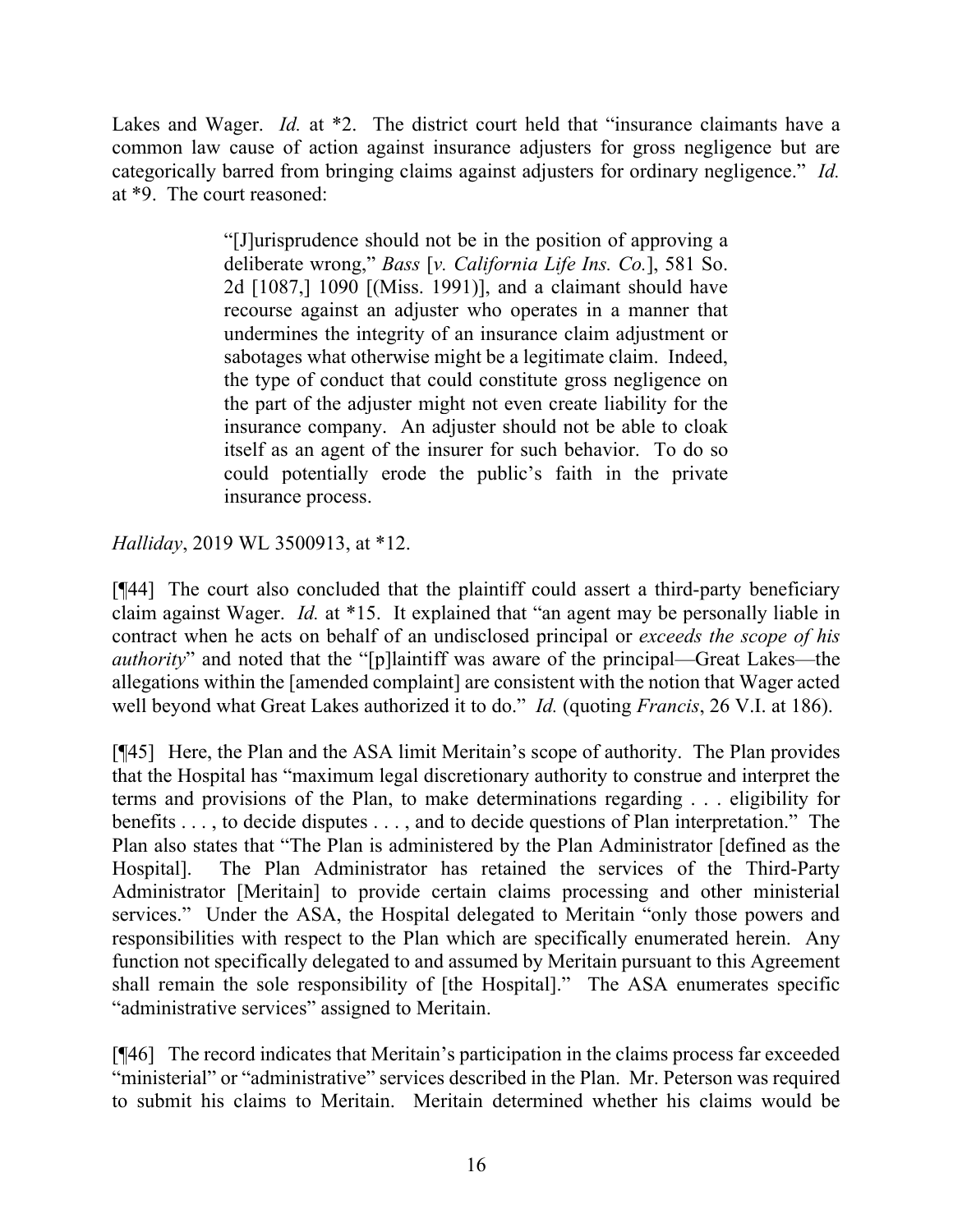approved or denied. Meritain paid approved claims and notified claimants of denied claims. Meritain decided two levels of appeal, with no apparent input or approval from the Hospital. There is no evidence that the Hospital had any role in these decisions or that Meritain ever communicated its decisions on Mr. Peterson's claims to the Hospital. *Supra*  ¶¶ 8, 12. Meritain does not deny that it did not communicate its claims decisions to the Hospital. This raises questions of fact about Meritain's assumption of duties and whether it exceeded its scope of authority, under the Plan and the ASA.

[¶47] If Meritain acted as the Hospital's agent and acted beyond the scope of its authority, here, as in *Halliday*, it may be held liable for breach of contract. Accordingly, summary judgment is not warranted on Mr. Peterson's breach of contract claim.

# *III. Is Meritain entitled to summary judgment on Mr. Peterson's third-party beneficiary claim for breach of the ASA?*

[¶48] Mr. Peterson's second cause of action asserts that Meritain breached the ASA, (an agreement between Meritain and the Hospital only) and, because Mr. Peterson was a thirdparty beneficiary of that contract, he can recover damages for that breach.

# **A. Third-Party Beneficiary Rights to Sue for Breach of Contract in Wyoming**

[¶49] Contracts are "often made in which one party's performance [is] directed to a third party, not a party to the contracting process; that is, not in privity with the contract." 13 Samuel Williston, *Treatise on the Law of Contracts* § 37:1, at 7–9 (Richard A. Lord ed., 4th ed. 2013). "Over time, . . . th[e] traditional view [that strangers to a contract have no rights under it] was abandoned, and an exception to the need for privity was developed through the doctrine of third party beneficiaries." *Id.* at 12–13 (footnotes omitted).

[¶50] In Wyoming, a promise may be made between two parties for the benefit of a third party and:

> **[A] third-party beneficiary may enforce his rights under a contract**, although not a party to nor specifically mentioned in the contract; but there is more to it than that. An outsider claiming the right to sue must show that it was intended for his direct benefit. Otherwise he may be only an incidental beneficiary because the compelling provisions of a contract require that his claims be satisfied in order to protect another. However, an incidental beneficiary acquires no right of action against the promisor or promisee.

*Bear v. Volunteers of Am., Wyoming, Inc.*, 964 P.2d 1245, 1252 (Wyo. 1998) (emphasis added) (quoting *Wyoming Mach. Co. v. U.S. Fid. & Guar. Co.*, 614 P.2d 716, 720 (Wyo.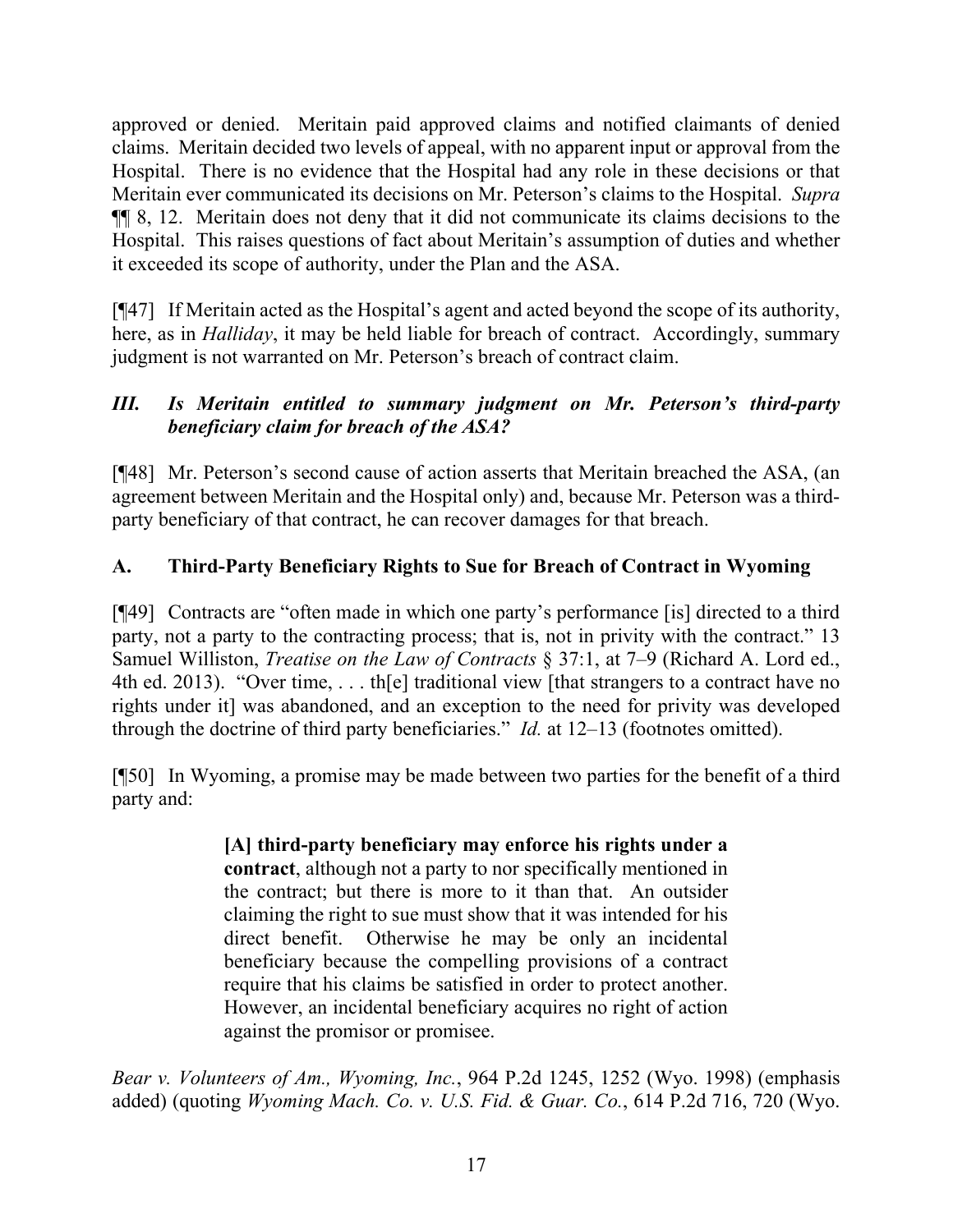1980) (citing *Peters Grazing Ass'n v. Legerski*, 544 P.2d 449 (Wyo. 1975) and *Graham & Hill v. Davis Oil Co.*, 486 P.2d 240 (Wyo. 1971))). "If the terms of the contract necessarily require the promisor to confer a benefit on a third person, then the contract, and hence the parties thereto, contemplate a benefit to the third person" and that person is an intended beneficiary. 13 Williston, *supra*, at 111. The Restatement (Second) of Contracts sets forth a test for determining whether a third person is an intended beneficiary:

> (1) Unless otherwise agreed between promisor and promisee, a beneficiary of a promise is an intended beneficiary if recognition of a right to performance in the beneficiary is appropriate to effectuate the intention of the parties and either

> > (a) the performance of the promise will satisfy an obligation of the promisee to pay money to the beneficiary; or

> > (b) the circumstances indicate that the promisee intends to give the beneficiary the benefit of the promised performance.

(2) An incidental beneficiary is a beneficiary who is not an intended beneficiary.

Restatement (Second) of Contracts § 302 (Am. L. Inst. 1981); *Cordero Mining Co. v. U.S. Fid. & Guar. Ins. Co.*, 2003 WY 48, ¶ 14, 67 P.3d 616, 622 (Wyo. 2003) (applying the Restatement (Second) of Contracts § 302 test for determining whether a third person was an intended third-party beneficiary of a contract); *Richardson Assocs. v. Lincoln-Devore, Inc.*, 806 P.2d 790, 807 (Wyo. 1991) (same); *Bear*, 964 P.2d at 1252 (same).

[¶51] "When third-party beneficiary claims are reviewed, the real question is whether the contracting parties intended the contract to be for the direct benefit of a third party"; "absent evidence of such intent, the party is an incidental beneficiary with no enforceable rights under the contract." *Cordero Mining*,  $\P\P$  9, 12, 67 P.3d at 621. In determining the parties' intent to contract for the benefit of a third party, courts "can and must" look to the terms of the contract and surrounding circumstances, including "facts showing the relations of the parties, the subject matter of the contract, and the apparent purpose of making the contract." *Id.* ¶ 15, 67 P.3d at 623.

## **B. Are there questions of fact as to whether Mr. Peterson was a third-party beneficiary of the ASA?**

[¶52] Count II of Mr. Peterson's third amended complaint alleges that Mr. Peterson was a third-party beneficiary under the ASA, the terms of which were breached by Meritain,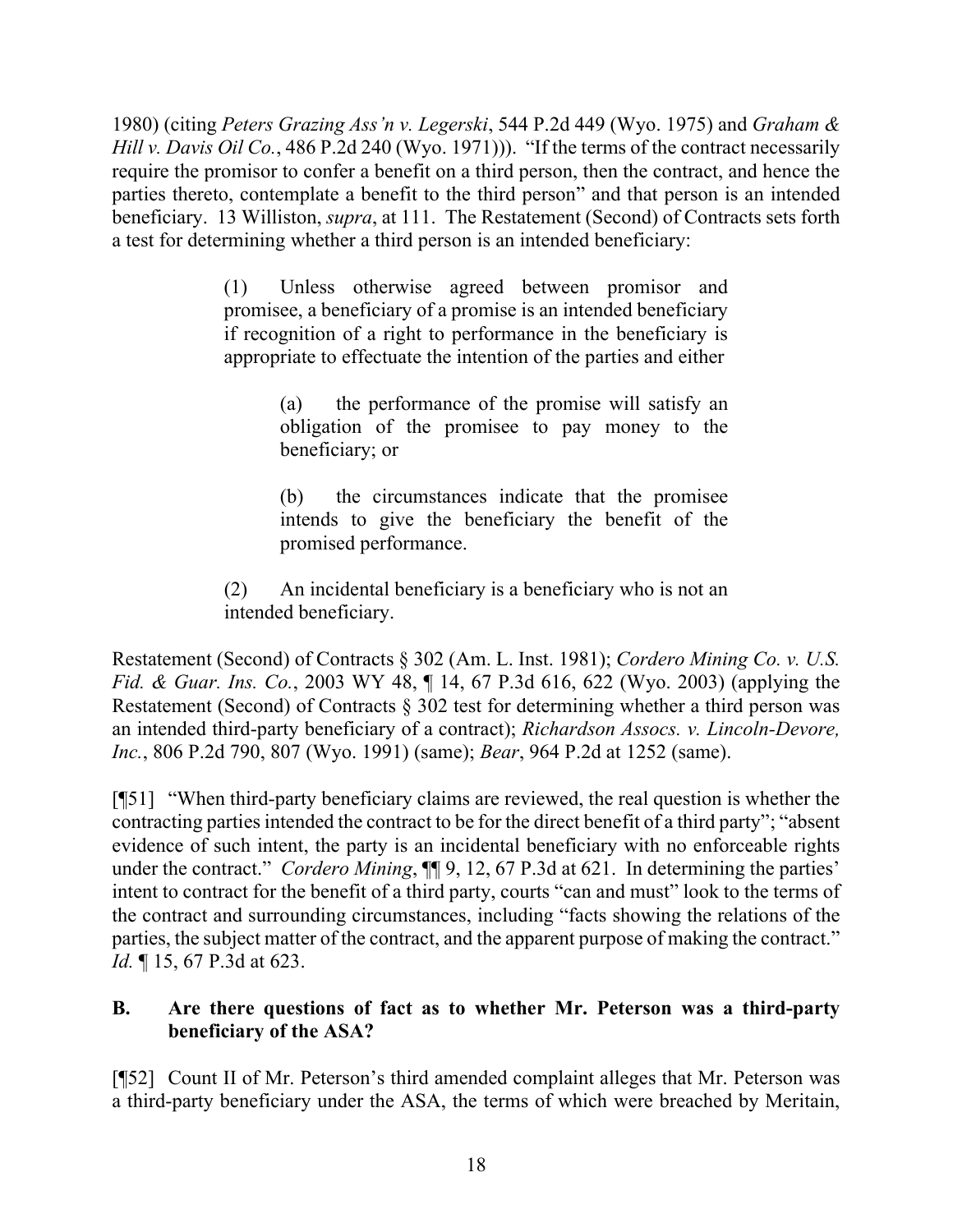and Mr. Peterson has been damaged by Meritain's breach in the amount of \$207,423.67. In its motion for summary judgment, Meritain argued that Mr. Peterson was not a thirdparty beneficiary to the ASA and, therefore, could not sue for a breach of that agreement. The district court agreed, concluding that Mr. Peterson was not a third-party beneficiary as a matter of law. Mr. Peterson argues, at a minimum, there is a genuine issue of material fact as to whether insureds under the Plan are third-party beneficiaries to the ASA.

[¶53] On summary judgment, Meritain has the initial burden of showing no genuine issue of material fact existed on the question of whether Mr. Peterson was an intended thirdparty beneficiary of the ASA. The ASA provides:

> 7.11 No Third Party Beneficiaries. Nothing expressed or implied in this Agreement is intended or shall be construed to confer upon, or give to any third party (including without limitation, Plan Participants), any rights or remedies against any party hereto. . . .

This language is evidence of the parties' intent regarding the creation of intended thirdparty beneficiary status.

[¶54] The burden then shifts to Mr. Peterson to demonstrate a material dispute as to the intent. Mr. Peterson contends that the ASA existed for Plan members' benefit. He sets forth the following terms in the ASA in support of his argument: Meritain and the Hospital agreed that Meritain would "administer and adjudicate" the Plan members' claims; Meritain would process Plan members' claims; Meritain would pay Plan members' claims; Meritain was obligated to "determine all questions of eligibility, status and coverage under the Plan"; Meritain was obligated to "decide disputes which may arise relative to a [Plan member's] rights"; Meritain was required to "provide an explanation of the adjudication of the Claim or reason(s) for the denial of benefits" to participants; and Meritain was required to "[r]efer to [the Hospital], for its exclusive and final resolution, any appeals from any denial of any of the Claims, pursuant to Section 503 of ERISA." Mr. Peterson argues that these provisions of the ASA "indicate[] it was intended to directly benefit the Plan Members." He contends that the Plan's purpose (of "provid[ing] for the payment or reimbursement of" employees' health care expenses and to "protect [employees and their families] by offsetting some of the financial problems that may arise from an Injury or Illness") could "not be carried out if Meritain failed to perform its duties under the ASA."

[¶55] Meritain urges the Court to ignore the context in which the ASA was executed and the acts it performed in its role as a third-party administrator. Meritain argues that the Court must look only to the four corners of the ASA, and, if its language is unambiguous, we must conclude that there was no intent to create a third-party beneficiary. Meritain cites *Cordero Mining* in support of its argument.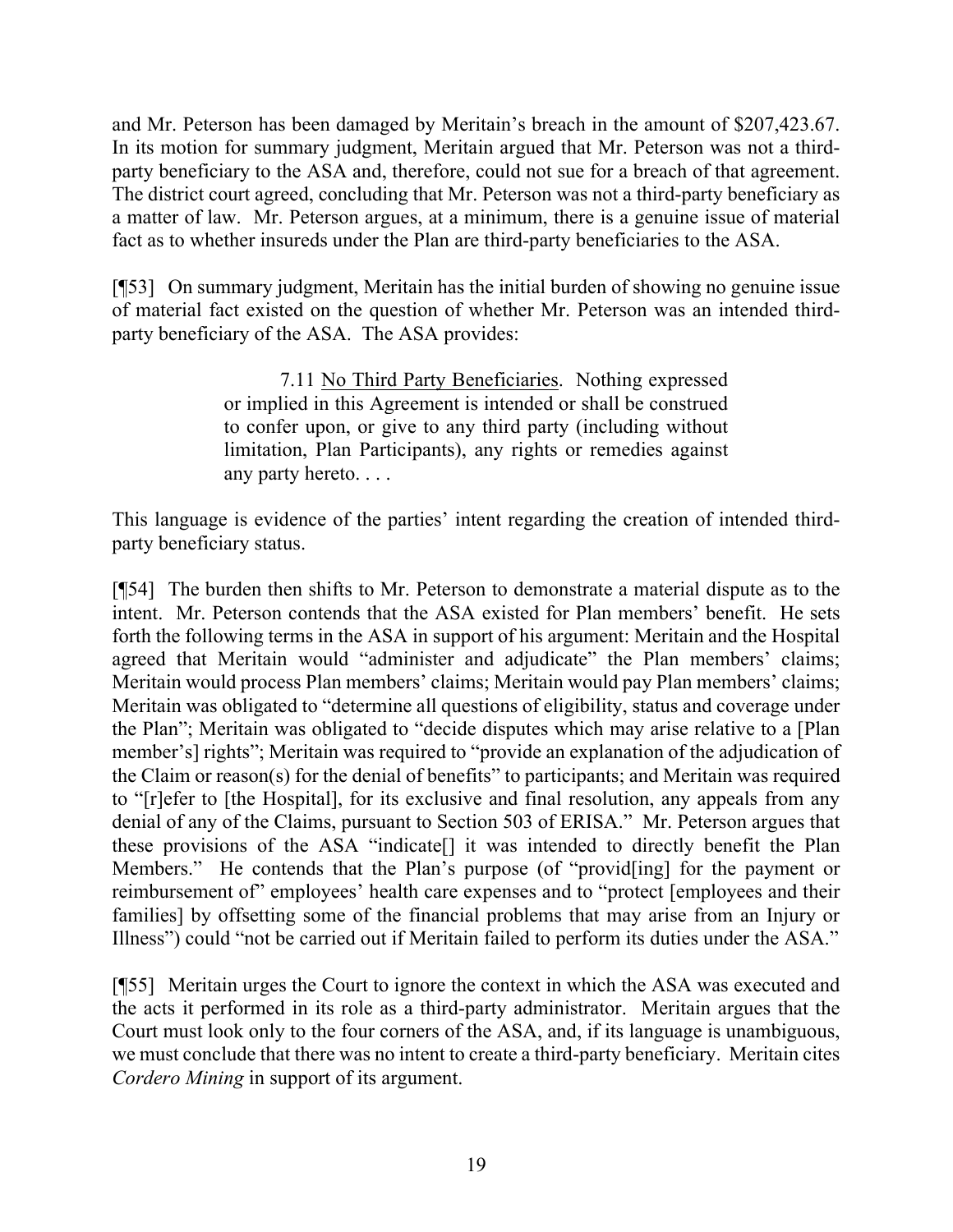[¶56] In *Cordero Mining*, we held that the parties' intention to create a third-party beneficiary "is to be gleaned from a consideration of *all of the contract and the circumstances surrounding the parties* at the time of its execution." *Cordero Mining*, ¶ 14, 67 P.3d at 622 (emphasis added) (quoting *Richardson*, 806 P.2d at 809). Courts look to "surrounding circumstances, facts showing the relations of the parties, the subject matter of the contract, and the apparent purpose of making the contract." *Id.* ¶ 15, 67 P.3d at 623; *see also Ultra Res., Inc. v. Hartman*, 2010 WY 36, ¶ 22, 226 P.3d 889, 905 (Wyo. 2010) ("Courts should consider the circumstances surrounding execution of the agreement to determine the parties' intention, even in reviewing unambiguous contracts.").

[¶57] We agree that the language contained in the ASA was unambiguously drafted to avoid creating intended third-party beneficiaries. Nevertheless, the ASA, as a whole, and the circumstances surrounding its execution (including the adoption of the Plan, which was also drafted by Meritain), create a question of fact as to whether the Hospital and Meritain intended to benefit Plan Participants.

## **C. Did Meritain's and the Hospital's course of conduct modify the terms of the ASA?**

[¶58] If a factfinder determines that Mr. Peterson was a third-party beneficiary under the ASA, it must then examine the terms of the ASA and decide whether those terms were breached.

[¶59] Meritain argues its agreement with the Hospital is established exclusively by the ASA. Mr. Peterson contends that the parties modified the ASA by their course of conduct to allow Meritain to process his claims and appeals. Meritain denies that there was any course of conduct modification of the ASA and points to its provisions that declare: "No Oral Modification. No provision of this Agreement may be amended, augmented or in any way modified except in a writing signed by a duly authorized representative of each of the parties." Mr. Peterson argues that despite the ASA's prohibition on oral modification and despite ASA limitations on Meritain's role, Meritain assumed the role of deciding claims and appeals, a role which had been assigned to the Hospital in both the Plan and the ASA, and if the Hospital agreed to Meritain's augmented role, the ASA was modified.

[¶60] "[P]arties to a written agreement may orally waive or modify their rights under the agreement." *Terris v. Kimmel*, 2010 WY 110, ¶ 7, 236 P.3d 1022, 1025 (Wyo. 2010) (quoting *Keever v. Payless Auto Sales, Inc.*, 2003 WY 147, ¶ 12, 79 P.3d 496, 499 (Wyo. 2003)). Further, "a written agreement may be modified through course of conduct." *Id.* However, a party who asserts

> a written agreement was modified by the subsequent expressions or conduct of the parties must prove so by clear and convincing evidence. The question of whether the alleged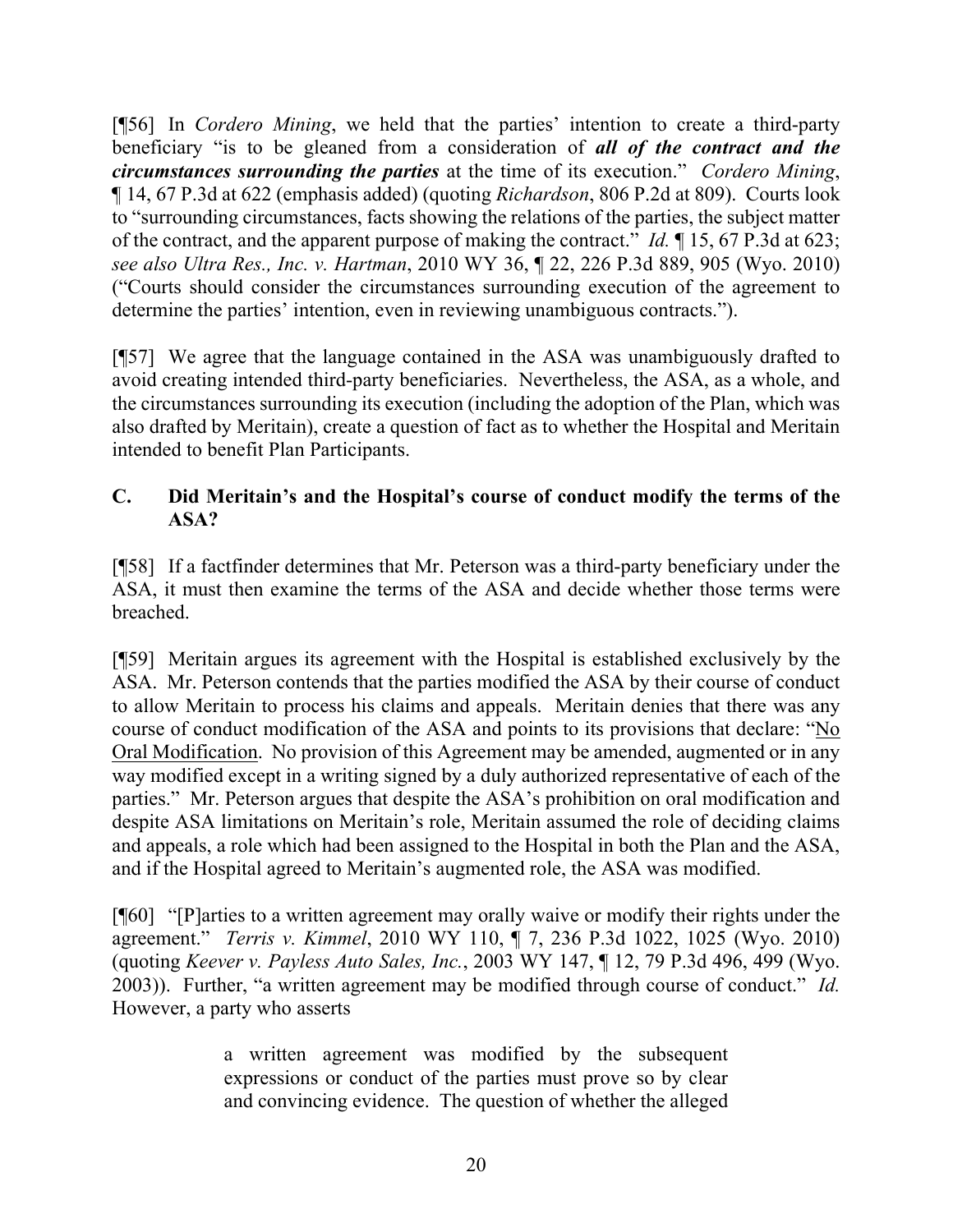modification of the written agreement has been proved by the required quantum of evidence is one to be decided by the trier of fact.

*Keever*, ¶ 13, 79 P.3d at 499–500 (citing *Ruby Drilling Co. v. Duncan Oil Co.*, 2002 WY 85, ¶ 11, 47 P.3d 964, 968 (Wyo. 2002)).

[¶61] If Meritain undertook duties outside those addressed by the ASA, its course of conduct could have amended the terms of the ASA; and, if Mr. Peterson was a third-party beneficiary, Meritain could be liable for breach of the ASA, including any modifications, to the extent it failed to comply with the terms of the ASA.

## *IV. Is Meritain entitled to summary judgment on Mr. Peterson's claim for breach of the covenant of good faith and fair dealing?*

## **A. Can insurance plan participants sue third-party administrators in bad faith, when there is no contract between the participants and the third-party administrator?**

[¶62] "Insurance contracts are generally considered significantly different than most other types of contracts. In recognizing the special nature of the relationship between the parties to an insurance contract, courts have characterized the insurer-insured relationship as: Contractual, Special, Fiduciary, [and] Quasi-fiduciary." 14 Steven Plitt, Daniel Maldonado, Joshua D. Rogers & Jordan R. Plitt, *Couch on Insurance* § 198:7, at 198-22– 198-24 (3d ed. 2020). This relationship has given rise to the recognition of a bad faith cause of action against insurance companies. In *McCullough v. Golden Rule Ins. Co.*, 789 P.2d 855, 858 (Wyo. 1990), this Court first permitted recovery, in tort, for breach of the implied covenant of good faith and fair dealing (or bad faith) based upon the special relationship created by the unequal bargaining power that an insurer has over an insured. "This bad faith tort covers both an insurer's obligation to investigate and its obligation to pay its insureds in appropriate situations." *Kirkwood v. CUNA Mut. Ins. Soc.*, 937 P.2d 206, 211 (Wyo. 1997).<sup>[10](#page-21-0)</sup> Potential liability for bad faith has provided an incentive for

*Bergantino*, ¶ 16, 500 P.3d at 256 (quoting *State Farm Mut. Auto. Ins. Co. v. Shrader*, 882 P.2d 813, 825 (Wyo. 1994)). An insured can also "maintain a tort claim for violation of the implied covenant of good faith and fair dealing even though the express terms of the insurance contract are honored by the insurer." *Id. ¶* 18, 500 P.3d at 256 (citing *Hatch v. State Farm Fire & Cas. Co.*, 842 P.2d 1089, 1099 (Wyo. 1992)). "Even if the insurer has a 'fairly debatable' reason for not paying the claim, it is bad faith to 'go beyond a reasonable denial of the claim and engage in unreasonable or unfair behavior to gain an unfair advantage.'"

<span id="page-21-0"></span><sup>10</sup> To establish an insurer breached the implied covenant of good faith and fair dealing by denying payments, the insured is required to show: "(1) the absence of any reasonable basis for denying a claim for benefits; and (2) the insurer's knowledge or reckless disregard of the lack of a reasonable basis for denying the claim for benefits."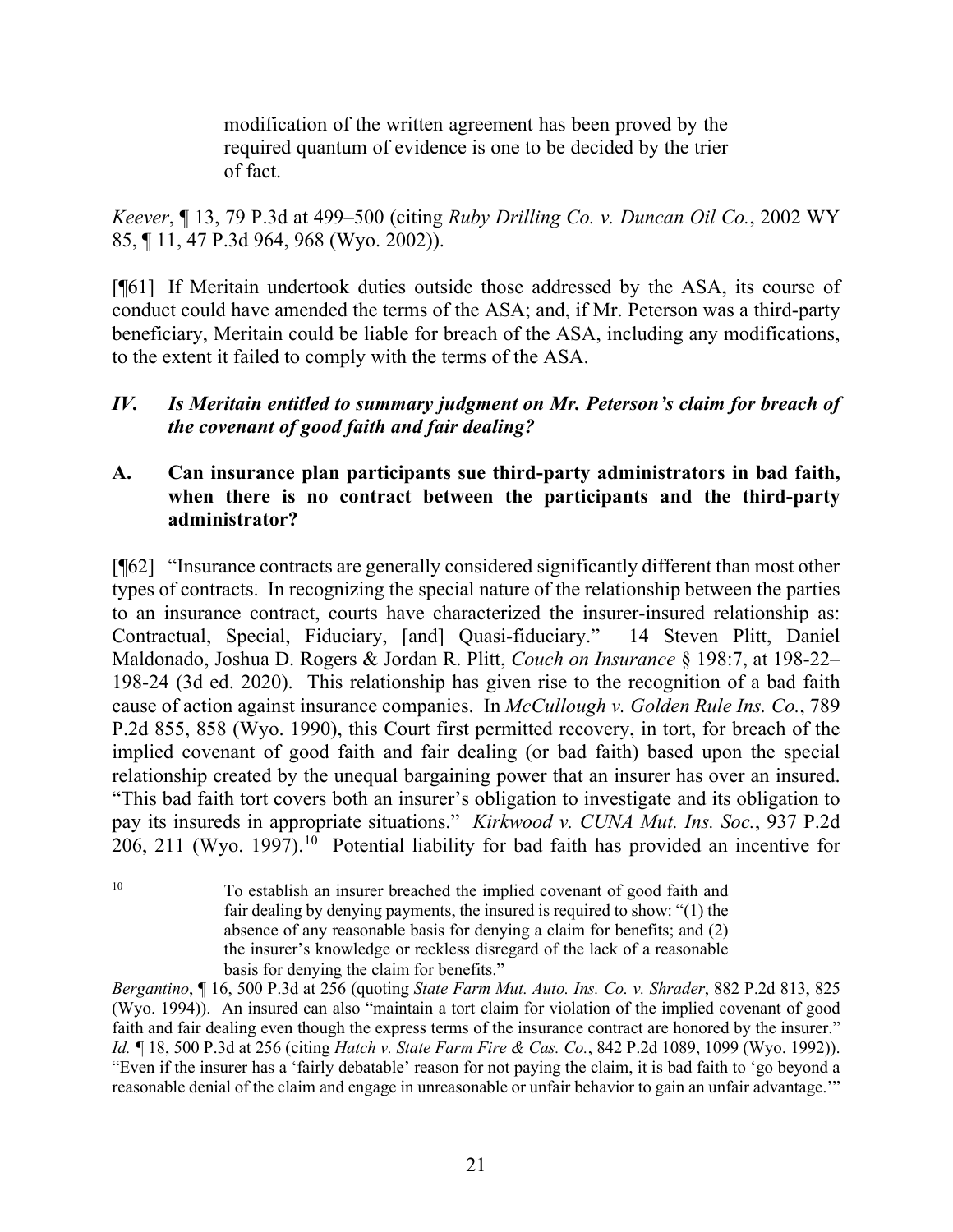insurance companies to better control their practices and to protect their insureds' interests. *See, e.g.*, 3 Ronald J. Clark, Dianne K. Dailey & Linda M. Bolduan, *Law and Prac. of Ins. Coverage Litig.* § 28:2 (2021) ("From the insurer's perspective, the best strategy is not to be sued for bad faith in the first place. Bad faith can generally be avoided by using common sense in handling a claim.").

[¶63] Over time, insurance companies began outsourcing operations that they had traditionally performed in-house to third parties. These third parties (managing general agents, third-party administrators, and independent claims adjusters) perform tasks such as underwriting, billing, recordkeeping, and claims handling. As one commentator has explained:

> Many insurers have "outsourced" substantial parts of their operations, making [managing general agents, third-party administrators,] and independent adjusters de facto insurers, at least for purposes of these key tasks related to policy administration and claims handling. Despite their increasing importance, these intermediaries have historically been immune from claims by disgruntled policyholders . . . so long as the insurer for whom they work is known to the policyholder or there is no formal written contract between the downstream intermediary and the policyholder or other third party.

> . . . [W]ith reduced incentive to discharge their duties well, the other intermediaries frequently act negligently, recklessly, or even in bad faith, needlessly creating claims imbroglios that could be avoided . . . .

Jeffrey W. Stempel, *The "Other" Intermediaries: The Increasingly Anachronistic Immunity of Managing General Agents and Independent Claims Adjusters*, 15 Conn. Ins. L.J. 599, 602–03 (2009).

[¶64] This calls into question the extent of the responsibility, if any, of third-party administrators to insureds. Many courts have concluded that because third-party administrators have no privity of contract with the insured, they owe no duties to the insured. *See, e.g.*, *Sanchez v. Lindsey Morden Claims Servs., Inc.*, 84 Cal. Rptr. 2d 799, 801–02 (Ct. App. 1999); *Natividad v. Alexsis, Inc.*, 875 S.W.2d 695, 698 (Tex. 1994); *Gruenberg v. Aetna Ins. Co.*, 510 P.2d 1032, 1038–39 (Cal. 1973); *see also De Dios v. Indem. Ins. Co. of N. Am.*, 927 N.W.2d 611, 623–24 (Iowa 2019), *amended* (May 14, 2019)

*Id.* (quoting *Hatch*, 842 P.2d at 1099). "Thus, an insurer may be liable for its unreasonable, oppressive, and intimidating claims practices in investigating, handling, or denying a claim, even though the denial was appropriate." *Id.* ¶ 19, 500 P.3d 256–57 (citing *Hatch*, 842 P.2d at 1099 and *Shrader*, 882 P.2d at 828).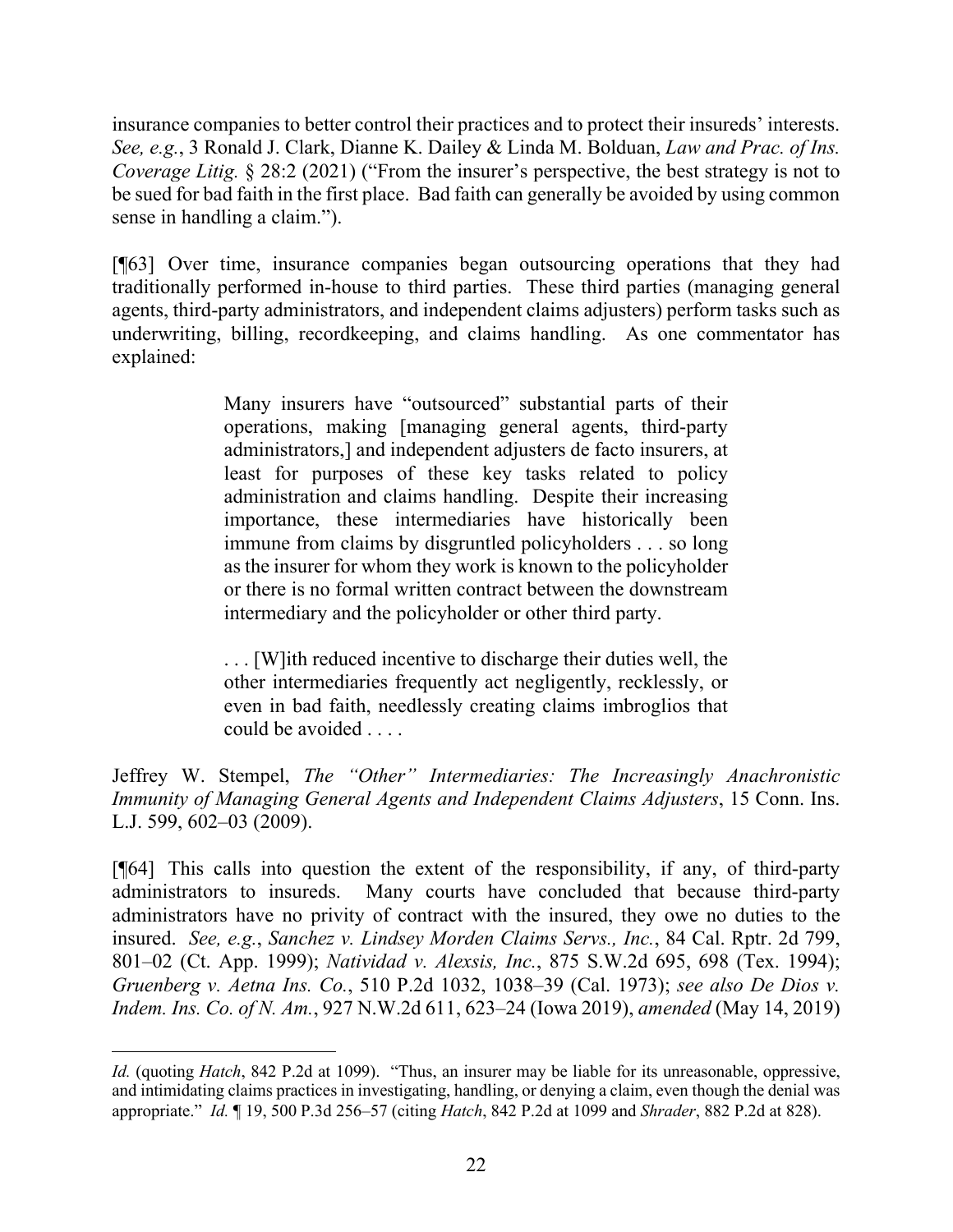(refusing to recognize a bad faith claim against workers compensation third-party administrators because Iowa workers compensation statutes do not apply to third-party administrators). Other courts, however, have reasoned that in certain circumstances, thirdparty administrators owe the insured a duty of good faith and fair dealing and can be sued for breaching it. *See, e.g.*, *Wathor v. Mut. Assur. Adm'rs, Inc.*, ¶ 5, 87 P.3d 559, 561, *as corrected* (Okla. Jan. 22, 2004); *Dellaira v. Farmers Ins. Exch.*, 2004-NMCA-132, ¶ 13, 102 P.3d 111, 115; *Cary v. United of Omaha Life Ins. Co.*, 68 P.3d 462, 468 (Colo. 2003), *as modified on denial of reh'g* (May 19, 2003); *Wolf v. Prudential Ins. Co. of Am.*, 50 F.3d 793, 797 (10th Cir. 1995) (third-party administrator could be liable for bad faith administration of claim); *Sparks v. Republic Nat'l Life Ins. Co.*, 647 P.2d 1127, 1137–38 (Ariz. 1982); *Scott Wetzel Servs., Inc. v. Johnson*, 821 P.2d 804, 811 (Colo. 1991); *see also Cont'l Ins. Co. v. Bayless & Roberts, Inc.*, 608 P.2d 281, 286–87 (Alaska 1980) (insurance adjuster could be held liable for negligence).

### **1. Wyoming Law**

[¶65] Whether an insurance plan participant can sue a third-party administrator for bad faith is a question of first impression in Wyoming. Meritain argues that the lack of a contract precludes any claim for the breach of the covenant of good faith and fair dealing.

[¶66] In *Birt v. Wells Fargo Home Mortg., Inc.*, 2003 WY 102, ¶ 4–5, 75 P.3d 640, 646 (Wyo. 2003), the plaintiffs sued Wells Fargo when—after indicating a home construction loan would be forthcoming and encouraging them to sign a contract to build a new home it denied their loan application. They asserted numerous causes of action, including breach of contract, breach of implied contract, and breach of the covenant of good faith and fair dealing. *Id.* ¶ 9, 75 P.3d at 647. We concluded that there was no express or implied contract between the plaintiffs and the bank. *Id.* ¶¶ 10–20, 75 P.3d at 647–50. Consequently, we held there could be no claim for breach of the covenant of good faith and fair dealing:

> Our conclusion that neither an express contract nor an implied-in-fact contract existed in this case leads inexorably to the further conclusion that Wells Fargo was entitled to summary judgment on the issue of its alleged breach of the implied covenant of good faith and fair dealing. **Without a contract, there is no basis for imposition of the implied covenant, whether in contract or in tort, because either cause of action arises out of the contractual relationship. The duty of good faith and fair dealing does not come into play until the parties have reached an agreement and does not bind them during their earlier negotiations.**

*Id.*  $\sim$  21, 75 P.3d at 650 (emphasis added) (citations omitted).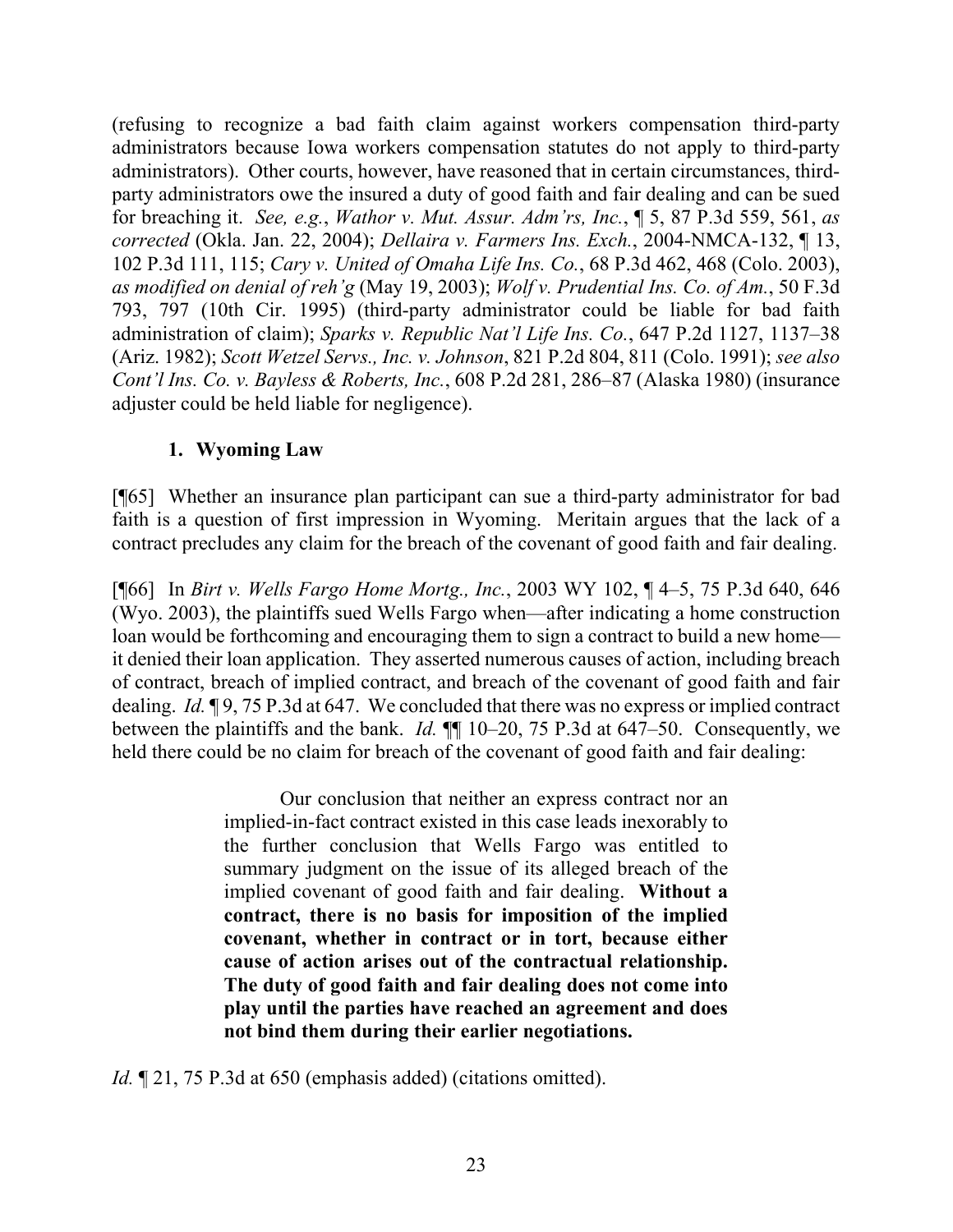[¶67] Yet, we have recognized that tort duties and liabilities are not limited to contractual principles. In *Throckmartin*, we considered duties owed by real estate agents. We said:

> Contract principles that govern the parties to a contract are not controlling on claims against nonparty professionals whose duties arise in tort. **Our precedents reveal a recognition that tort duties and liabilities imposed by the legislatures and courts are supported by underlying social policies which require the imposition of obligations on a defendant to act reasonably for the protection of a plaintiff. By imposing tort duties, courts and legislatures have externally allocated the risks arising from certain relationships for the protection of the public.**

*Throckmartin v. Century 21 Top Realty*, 2010 WY 23, ¶ 19, 226 P.3d 793, 804 (Wyo. 2010) (emphasis added).

[¶68] We have recognized the tort of bad faith where the party alleging bad faith did not have privity of contract with the tortfeasor. *See, e.g.*, *Gainsco Ins. Co. v. Amoco Prod. Co.*, 2002 WY 122, ¶ 26, 53 P.3d 1051, 1061 (Wyo. 2002) ("a covenant not to execute in the settlement agreement between an insured and a claimant . . . does not bar the claimant, as assignee of the insured, from pursuing a claim against the insurer for third-party bad faith"); *Herrig v. Herrig*, 844 P.2d 487, 490 (Wyo. 1992) ("A cause of action for 'third party' bad faith will lie when a liability insurer fails in bad faith to settle a third-party claim within policy limits against its insured." (citing *W. Cas. & Sur. Co. v. Fowler*, 390 P.2d 602 (Wyo. 1964))).

[¶69] In *Long*, Great West Life and Annuity Insurance Company (Great West) administered a health insurance plan which was sponsored by the State of Wyoming. The plan's terms gave Great West "virtually total control and discretion in the administration of the plan and, when claims [were] denied, [the plan] provide[d] for an appeal procedure to Great West." *Long v. Great West Life & Annuity Ins. Co.*, 957 P.2d 823, 824 (Wyo. 1998). Great West provided a list of in-network physicians. *Id.* The plan provided for a utilization review by the Health Care Review Service (HCRS) to preauthorize treatment. Under the plan terms, surgery performed without preauthorization would result in a payment penalty. *Id.* at 824–25. Mr. Long's treating physician recommended back surgery for chronic pain, and he sought preauthorization for surgery. *Id.* HCRS declined to preauthorize his surgery and recommended steroid injections. *Id.* at 825. The anesthesiologist scheduled to deliver the steroid injections refused to do so, explaining that he could not ethically administer the injections because he believed they "would be of no physical benefit to Long and would involve some risk." *Id.* Long attempted repeatedly over a prolonged period to resolve the matter with Great West and received no response. *Id.* at 826. In the meantime, his condition deteriorated, and he had the surgery without the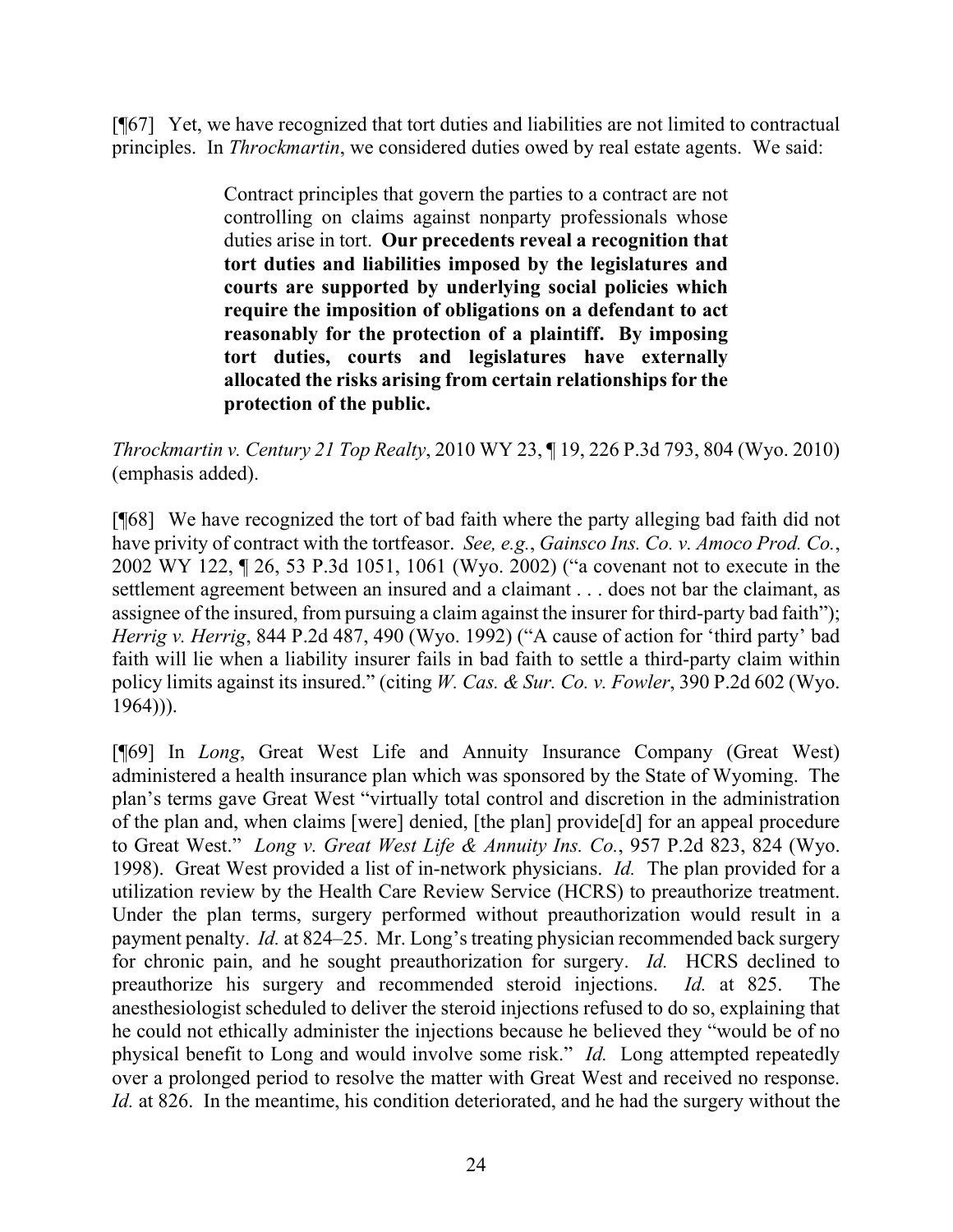necessary preauthorization. *Id.* He sued Great West alleging, among other things, breach of contract and bad faith. *Id.* The trial court granted summary judgment to Great West, ruling that Mr. Long had not exhausted his administrative remedies because the contract required him to file a grievance when his claim was denied. *Id.* 

[¶70] On appeal, this Court held that the grievance procedure did not apply to the utilization review process under the terms of the insurance contract. *Id.* at 831. The Court also considered whether Long could assert his claim for bad faith. Great West had argued that it was "not the proper party to be sued" because "it was merely a claims processor performing ministerial functions for the employer, the State of Wyoming." *Id.* at 828–29. The Court recognized that under "federal law, a third-party plan administrator that performs ministerial functions is not subject to suit because the law does not define it as a 'fiduciary.'" *Id.* at 829 (citing *Santana v. Deluxe Corp.*, 920 F. Supp. 249, 253–54 (D. Mass. 1996)). However, an "administrator that exercises discretionary authority or discretionary control in the administration and management of the plan may qualify as a fiduciary." *Id.* The Court explained that the record did not clearly identify the relationship between HCRS and Great West. It concluded that because the plan provided that HCRS will determine whether treatment was medically necessary and the plan tasked Great West with duties such as providing the list of in-network physicians, and stated that Great West will determine medical necessity, "a genuine question of material fact exists as to whether the terms of the insurance contract issued to Long created a fiduciary relationship between him and Great West." *Id.* The Court also concluded there were "genuine issues of material fact regarding Great West's handling of Long's request for medical treatment through its utilization review process." *Id.* at 830–31.

[¶71] Important principles can be gleaned from *Long*. First, Great West was a third-party administrator—and the Court applied federal law stating that when "a third-party administrator" exercises discretionary authority or control, it assumes a fiduciary duty toward the insured.<sup>[11](#page-25-0)</sup> Second, we "perceive[d] Long's other numerous causes of action as being in the nature of a claim for bad faith in handling and investigating his claim for appropriate medical treatment" and held that there were genuine issues of material fact regarding whether Great West is liable for breach of the covenant of good faith and fair dealing. *Id.* at 829–30. In other words, we found that a third-party administrator could potentially be liable for breach of the covenant of good faith and fair dealing, at least under the circumstances of that case.

<span id="page-25-0"></span><sup>&</sup>lt;sup>11</sup> While the *Long* opinion does not cite the "federal law" upon which it relies, we assume it is referring to ERISA.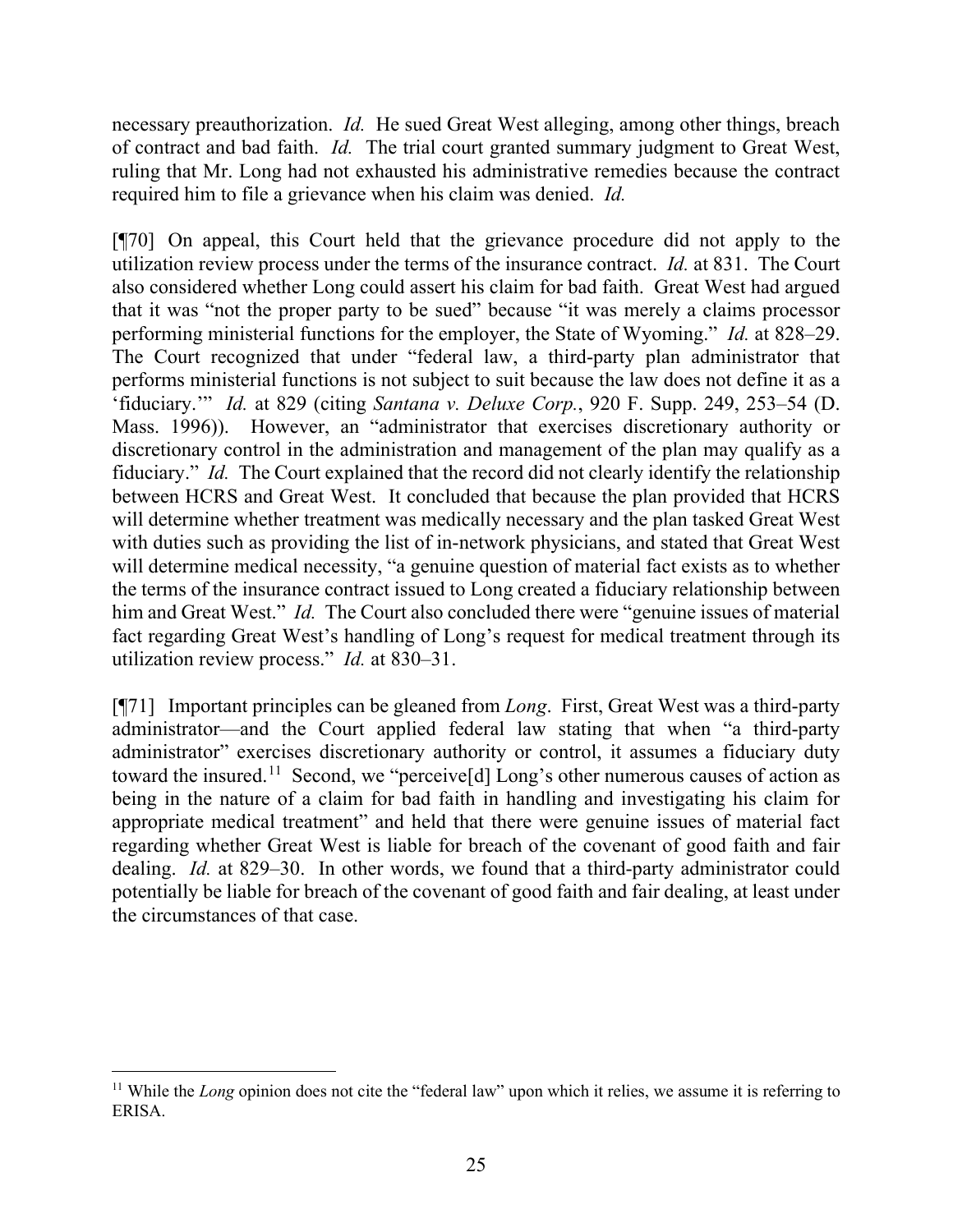[¶72] Nevertheless, the *Long* decision leaves unanswered questions,<sup>[12](#page-26-0)</sup> and the Court did not establish a framework for determining when a third-party administrator could be liable for bad faith.

# **2. Other Jurisdictions**

[¶73] We look to other jurisdictions for guidance. Other courts imposing a duty of good faith and fair dealing on third-party administrators have done so when the third-party administrator performs many of the tasks of the insurance company and bears some of the financial risk of loss for the claim. For example, in *Wolf*, the Tenth Circuit Court of Appeals concluded that under Oklahoma law, a third-party administrator could be liable for the bad-faith administration of claims. The *Wolf* court explained that "the special relationship on which an insurer's duty of good faith is based results from the quasi-public nature of insurance, the unequal bargaining power between the insurer and insured, and the potential for an insurer to unscrupulously exert that power at a time when the insured is particularly vulnerable." *Wolf*, 50 F.3d at 797. The court concluded that a determination of whether a third-party administrator owes the insured a duty of good faith "should focus more on the factual question of whether the administrator acts like an insurer such that there is a 'special relationship' between the administrator and insured that could give rise to a duty of good faith." *Id.* There, the insurer retained "ultimate responsibility for benefit determination," but the third-party administrator assumed "the ordinary insurer role of investigating and servicing claims," and made benefit determinations "through at least two levels of appeal." *Id.* at 797–98. In addition, the third-party administrator's share of the insurance premiums rose as losses decreased. *Id.* at 798. The court concluded that, because the third-party administrator "had primary control over benefit determinations, and assumed some of the risk of these determinations," it "undertook many of the obligations and risks of an insurer." *Id.* Accordingly, whether the third-party administrator should be subject to the duty of good faith was a question of fact precluding summary judgment. *Id.* 

[¶74] In *Wathor*, Oklahoma County offered employees health insurance through a selffunded plan. The plan contracted with a third-party administrator to administer the plan. The third-party administrator denied coverage to the plaintiff because of a pre-existing condition. *Wathor*, 87 P.3d at 561. The plaintiff sued the third-party administrator, alleging it breached its duty of good faith when it administered the plan. *Id.* The Oklahoma Supreme Court agreed with the test articulated in *Wolf*. It held:

> In a situation where a plan administrator performs many of the tasks of an insurance company, has a compensation package that is contingent on the approval or denial of claims, and bears some of the financial risk of loss for the claims, the

<span id="page-26-0"></span><sup>&</sup>lt;sup>12</sup> For example, the Court also did not discuss Mr. Long's breach of contract claim against Great West, nor did it address privity of contract.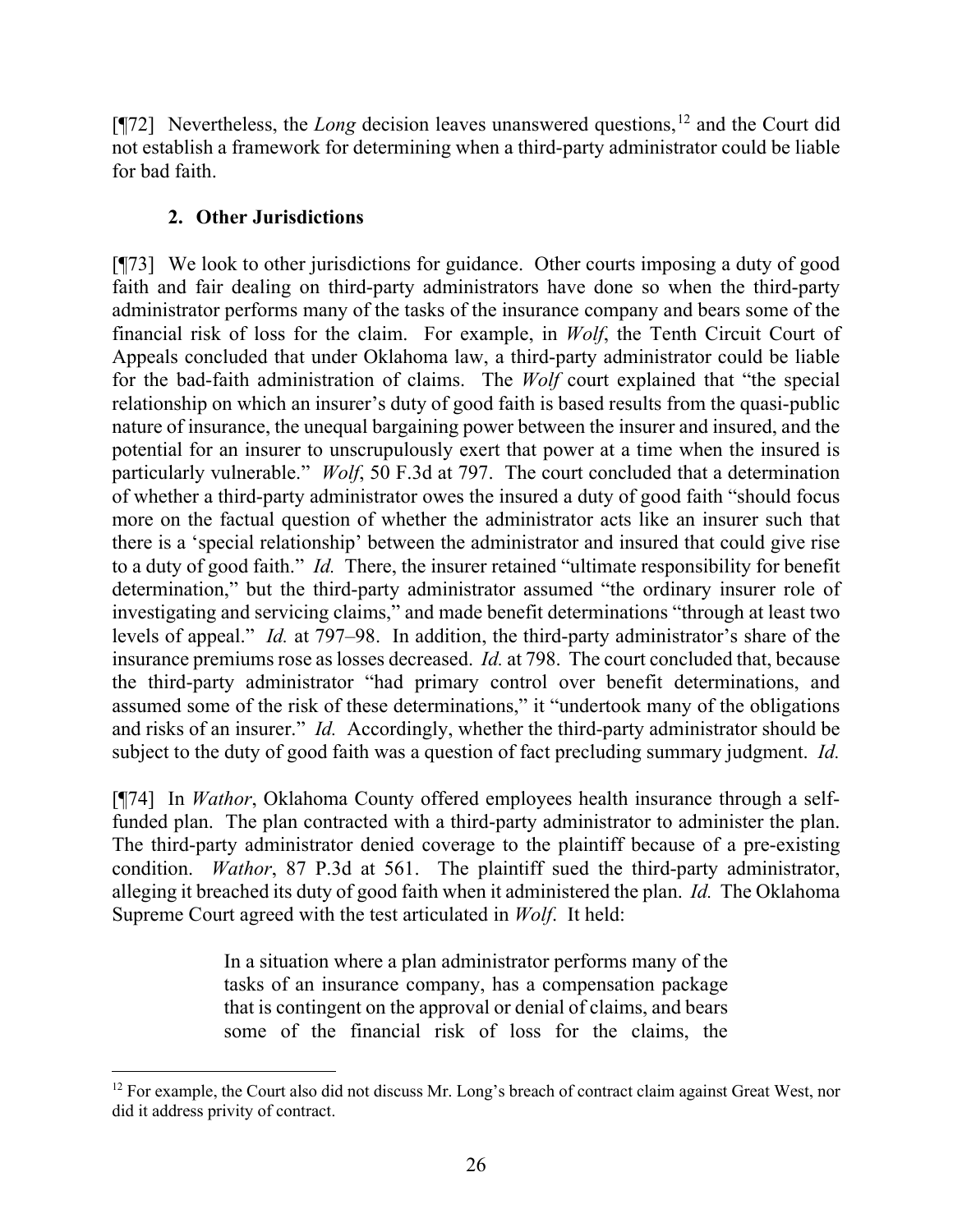administrator has a duty of good faith and fair dealing to the insured.

*Id.* at 562–63. However, because the third-party administrator in that case did not share the risk of loss, the Oklahoma Supreme Court affirmed summary judgment in favor of the third-party administrator on the plaintiff's bad faith claim. *Id.* at 563.[13](#page-27-0)

[¶75] Similarly, in *Cary*, the Colorado Supreme Court imposed a duty of good faith and fair dealing on third-party administrators who ran a self-funded health insurance plan for the City of Arvada. The court held that when a "third-party administrator performs many of the tasks of an insurance company and bears some of the financial risk of loss for the claim, the administrator has a duty of good faith and fair dealing to the insured in the investigation and servicing of the insurance claim." *Cary*, 68 P.3d at 469. In *Cary* the City of Arvada had established a trust to oversee its insurance program, and the trust was staffed by volunteers who only met quarterly and had no "experience or expertise in handling insurance claims or making coverage decisions." The trust gave the third-party administrator "near-complete control over the administration of the Plan." *Id.* at 464. In addition, the third-party administrator had entered into a reinsurance agreement with the trust under which it agreed to reimburse the trust for certain payments. *Id.* The Colorado Supreme Court concluded that these facts were sufficient to support a claim of bad faith. *Id.* at 468–69.

[¶76] In *Dellaira*, a third party "directed, handled, administered, and adjusted all claims" arising from an automobile insurance policy issued by the insurer. The plaintiffs, insureds, sued the insurance company and the administrator, alleging bad faith (among other causes of action) in the handling of their claim for coverage. The administrator argued that there could be no bad faith cause of action against it because there was no contract. *Dellaira*, ¶¶ 1–3, 102 P.3d at 112–13. The *Dellaira* court disagreed:

*Cary*, 68 P.3d at 466.

<span id="page-27-0"></span><sup>&</sup>lt;sup>13</sup> The *Wathor* court also addressed the argument that a third-party administrator does not owe a duty of good faith and fair dealing to the insured because that duty is non-delegable. *Wathor*, 87 P.3d at 562. The court concluded, "the imposition of a nondelegable duty on the insurer does not necessarily preclude an action by an insured against a plan administrator for breach of an insurer's duty of good faith." *Id.* In Colorado, the *Cary* court went a step further. It explained,

<sup>[</sup>T]he existence of this non-delegable duty does not mean that a third-party claims administrator never has an independent duty to investigate and process the insured's claim in good faith. When the actions of a defendant are similar enough to those typically performed by an insurance company in claim administration and disposition, we have found the existence of a special relationship sufficient for imposition of a duty of good faith and tort liability for its breach—even when there is no contractual privity between the defendant and the plaintiff.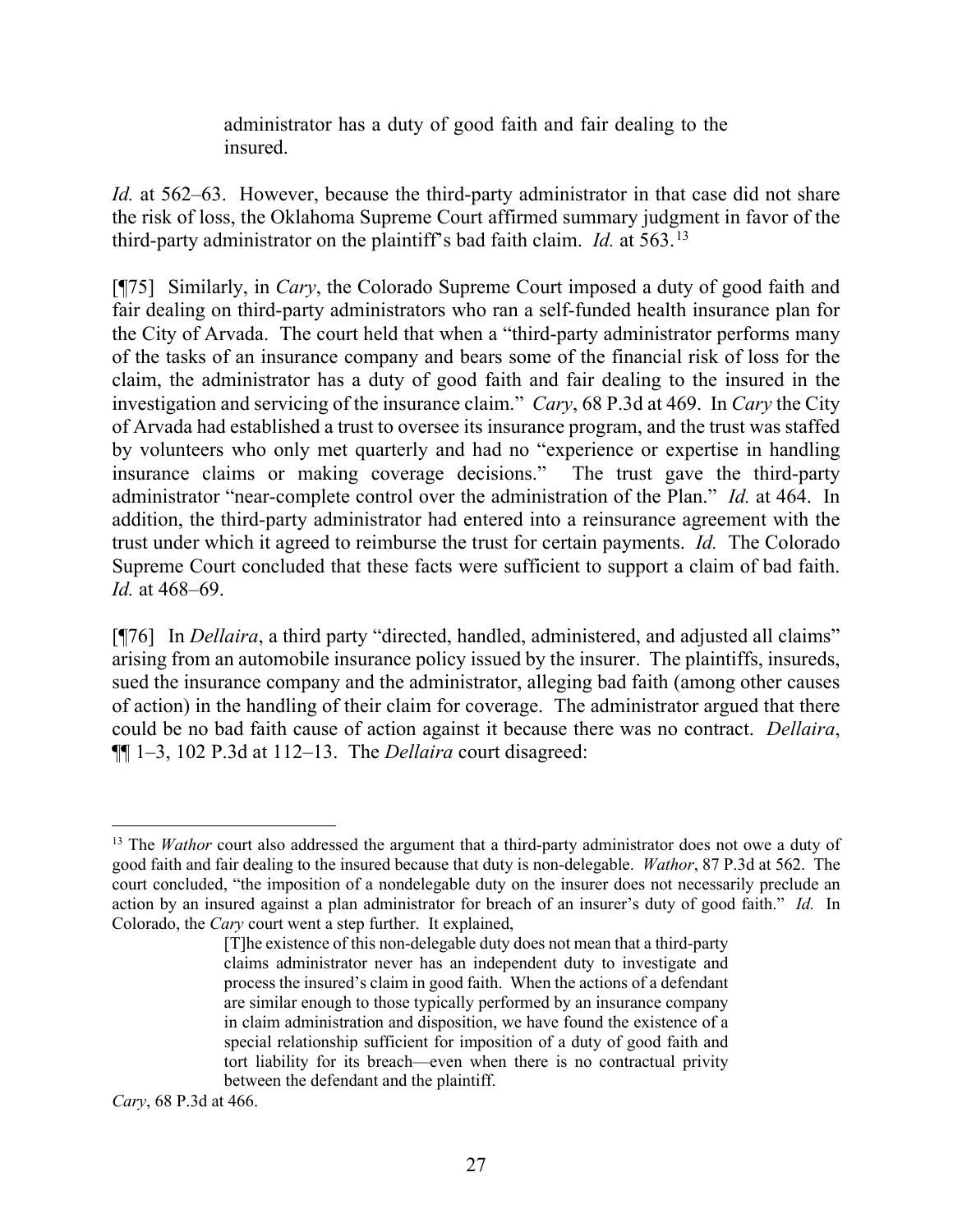We do not see any sound reason why New Mexico should not permit pursuit of [a bad faith] claim where, as is suggested by the pleadings, an entity related to or pursuant to agreement with the insurer issuing the policy has control over and makes the ultimate determination regarding the merits of an insured's claim. . . . An entity that controls the claim determination process may have an incentive similar to that of an unscrupulous insurer to delay payment or coerce an insured into a diminished settlement. The entity acts as an insurer and is therefore bound within the special relationship created through the insurance contract. . . . An insured's expectations of good faith handling and ultimate determination of his or her claim for benefits by the insurer extends no less to an entity that both handles and determines the claim than to the insurer issuing the policy. Absent the prospect of damages for bad faith breach, [the entity performing claims determination] has no incentive to pay in good faith[.]

*Id.*  $\parallel$  14, 102 P.3d at 115–16 (internal citations and quotation marks omitted). Unlike the courts in *Wolf*, *Cary*, and *Wathor*, the New Mexico appellate court in *Dellaira* did not consider a financial risk of loss to be necessary to establish a bad faith claim against the third-party administrator. *Id.*[14](#page-28-0)

In *Sparks*, the Supreme Court of Arizona looked past the lack of privity and held that a jury instruction on joint and several liability for bad faith was proper in regard to an insurer and its servicing agent because the business relationship between the two entities was such that they shared a community of purpose. *Sparks*, 647 P.2d 1127. Republic National Life Insurance's (Republic) servicing agent marketed and administered Republic's policy, issued certificates of coverage, collected premiums, and handled investigation and payment of claims. *Id.* at 1137–38. Given this, the court found that the two shared a common duty which warranted joint tort liability. *Id.* 

 Following *Sparks*, in *Farr v. Transamerica Occidental Life Ins. Co. of California*, the Court of Appeals of Arizona held that a third-party administrator could be liable for bad faith, despite missing some classic elements of a joint venture because the administrator collected claims and handled premiums with little involvement from the insurer. *Farr v. Transamerica Occidental Life Ins. Co. of California*, 699 P.2d

<span id="page-28-0"></span><sup>&</sup>lt;sup>14</sup> Courts in Delaware, Arizona, Nevada, and South Dakota have also concluded that a third-party administrator can be liable for bad faith.

In *Sliney v. New Castle Cnty.*, the Superior Court of Delaware denied a motion to dismiss a bad faith claim against a third-party administrator because it concluded a question of material fact existed as to whether the third-party administrator acted sufficiently like an insurer and/or whether a joint venture existed, of which either would create a special relationship between the administrator and the insured. *Sliney v. New Castle Cnty.*, No. CV N19C-05-061 FWW, 2021 WL 1235204 (Del. Super. Ct. Mar. 31, 2021). Without any previous Delaware case law to follow, the court felt inclined to follow the reasoning of *Wolf* and *Cary* believing that following the traditional privity of contract approach did not account for the "current reality on the ground where insurers may essentially delegate all or substantially all their responsibilities under their health insurance plans to third-party administrator." *Id.* at \*5–6.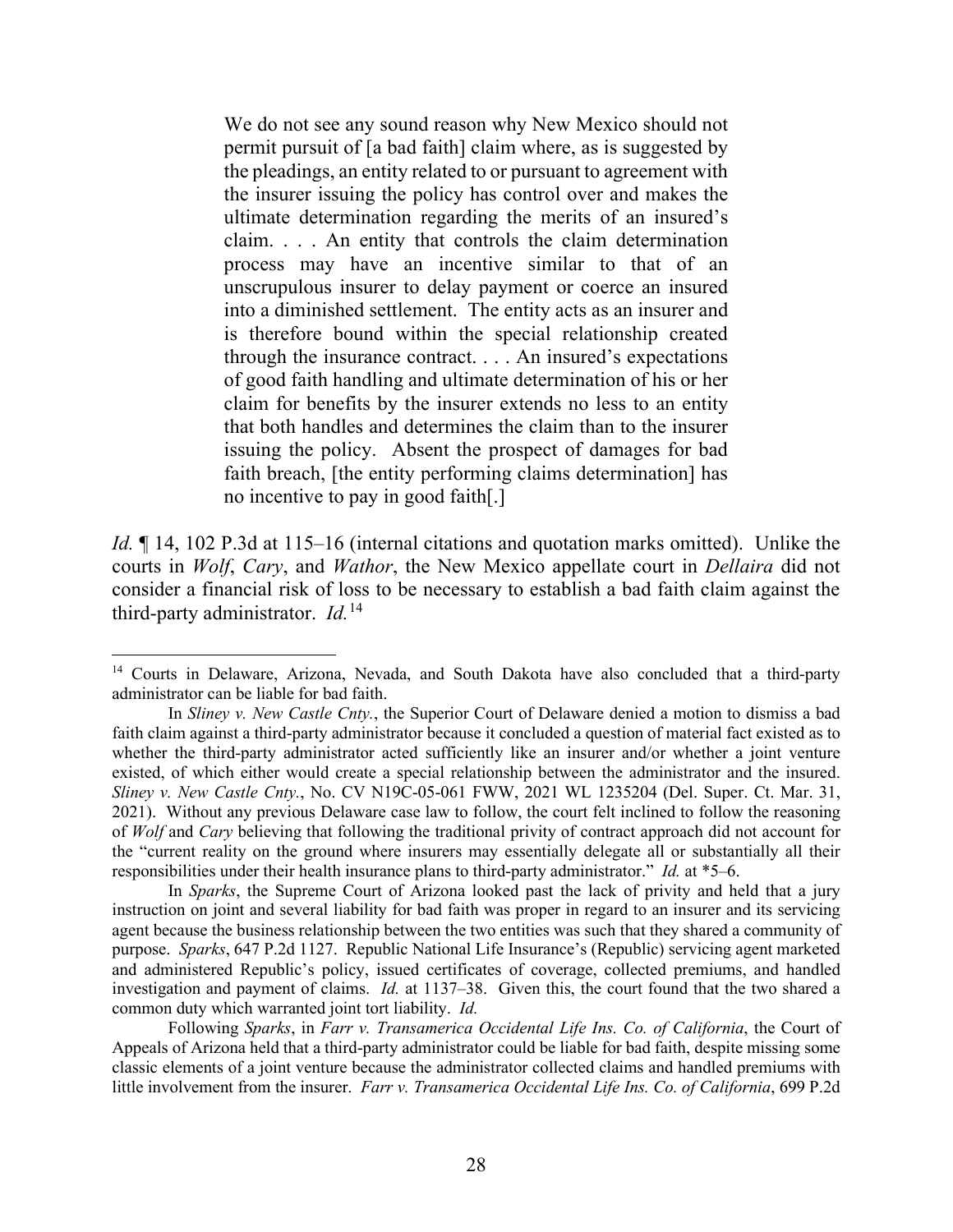[¶77] We adopt the reasoning set forth in these cases. When a third-party administrator acts sufficiently like the insurer, it owes a duty to the insured to act in good faith, as if it were the insurer.

### **B. Are there genuine issues of material fact precluding summary judgment on Mr. Peterson's claim for breach of the covenant of good faith and fair dealing?**

[¶78] Meritain contends that summary judgment on Mr. Peterson's bad faith claim should be upheld because the Plan precludes a conclusion that Meritain undertook to act as an insurer. Meritain points to Plan language that "Meritain was retained as a 'Third Party Administrator to provide certain claims processing and other ministerial services";<sup>[15](#page-29-0)</sup> it is the Hospital, not Meritain, which the Plan established as the "plan sponsor," "plan administrator," and "plan fiduciary"; and the Plan states the Hospital has

> maximum legal discretionary authority to construe and interpret the terms and provisions of the Plan, to make determinations regarding . . . eligibility for benefits . . . , to decide disputes . . . , and to decide questions of Plan interpretation and those of fact and law relating to the Plan. The decisions of the Plan Administrator . . . will be final and binding on all interested parties.

[¶79] Meritain would confine our review to the carefully worded language of the Plan. Our inquiry is not so limited. On summary judgment, once the movant brings forth evidence entitling it to judgment as a matter of law, the other party, in this case Mr. Peterson, may bring forth evidence raising factual questions. W.R.C.P. 56.

[¶80] Mr. Peterson has alleged that Meritain assumed many of the duties that were assigned to the Hospital under the Plan. During discovery, Meritain did not deny that it assumed these duties. As in *Wolf*, Meritain provided a list of participating providers. The Plan states that "[a] current list of Participating Providers is available, without charge, through the Third Party Administrator at www.myMERITAIN.com." There is a question

<sup>376 (</sup>Ariz. Ct. App. 1984). The court noted that the elements of a joint venture that were missing in the case before them (no proof of profit and loss sharing and no proof of joint right to control) were also missing in *Sparks*. *Id.* at 386. Therefore, with the business relationship being much the same as that in *Sparks*, there was no reason to depart from *Sparks'* holding. *Id. See Albert H. Wohlers & Co. v. Bartgis*, 969 P.2d 949, 959 (Nev. 1998), *as amended* (Feb. 19, 1998) (insurance administrator who assumed functions of insurer could be liable for bad faith because its functions made it a joint venturer); *Tovares v. Gallagher Bassett Servs., Inc.*, 379 F. Supp. 3d 791, 807 (D.S.D. 2019) (the United States District Court for the District of South Dakota denied summary judgment seeking to dismiss bad faith claim against Gallagher Bassett Services, a third-party administrator, because it concluded the South Dakota Supreme Court would recognize a duty of good faith owed by a third-party administrator in Gallagher's circumstances).

<span id="page-29-0"></span><sup>&</sup>lt;sup>15</sup> The Plan does not define "claims processing and other ministerial services."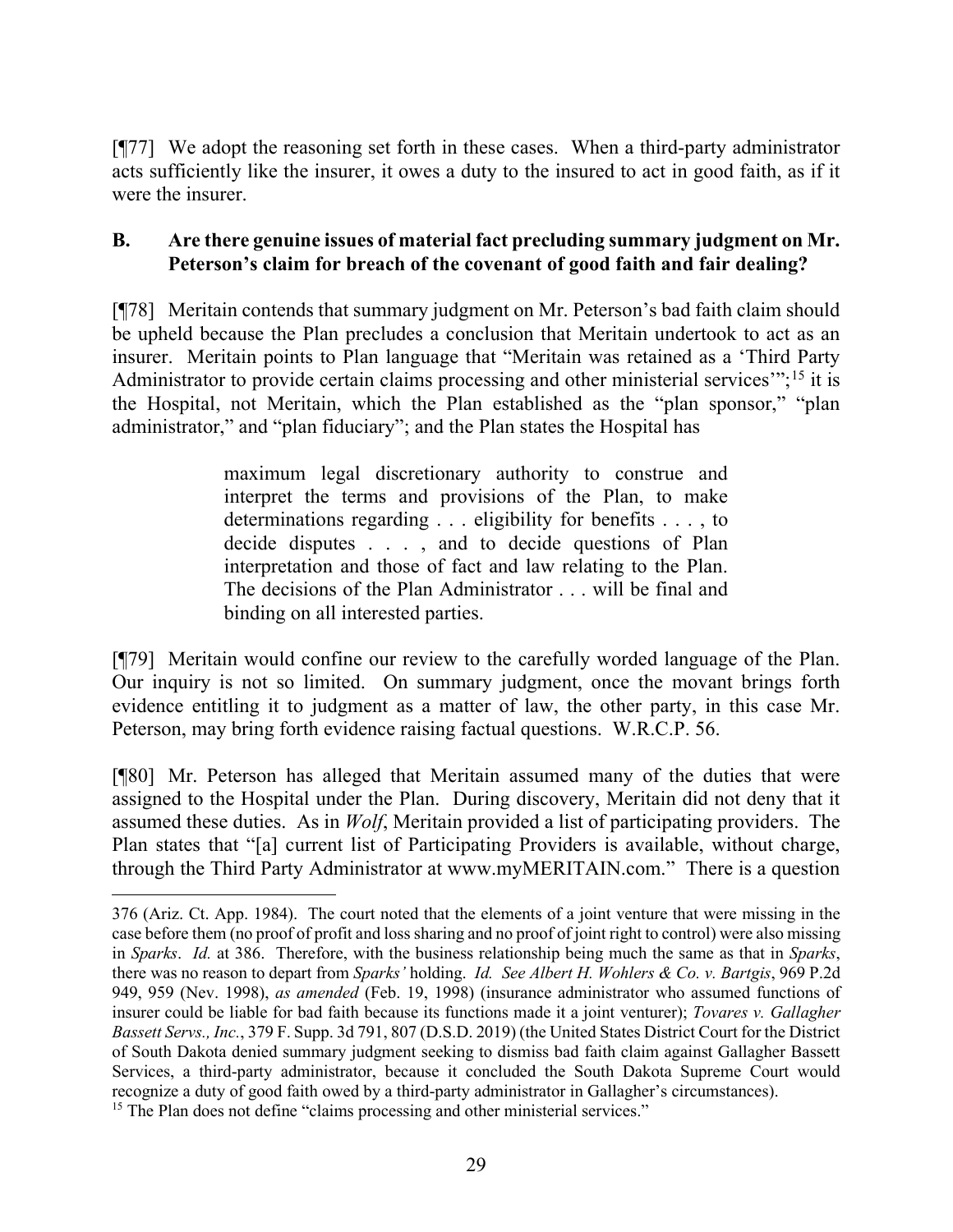of fact as to whether the Hospital retained "ultimate responsibility for benefit determination," or whether Meritain assumed "the ordinary insurer role of investigating and servicing claims," including whether Meritain made benefit determinations "through at least two levels of appeal." *See Wolf*, 50 F.3d at 797–98. There is no evidence in the record demonstrating that the Hospital had any role in any aspect of Meritain's denials of Mr. Peterson's claims and appeals. There is no evidence that Meritain ever communicated with the Hospital regarding Mr. Peterson's claims. Meritain's decision was final—there was no procedure by which Mr. Peterson could seek reconsideration or involve the Hospital after Meritain denied his appeals. These facts support Mr. Peterson's contention that Meritain assumed the Hospital's duties and, in fact, exercised complete control over the claims process.

[¶81] Meritain argues that it "does not underwrite any of the risk of the Plan and has no financial interest in the financial performance of the Plan" and, therefore, had no duty of good faith to Mr. Peterson. Language contained in the ASA proves otherwise. It states, "where Meritain provides direct services, through its employees and agents, to negotiate bills, reduce claim amounts, . . . or otherwise increase savings on behalf of the Plan, Meritain shall be entitled to retain a contingency fee . . . resulting from such services." Meritain acknowledges that this benefit accrued to it but argues this benefit is removed from the claims process and is not the type of monetary benefit considered by the courts in *Wolf*, *Cary*, and *Wathor*. This argument notwithstanding, market forces alone provide an incentive for third-party administrators to keep claim payments low. As one court explained, "As a rational market actor, an adjuster knows it could lose business with a carrier if claim payments are too high." *Halliday*, 2019 WL 3500913, at \*12. We apply this logic to third-party administrators.

[¶82] We find there are genuine issues of material fact which preclude summary judgment on the question of whether Meritain acted sufficiently like an insurer to impose upon it a duty of good faith and fair dealing.

### *V. Can Mr. Peterson recover punitive damages or attorney fees?*

[¶83] The district court properly concluded that Mr. Peterson could not recover on his claim for punitive damages or attorney fees because none of his other claims survived Meritain's motion for summary judgment. *See Alexander v. Meduna*, 2002 WY 83, ¶ 40, 47 P.3d 206, 218 (Wyo. 2002) ("Punitive damages cannot be awarded when compensatory damages are not recoverable."); *Cline v. Rocky Mountain, Inc.*, 998 P.2d 946, 949 (Wyo. 2000) ("**A prevailing party** may . . . be reimbursed for his attorneys' fees when express statutory or contractual authorization exists for such an award." (emphasis added)). However, because we are reversing and remanding, the questions of punitive damages and attorney fees must also be remanded to the district court for a determination in accordance with the evidence introduced to the trier of fact.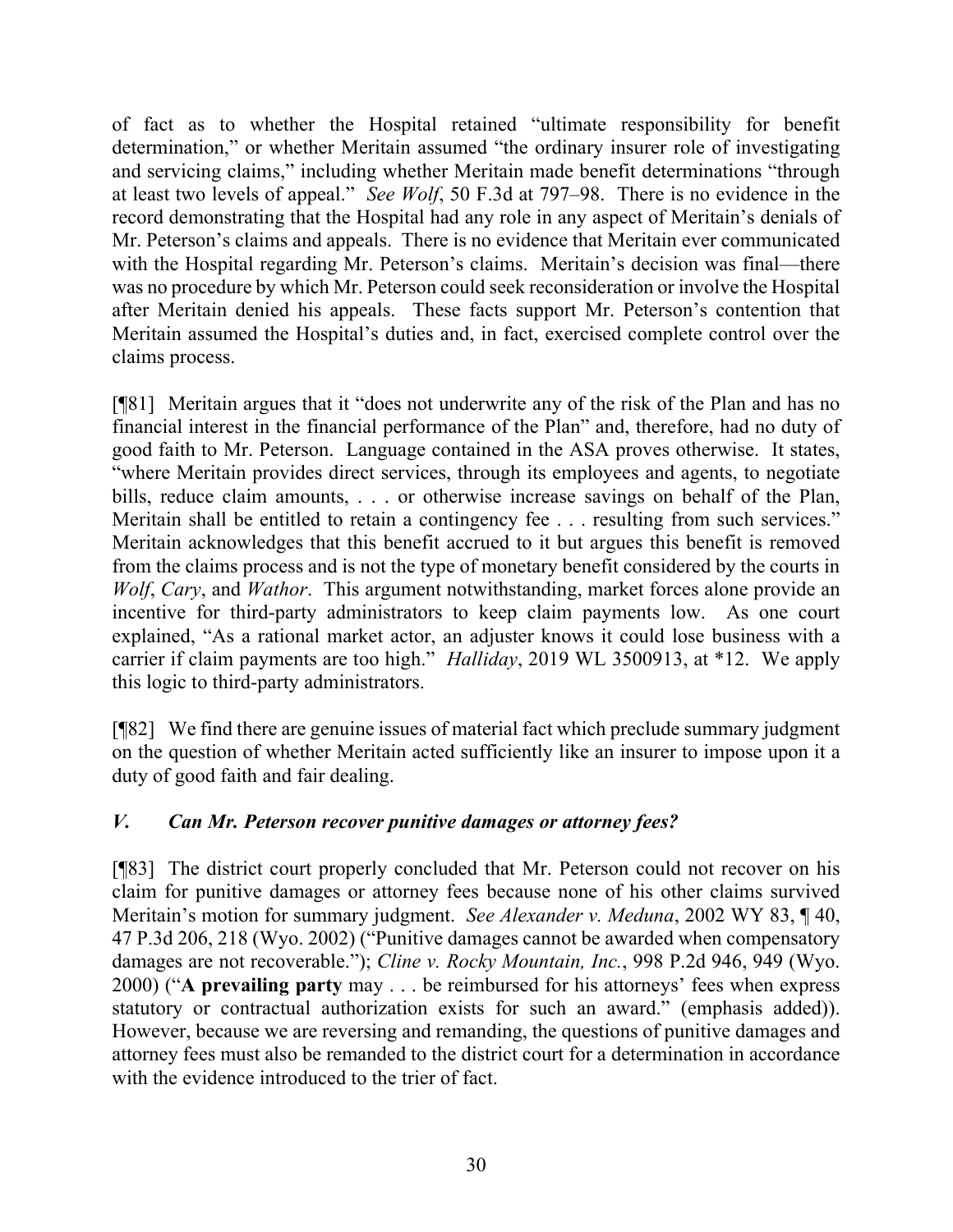## *VI. Did the district court abuse its discretion when it did not impose sanctions for Meritain's conduct during discovery or when it denied Mr. Peterson's request for personnel files?*

[¶84] Mr. Peterson appeals two district court rulings on discovery. He contends that the district court should have awarded sanctions for Meritain's failure to comply with the court's October 2018 discovery order. He also argues that the district court abused its discretion when it sustained Meritain's objection to the production of its personnel files.

## **A. Meritain's Discovery Conduct**

[¶85] Mr. Peterson asked the district court on three separate occasions to compel discovery. October 23, 2018, the district court ordered Meritain to identify the claims examiners and appeals analysts who denied Mr. Peterson's claims and appeals and to produce its procedure manuals, policies, and guidelines for processing claims and appeals. The district court awarded sanctions when it required Meritain to pay Mr. Peterson's attorney fees in conjunction with its September 2019 Order Granting Plaintiff's Motion to Compel Discovery and Attorney Fees. In its September 2020 ruling on Mr. Peterson's Motion to Compel Discovery, the district court, again, awarded sanctions.

[¶86] Following the October 23, 2018 order, Meritain, in its responsive supplemented discovery, stated that it "has been unable to identify the specific individuals rendering the decision" to deny Mr. Peterson's claims and appeals. Meritain also produced the "Meritain Health MAPS/DG System Claims Guide On-line 2003-2013" and the "Meritain Health MAPS/DG System Claims Guide On-line 2003-2014." Later, Meritain's claims manager and expert witness, Karen Welter, testified in her deposition that, contrary to Meritain's discovery responses, Meritain used an additional claims guide and Meritain could identify those employees involved in administering claims and appeals using its DG System. Mr. Peterson requested Meritain supplement its discovery responses with this information. Meritain failed to do so, and Mr. Peterson filed his Third Motion to Compel Discovery on May 12, 2020. This prompted Meritain to supplement its responses on May 26, 2020. It identified the claims examiner and the appeal analyst for Mr. Peterson's claims (Sandra Nelson and Kimberly Johnson), and provided the Trilogy Manual, (the additional claims guide that it failed to produce earlier). Mr. Peterson filed his "Motion for Order to Show Cause Why Sanctions for Disobeyance [*sic*] of This Court's Discovery Order Should Not Be Imposed" in which he sought sanctions for Meritain's delay in complying with the 2018 discovery order. The district court declined to impose sanctions.

[¶87] On appeal, Mr. Peterson contends that the district court abused its discretion when it did not order sanctions under W.R.C.P. 37(b)(2). Mr. Peterson points to Meritain's continual deficiencies—failure to properly attest to the truth of its responses, as required by W.R.C.P. 33(b)(1), "sustained pattern of delay" throughout the case, and the "severe[] prejudice[]" caused by the delay—to argue the district court abused its discretion.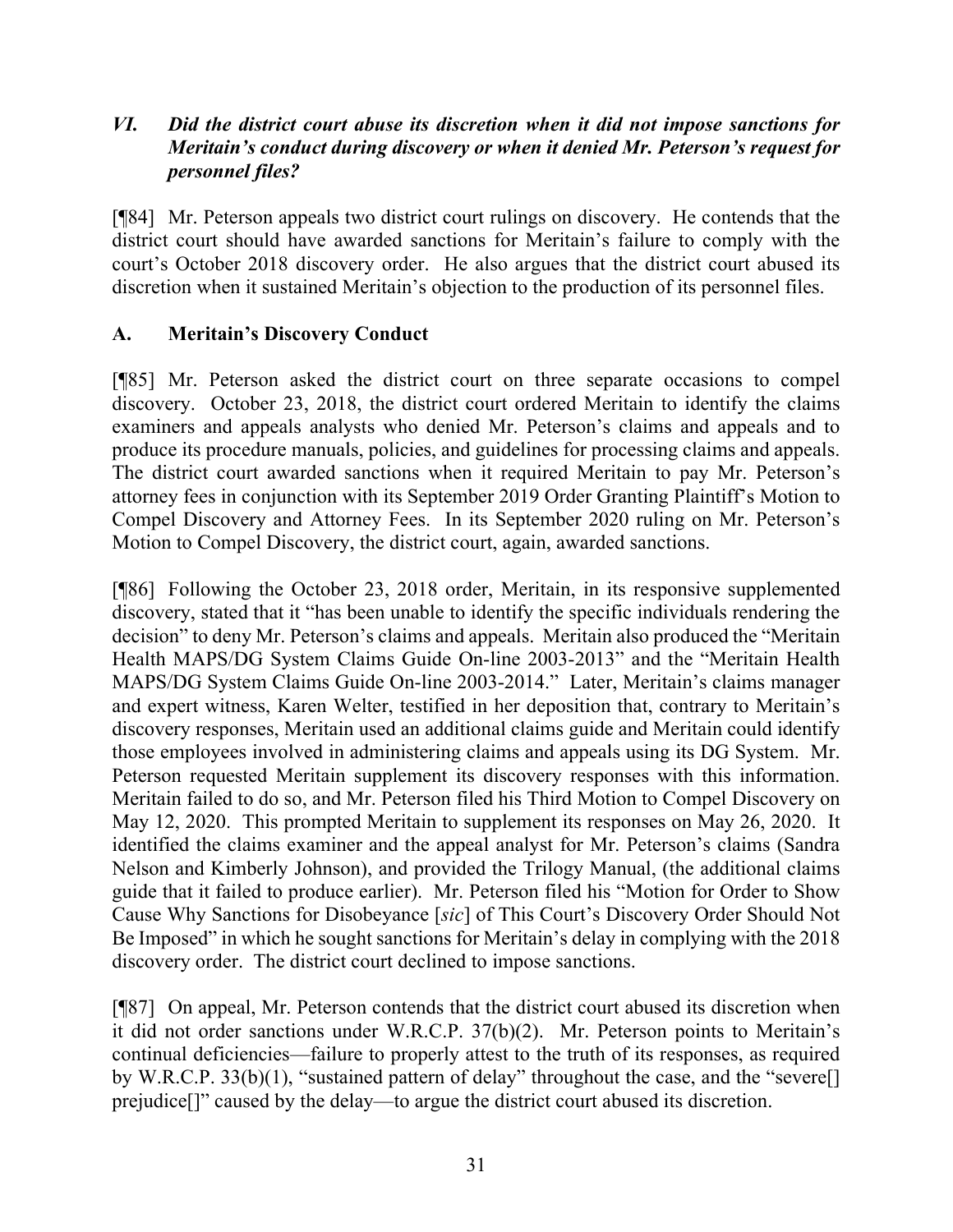[¶88] Wyoming Rule of Civil Procedure 37 provides a mechanism for a party to request the court to either compel discovery, *see* W.R.C.P. 37(a), or sanction a party who fails to comply with the court's discovery orders. *See* W.R.C.P. 37(b)–(f).<sup>[16](#page-32-0)</sup> In *Groskop*, ¶[48–

<span id="page-32-0"></span> $16$  Rule 37 states:

#### **Failure to make disclosures or to cooperate in discovery; sanctions.**

- (a) *Motion for an Order Compelling Disclosure or Discovery. —* (1) *In General.* — On notice to other parties and all affected persons, a party may move for an order compelling disclosure or discovery. The motion must include a certification that the movant has in good faith conferred or attempted to confer with the person or party failing to make disclosure or discovery in an effort to obtain it without court action.
- . . . (b) *Failure to Comply with Court Order. —*

(1) *Sanctions Sought in the District Where the Deposition Is Taken.* — If the court where the discovery is taken orders a deponent to be sworn or to answer a question and the deponent fails to obey, the failure may be treated as contempt of court. If a deposition-related motion is transferred to the court where the action is pending, and that court orders a deponent to be sworn or to answer a question and the deponent fails to obey, the failure may be treated as contempt of either the court where the discovery is taken or the court where the action is pending.

(2) *Sanctions Sought in the District Where the Action Is Pending. —* (A) *For Not Obeying a Discovery Order.* — If a party or a party's officer, director, or managing agent—or a witness designated under Rule  $30(b)(6)$  or  $31(a)(4)$ —fails to obey an order to provide or permit discovery, including an order under Rule 26(f), 35, or 37(a), the court where the action is pending may issue further just orders. They may include the following:

(i) directing that the matters embraced in the order or other designated facts be taken as established for purposes of the action, as the prevailing party claims;

(ii) prohibiting the disobedient party from supporting or opposing designated claims or defenses, or from introducing designated matters in evidence;

(iii) striking pleadings in whole or in part;

(iv) staying further proceedings until the order is obeyed;

(v) dismissing the action or proceeding in whole or in part;

(vi) rendering a default judgment against the disobedient party; or

(vii) treating as contempt of court the failure to obey any order except an order to submit to a physical or mental examination.

(B) *For Not Producing a Person for Examination.* — If a party fails to comply with an order under Rule 35(a) requiring it to produce another person for examination, the court may issue any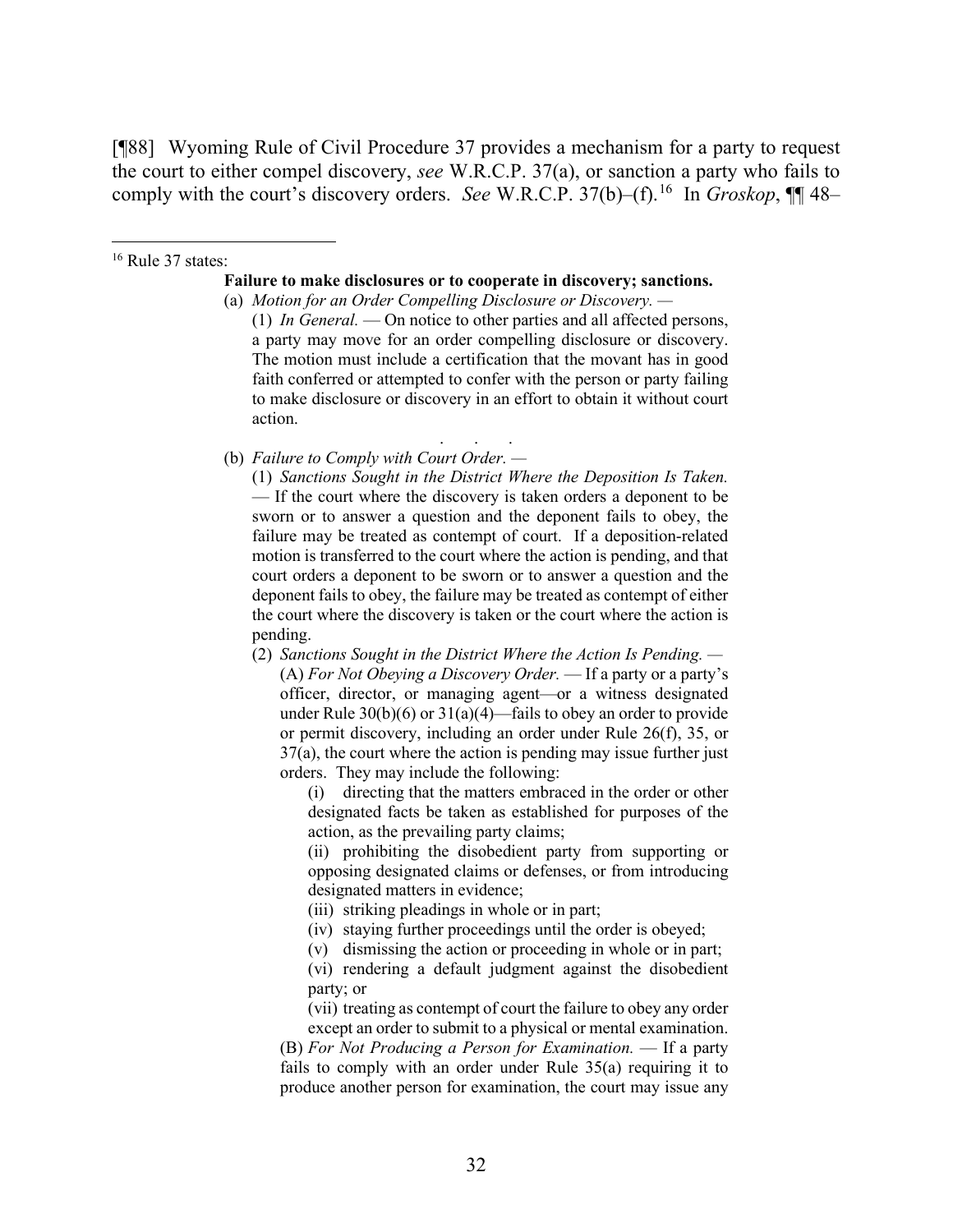of the orders listed in Rule  $37(b)(2)(A)(i)$ –(vi), unless the disobedient party shows that it cannot produce the other person. (C) *Payment of Expenses.* — Instead of or in addition to the orders above, the court must order the disobedient party, the attorney advising that party, or both to pay the reasonable expenses, including attorney's fees, caused by the failure, unless the failure was substantially justified or other circumstances make an award of expenses unjust.

### (c) *Failure to Disclose, to Supplement an Earlier Response, or to Admit.*

(1) *Failure to Disclose or Supplement.* — If a party fails to provide information or identify a witness as required by Rule 26(a) or (e), the party is not allowed to use that information or witness to supply evidence on a motion, at a hearing, or at a trial, unless the failure was substantially justified or is harmless. In addition to or instead of this sanction, the court, on motion and after giving an opportunity to be heard:

(A) may order payment of the reasonable expenses, including attorney's fees, caused by the failure;

(B) may inform the jury of the party's failure; and

(C) may impose other appropriate sanctions, including any of the orders listed in Rule  $37(b)(2)(A)(i)$ –(vi).

(2) *Failure to Admit.* — If a party fails to admit what is requested under Rule 36 and if the requesting party later proves a document to be genuine or the matter true, the requesting party may move that the party who failed to admit pay the reasonable expenses, including attorney's fees, incurred in making that proof. The court must so order unless:

(A) the request was held objectionable under Rule 36(a);

(B) the admission sought was of no substantial importance;

(C) the party failing to admit had a reasonable ground to believe that it might prevail on the matter; or

(D) there was other good reason for the failure to admit.

(d) *Party's Failure to Attend Its Own Deposition, Serve Answers to Interrogatories, or Respond to a Request for Inspection. —*

(1) *In General. —*

*—*

(A) *Motion; Grounds for Sanctions.* — The court where the action is pending may, on motion, order sanctions if:

(i) a party or a party's officer, director, or managing agent or a person designated under Rule 30(b)(6) or 31(a)(4)—fails, after being served with proper notice, to appear for that person's deposition; or

(ii) a party, after being properly served with interrogatories under Rule 33 or a request for inspection under Rule 34, fails to serve its answers, objections, or written response.

(B) *Certification.* — A motion for sanctions for failing to answer or respond must include a certification that the movant has in good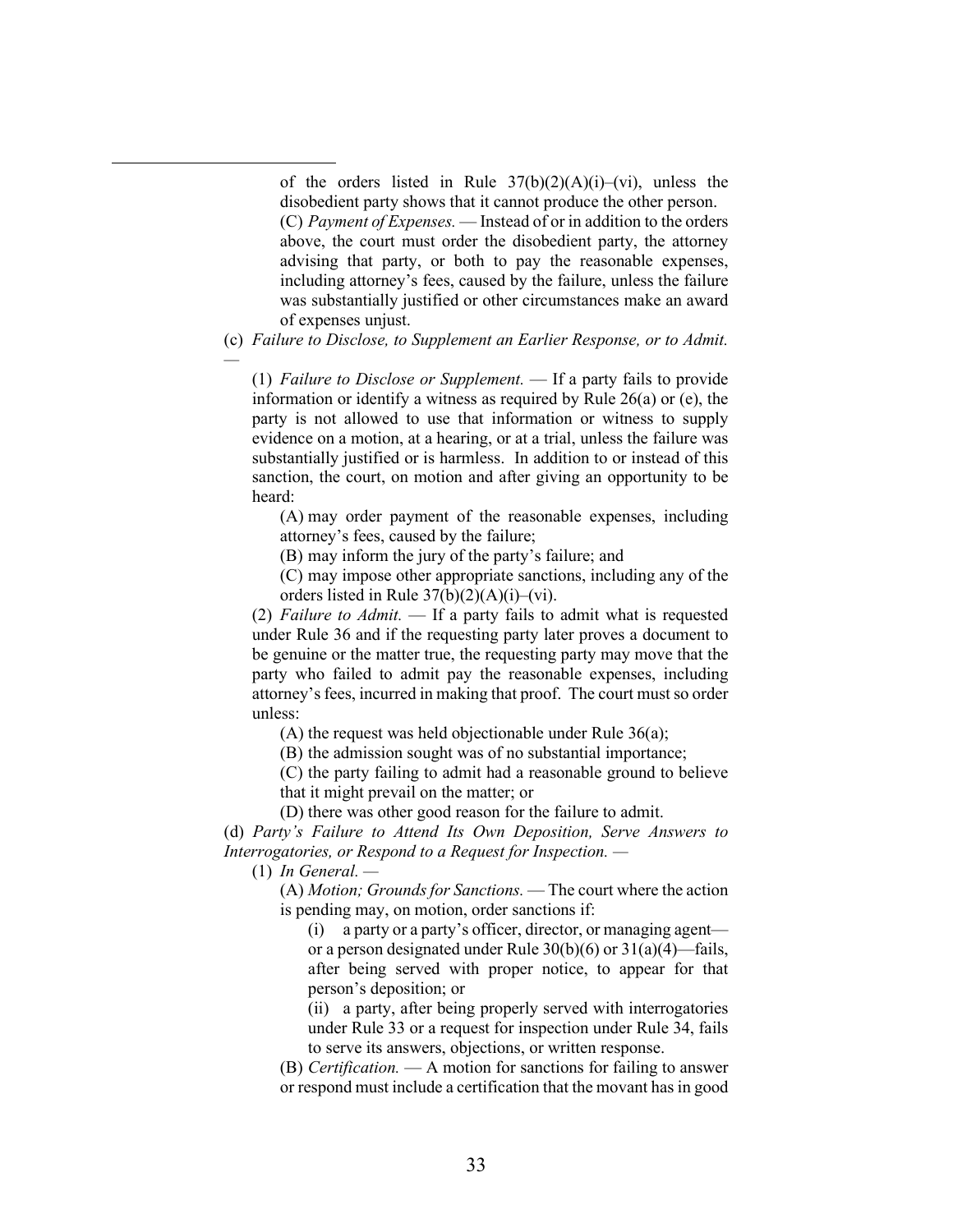49, 471 P.3d at 289, this Court affirmed the district court's award of sanctions—dismissing the matter with prejudice—following repeated discovery violations. There, the plaintiff had "refus[ed] to turn over documents, properly verify interrogatories, and prepare for the Rule 30(b)(6) deposition" and "refused to comply with two orders compelling discovery and two orders awarding attorney fees." *Id.* ¶¶ 45–46, 471 P.3d at 288–89. Before ordering sanctions, the district court considered the prejudice resulting from the plaintiff's conduct, whether the conduct was willful, and the numerous opportunities the plaintiff had been given to comply with discovery requests and orders. *Id.* In affirming the decision, we recognized that district courts are vested with broad discretion in their use of sanctions regarding discovery matters. *Id.* ¶ 47, 471 P.3d at 289 (quoting *Lee v. Max Int'l, LLC*, 638 F.3d 1318, 1320 (10th Cir. 2011)).

W.R.C.P. 37.

faith conferred or attempted to confer with the party failing to act in an effort to obtain the answer or response without court action. (2) *Unacceptable Excuse for Failing to Act.* — A failure described in Rule  $37(d)(1)(A)$  is not excused on the ground that the discovery sought was objectionable, unless the party failing to act has a pending motion for a protective order under Rule 26(c).

<sup>(3)</sup> *Types of Sanctions.* — Sanctions may include any of the orders listed in Rule  $37(b)(2)(A)(i)$ –(vi). Instead of or in addition to these sanctions, the court shall require the party failing to act, the attorney advising that party, or both to pay the reasonable expenses, including attorney's fees, caused by the failure, unless the failure was substantially justified or other circumstances make an award of expenses unjust.

<sup>(</sup>e) *Failure to Preserve Electronically Stored Information.* — If electronically stored information that should have been preserved in the anticipation or conduct of litigation is lost because a party failed to take reasonable steps to preserve it, and it cannot be restored or replaced through additional discovery, the court:

<sup>(1)</sup> upon finding prejudice to another party from loss of the information, may order measures no greater than necessary to cure the prejudice; or

<sup>(2)</sup> only upon finding that the party acted with the intent to deprive another party of the information's use in the litigation may:

<sup>(</sup>A) presume that the lost information was unfavorable to the party;

<sup>(</sup>B) instruct the jury that it may or must presume the information was unfavorable to the party; or

<sup>(</sup>C) dismiss the action or enter a default judgment.

<sup>(</sup>f) *Failure to Participate in Framing a Discovery Plan.* — If a party or its attorney fails to participate in good faith in developing and submitting a proposed discovery plan as required by Rule 26(f), the court may, after giving an opportunity to be heard, require that party or attorney to pay to any other party the reasonable expenses, including attorney's fees, caused by the failure.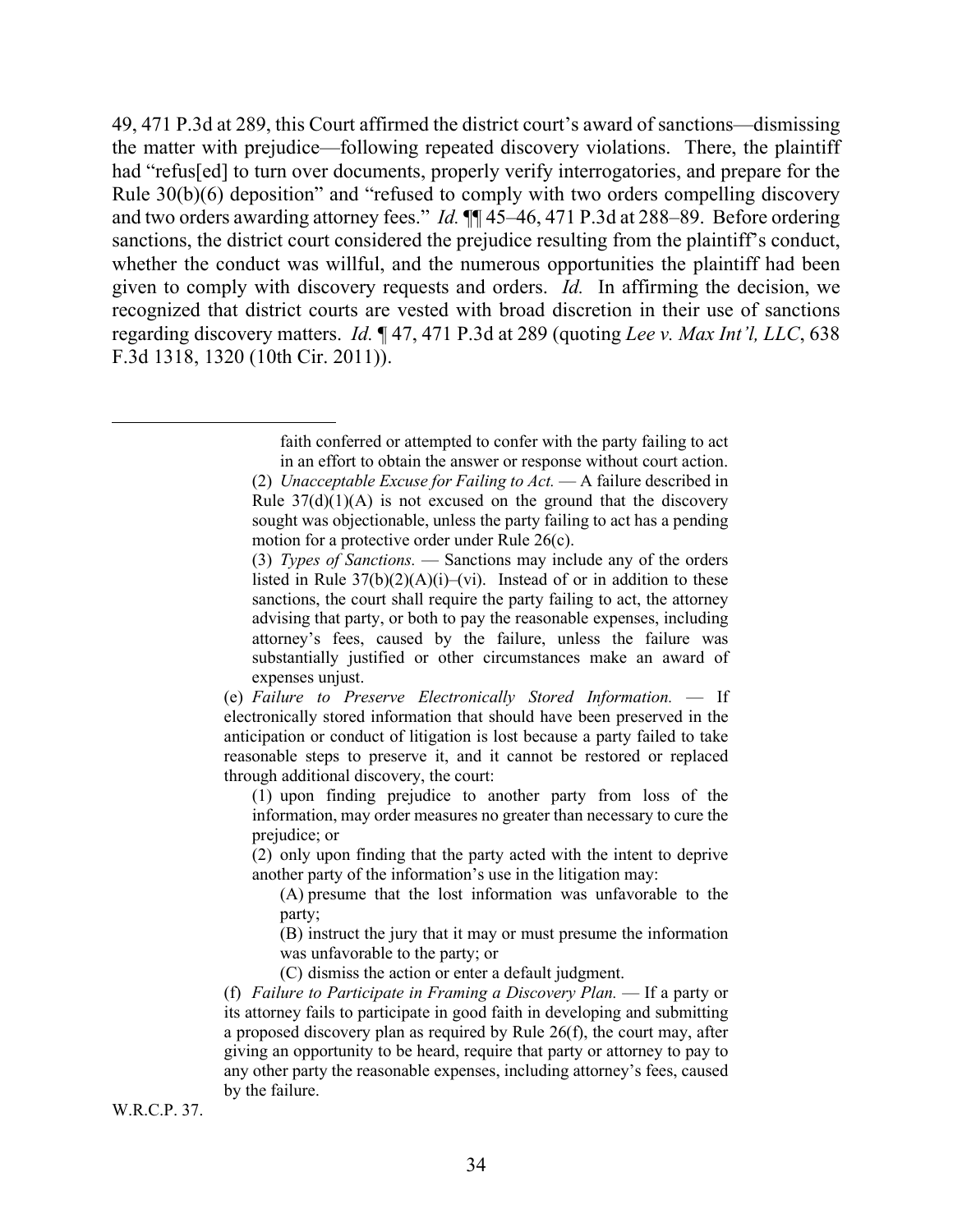[¶89] Mr. Peterson argues that Meritain's failures to disclose the names of its claims and appeals administrators and to provide the Trilogy Manual "interfered with the judicial process" by involving the court in discovery disputes; "thwarted" his expert's ability to fully evaluate the case and prepare his opinion; and delayed the adjudication of this case. He also argues that Meritain's failures were culpable. Meritain, on the other hand, asserts that "none of this" resulted in "significant prejudice." It also claims it made an "honest mistake as to the identities of its analysts[] and had a good faith belief that the publicly available Trilogy Manual should not [have been] included in its initial production."

[¶90] "[T]he decision *whether and how* severely to sanction under Rule 37 rests securely within the district court's province." 8B Charles A. Wright et al., *Federal Practice and Procedure* § 2284, at 444 (3d ed. 2010) (emphasis added). A district court has "broad discretion, both in the mechanisms adopted to control discovery and in its selection of appropriate sanctions for violations of . . . discovery[.]" *Roemmich*, ¶ 22, 238 P.3d at 95 (quoting *Ruwart v. Wagner*, 880 P.2d 586, 592 (Wyo. 1994)). A court does not abuse its discretion if it could reasonably conclude as it did. *See supra* ¶¶ 14–15. The district court's decision declining to award sanctions was not unreasonable.

# **B. Meritain's Personnel Files**

[¶91] In his written discovery requests, Mr. Peterson sought "the personnel files . . . , including any performance review and evaluations of all claims representatives, claims handlers, claims assistants or any of MERITAIN's other employees assigned to, or who otherwise worked on, the claims submitted by Plaintiff[]." Meritain objected to this request, stating this "request seeks documents irrelevant to the claims or defenses at issue in this action." Meritain's response to this request was the subject (among others) of Mr. Peterson's June 1, 2018 Motion to Compel Discovery. The district court ruled: "Meritain's objection to this request is sustained at this point in time, but the Court shall revisit this request *if Plaintiff can further demonstrate the need for those documents*." (Emphasis added.) After Mr. Peterson learned that Kimberly Johnson, the Meritain analyst who denied his initial appeal, had died, he requested the court "revisit" its prior ruling and to reconsider his request for production of the personnel files of Ms. Johnson and Sandra Nelson (another Meritain employee Mr. Peterson planned to depose). The district court denied Mr. Peterson's request and his subsequent motion to reconsider that ruling.

[¶92] On appeal, Mr. Peterson argues that the district court applied an improper standard when it held that he could only obtain discovery of the personnel files if he could show he needed them. Rule 26 of the Wyoming Rules of Civil Procedure sets forth the scope of discovery: "Parties may obtain discovery regarding any nonprivileged matter that is relevant to any party's claim or defense." W.R.C.P. 26 (b)(1). However, that scope is tempered by considerations of proportionality and need. Parties may obtain discovery if the evidence is: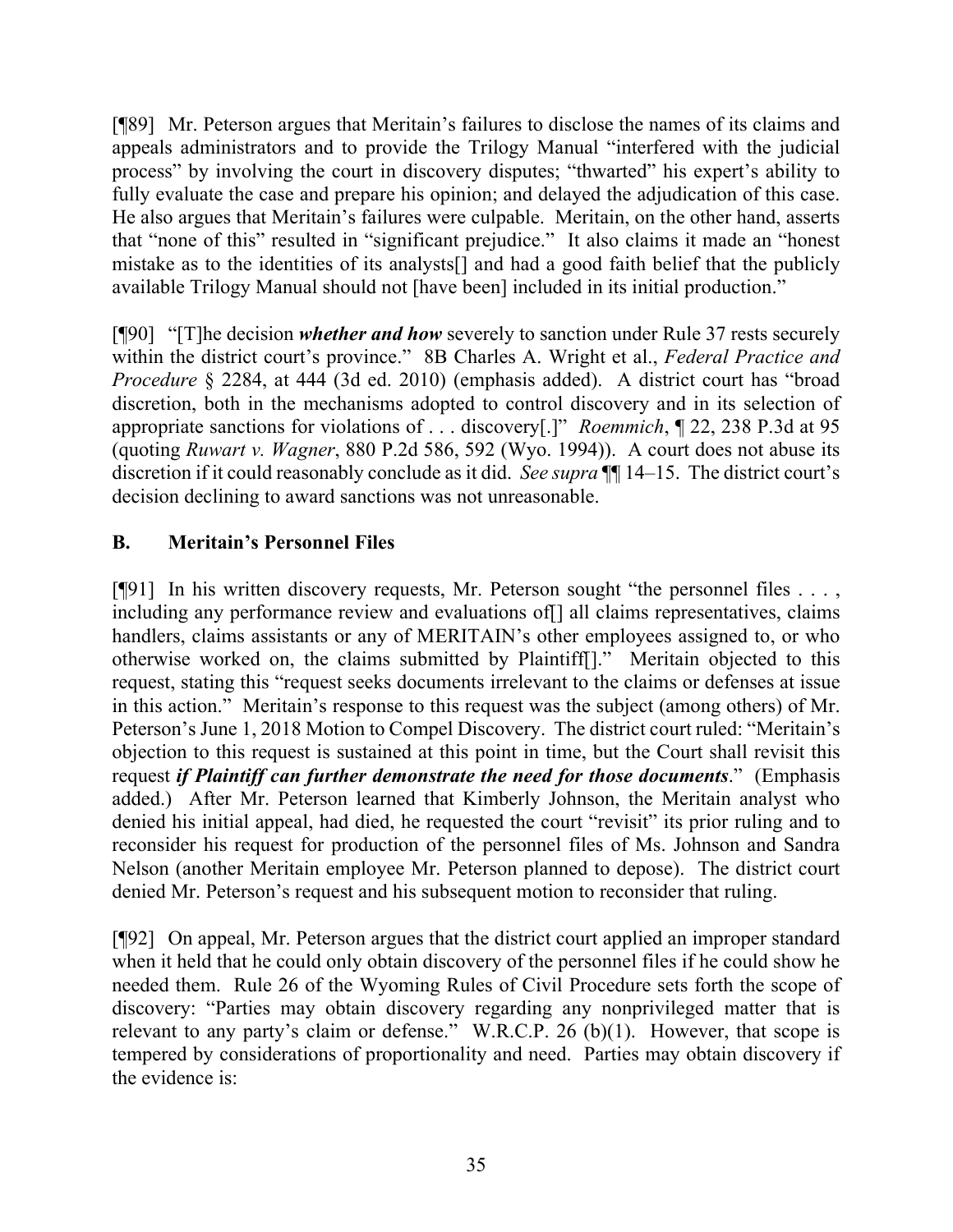proportional to the needs of the case, considering the importance of the issues at stake in the action, the amount in controversy, the parties' relative access to relevant information, the parties' resources, the importance of the discovery in resolving the issues, and whether the burden or expense of the proposed discovery outweighs its likely benefit. Information within this scope of discovery need not be admissible in evidence to be discoverable.

W.R.C.P. 26 (b)(1). Our jurisprudence is clear, "District courts are vested with wide discretion on discovery matters." *McCulloh v. Drake*, 2005 WY 18, ¶ 16, 105 P.3d 1091, 1095 (Wyo. 2005); *Kidd v. Kidd*, 832 P.2d 566 (Wyo. 1992); *Inskeep v. Inskeep*, 752 P.2d 434 (Wyo. 1988). "Nonetheless, the court's discretion is not unlimited—reversal may be in order when the court's ruling rests on clearly untenable or unreasonable grounds." *McCulloh*, ¶ 16, 105 P.3d at 1095. The party challenging a district court's discovery decision has the burden to prove an abuse of discretion. *Herrick*, ¶ 11, 452 P.3d at 1280.

[¶93] "[P]ersonnel files often contain sensitive personal information, . . . and it is not unreasonable to be cautious about ordering their entire contents disclosed willy-nilly." *Regan-Touhy v. Walgreen Co.*, 526 F.3d 641, 648 (10th Cir. 2008). Because of the oftensensitive nature of information contained in personnel files, other courts have held that public policy "strongly disfavors" their discovery. *See, e.g.*, *Graham & Co., LLC v. Liberty Mut. Fire Ins. Co.*, No. 2:14-CV-02148-JHH, 2016 WL 1319697, at \*8 (N.D. Ala. Apr. 5, 2016); *Coker v. Duke & Co.*, 177 F.R.D. 682, 685 (M.D. Ala. 1998). Consequently, the discovery of personnel files has been held to be permissible only if "(1) the material sought is 'clearly relevant' [to the parties' claims and defenses], and (2) the need for discovery is compelling because the information sought is not otherwise readily obtainable." *See In re One Bancorp Sec. Litig.*, 134 F.R.D. 4, 12 (D. Me. 1991) (quoting *In re Sunrise Sec. Litig.*, 130 F.R.D. 560, 580 (E.D. Pa. 1989), *decision clarified on denial of reconsideration*, 109 B.R. 658 (E.D. Pa. 1990)); *see also Coker*, 177 F.R.D. at 685.

[¶94] Mr. Peterson contends the personnel files would contain evidence such as the "training, education and experience" of the Meritain employees who processed his claims and appeals and would show whether "they had a financial incentive to deny claims and appeals." Meritain suggests that this information is available from other sources, such as employee depositions (or in the case of Ms. Johnson, a deposition of her supervisor) or interrogatories. We agree with Meritain. Mr. Peterson has not demonstrated that the information sought was exclusively available from the personnel records. He has not established the district court abused its discretion when it denied his motion to produce them. "[T]he Supreme Court has underscored 'the requirement of Rule 26(b)(1) that the material sought in discovery be 'relevant' should be firmly applied, and the district courts should not neglect their power to restrict discovery [to protect] 'a party or person from annoyance, embarrassment, [or] oppression[.]''" *Regan-Touhy*, 526 F.3d at 648–49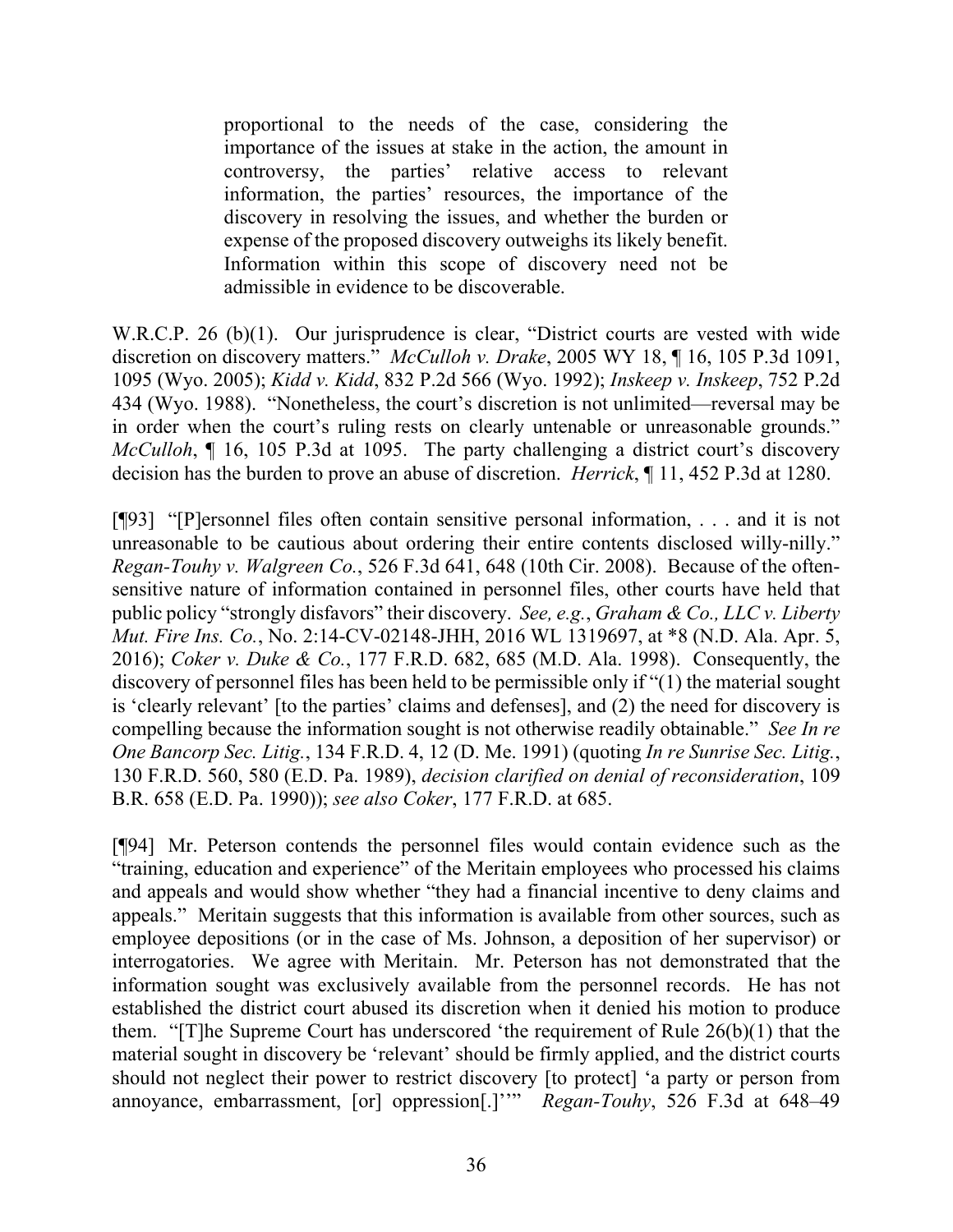(quoting *Herbert v. Lando*, 441 U.S. 153, 177, 99 S.Ct. 1635, 1649, 60 L.Ed.2d 115 (1979)).

[¶95] While some discovery into personnel files might be relevant, the district court did not abuse its discretion when it denied wholesale discovery of the personnel files of the Meritain employees who processed Mr. Peterson's claims and appeals.

[¶96] Given that we are remanding this matter and there are questions of fact that must be addressed, it may be that the district court will "revisit" the production of personnel files (or portions of those files):

> [C]ourts generally permit discovery of some portions of the personnel files of the claims representatives who were significantly involved with the underlying claim or case **if the plaintiff can articulate a sufficient connection between its bad faith theory and the information sought in the files**. This is an achievable standard in most cases, although certainly not all. Assuming there is a connection, and thus information in the files is relevant for discovery purposes, courts typically allow the discovery of job applications, compensation information, information on incentive awards and programs, performance evaluations related to claims handling, information regarding defense and indemnity goals imposed on claims personnel, information concerning the employees' qualifications, and materials reflecting professional discipline related to claims handling.

Douglas R. Richmond, *Recurring Discovery Issues in Insurance Bad Faith Litigation*, 52 Tort Trial & Ins. Prac. L.J. 749, 794–95 (2017) (emphasis added) (footnotes omitted). The district court, in its discretion, can evaluate whether certain documents in the personnel files—performance evaluations which might laud employees for denying claims, or an employee compensation structure that rewards claim denial—ought to be produced. We note the district court has options to assist in protecting sensitive information such as incamera review or protective orders.

### *CONCLUSION*

[¶97] There are genuine issues of material fact precluding summary judgment on Mr. Peterson's breach of contract claim (including whether Meritain was the Hospital's agent and, if so, the extent of its authority), and his third-party beneficiary claim for breach of the ASA (including whether Meritain and the Hospital modified the terms of the ASA, and if so, whether he was a third-party beneficiary). There are also genuine issues of material fact precluding summary judgment on Mr. Peterson's claim for breach of the covenant of